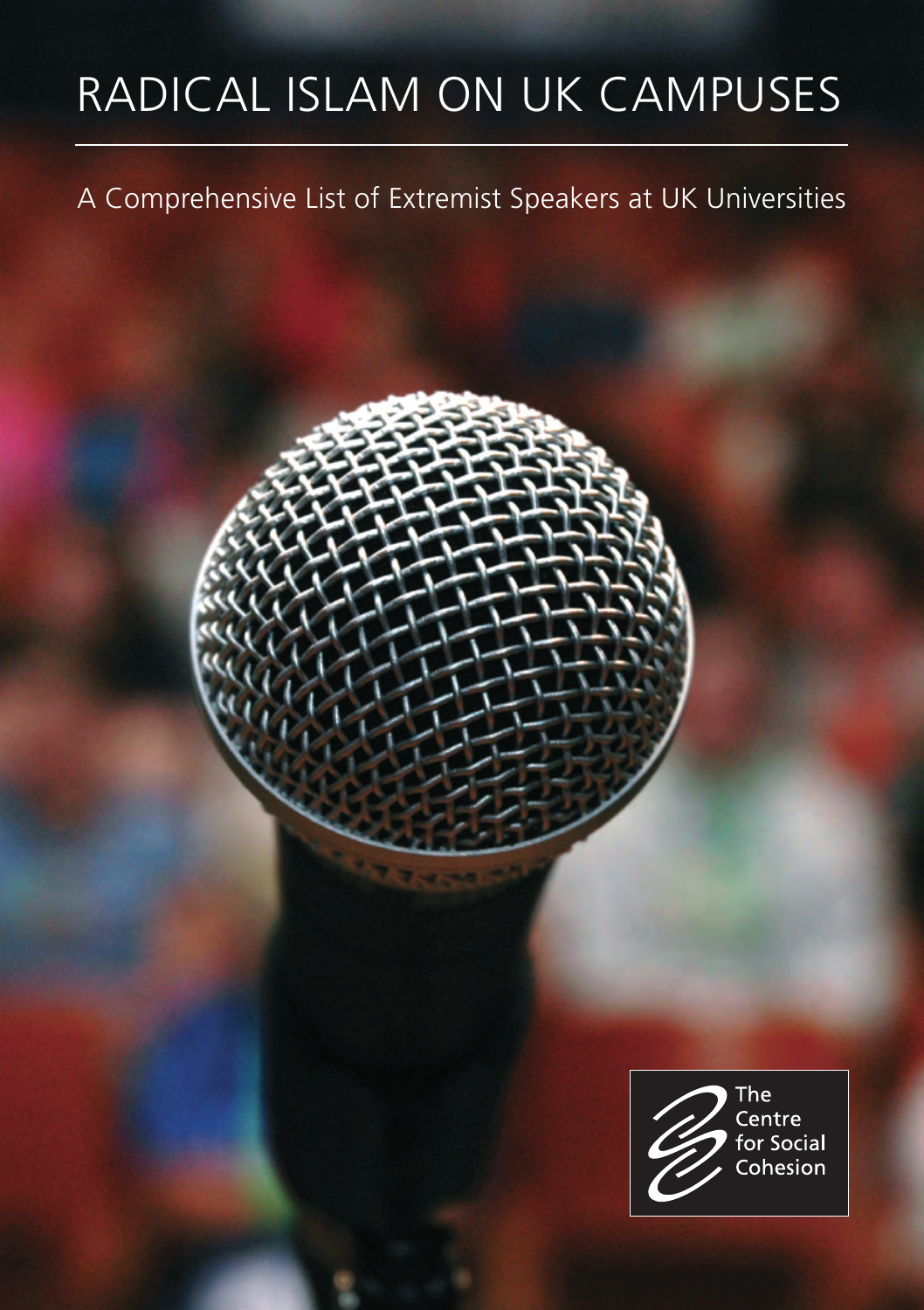# RADICAL ISLAM ON UK CAMPUSES

A Comprehensive List of Ex tremist Speakers at UK Universities

The Centre for Social Cohesion 2010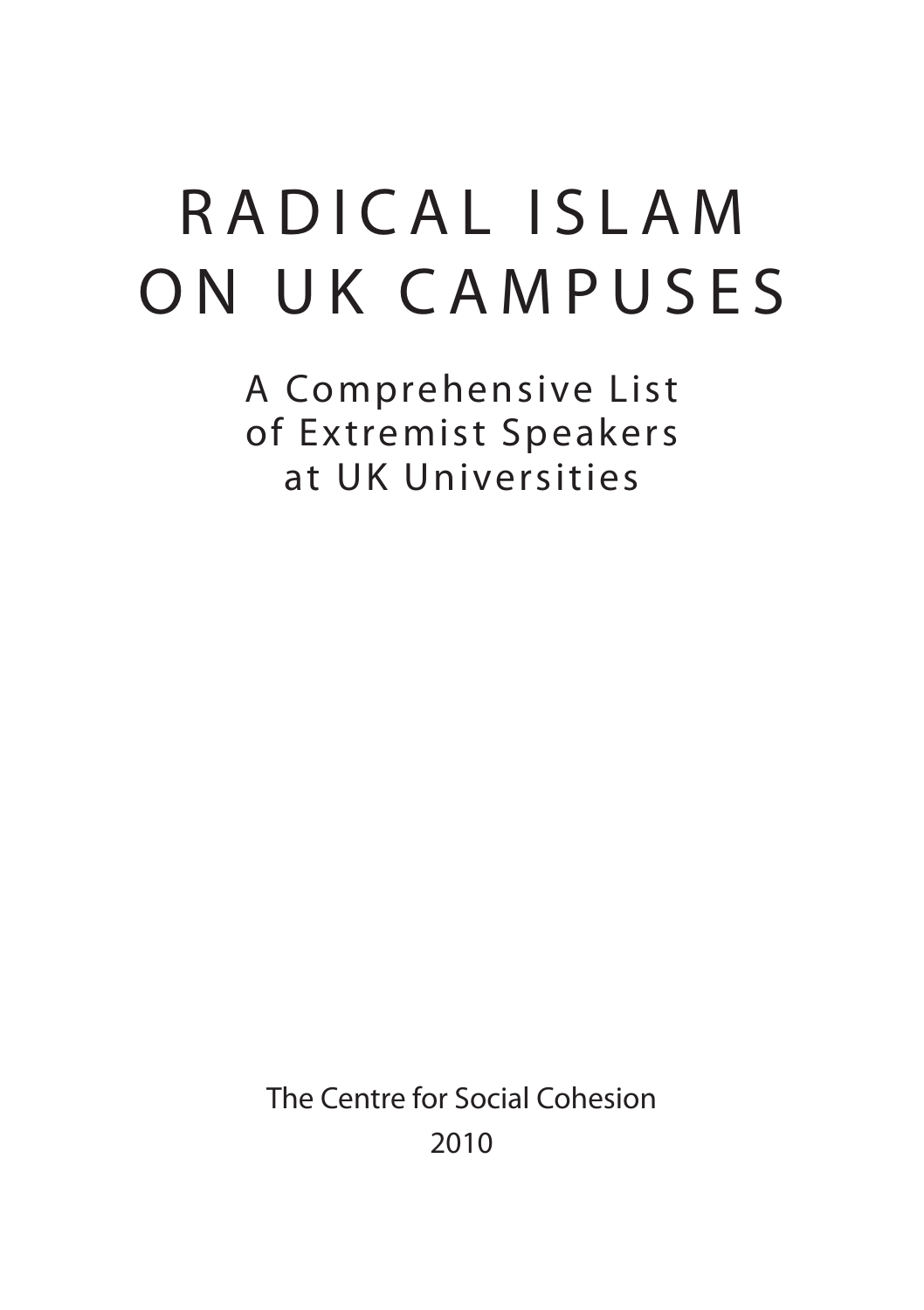The Centre for Social Cohesion Clutha House, 10 Storey's Gate London SW1P 3AY Tel: +44 (0)20 7222 8909 Fax: +44 (0)5 601527476 Email: mail@socialcohesion.co.uk www.socialcohesion.co.uk

The Centre for Social Cohesion Limited by guarantee Registered in England and Wales: No. 06609071

© The Centre for Social Cohesion April 2010

All the Centre's publications seek to further its objective of promoting human rights for the benefit of the public. The views expressed are those of the author, not of the Centre.

> *Radical Islam on UK campuses*  ISBN 978-0-9560013-7-5 All rights reserved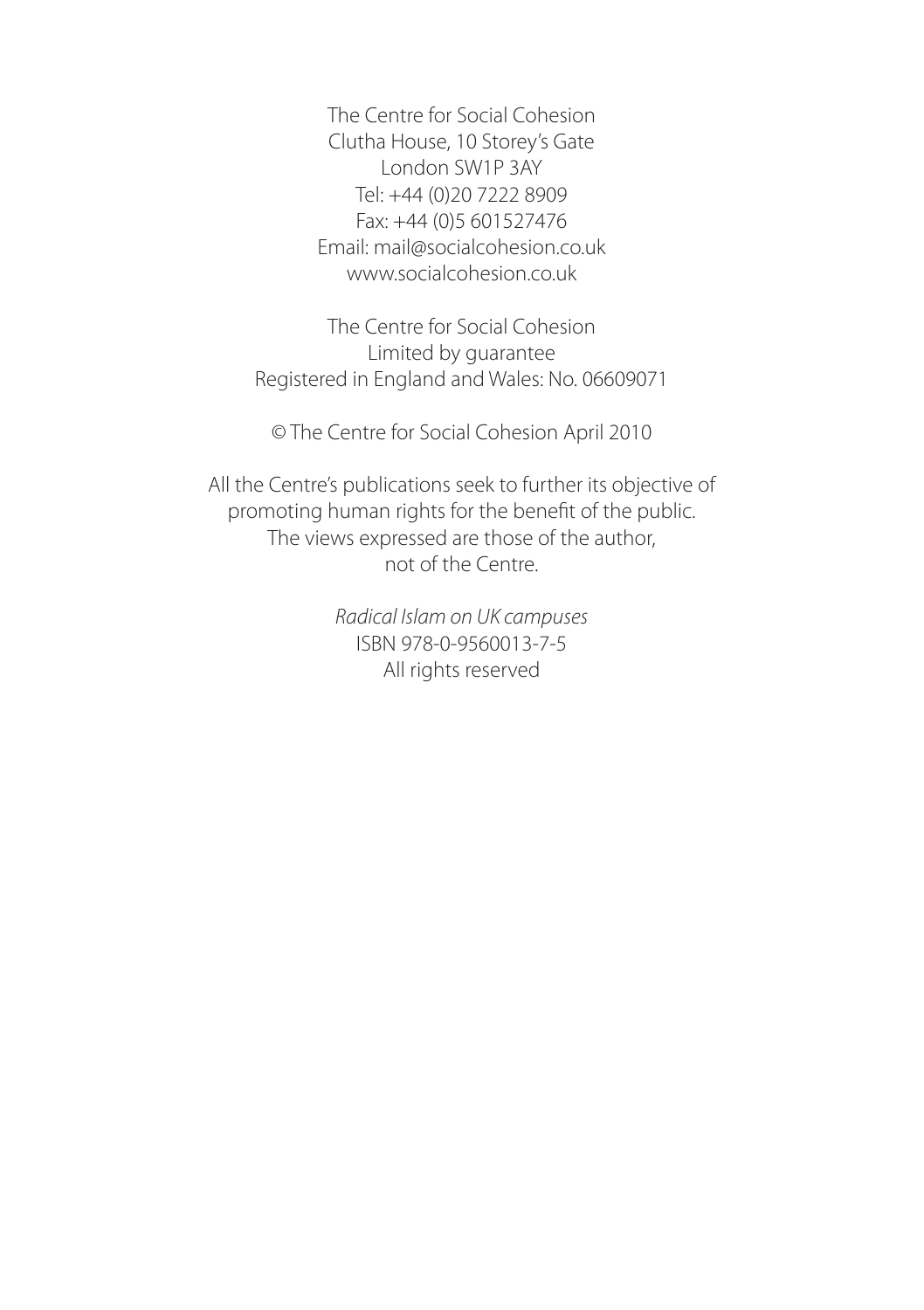# **Contents**

| Preface                                                                               | V              |
|---------------------------------------------------------------------------------------|----------------|
| Introduction                                                                          | vii            |
| Radicalisation on campus                                                              | 1              |
| ISOC presidents and members involved in terrorism in the UK                           | 1              |
| Students at British universities convicted of Islamism-inspired<br>terrorist offences | $\overline{2}$ |
| Other cases involving radicalisation at UK universities                               | 4              |
| Radical preachers on UK campuses                                                      | 7              |
| University College London                                                             | $\overline{7}$ |
| Queen Mary University                                                                 | 16             |
| <b>City University</b>                                                                | 19             |
| <b>School of Oriental and African Studies</b>                                         | 22             |
| King's College London                                                                 | 25             |
| University of East London                                                             | 25             |
| <b>London School of Economics</b>                                                     | 26             |
| Imperial College London                                                               | 26             |
| Goldsmiths                                                                            | 27             |
| University of Westminster                                                             | 27             |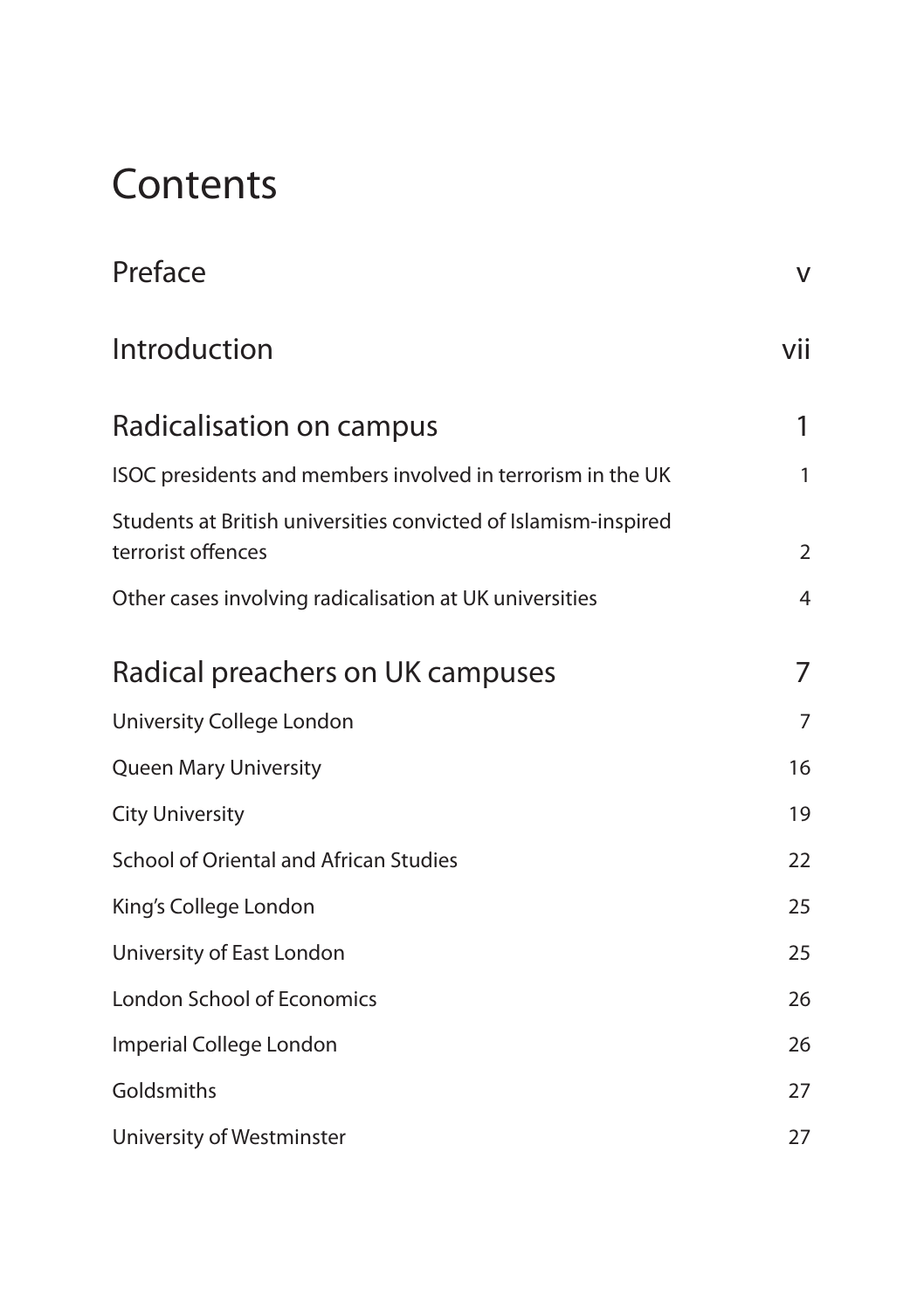| Kingston University London                                                      | 27 |
|---------------------------------------------------------------------------------|----|
| London South Bank University                                                    | 28 |
| Northumbria University                                                          | 28 |
| University of Birmingham                                                        | 28 |
| Federation of Student Islamic Societies                                         | 29 |
| Muslim opinion on campus                                                        | 31 |
| Islam on Campus - Centre for Social Cohesion/YouGov survey, 2008                | 31 |
| Effects of active Islamic-Society membership on attitudes towards<br>key issues | 32 |
| Reactions to the report                                                         | 35 |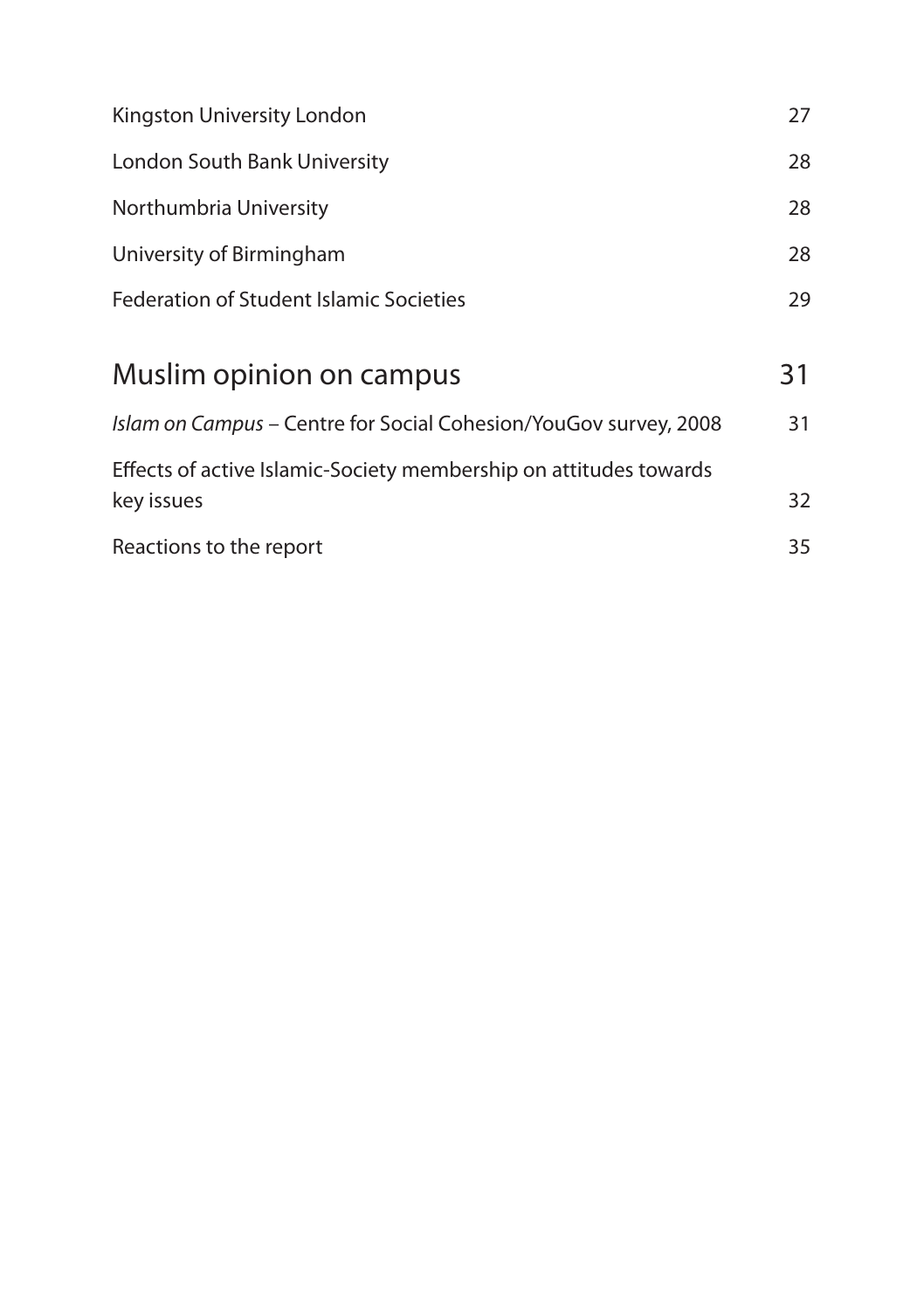# Preface

For many years it has been clear that British university campuses are breeding grounds of Islamic extremism. Omar Sheikh was radicalised in the 1990s while studying at the London School of Economics (LSE). In 2002 he was responsible for the murder of the *Wall Street Journal* reporter Daniel Pearl. The following year two undergraduates just across the road from LSE, at King's College London, went to Israel to become suicide bombers in a bar in Tel Aviv. More recently, in 2007, Kafeel Ahmed – a former student and senior member of the Islamic Society at Queen's University Belfast - died while trying to detonate explosives outside of Glasgow airport.

In 2008, the Centre for Social Cohesion commissioned an in-depth and ground breaking study into attitudes towards Islam on British Campuses. Still the most comprehensive such study, 'Islam on Campus' discovered, among other things, that students who are active in their university Islamic society were twice as likely as non-members to hold extreme views, including that killing in the name of their religion is justified.

Since then the Centre has attempted to warn policy-makers and political leaders in the UK of the increasing radicalisation of UK campuses. Repeatedly in recent years we have been in communication with university vice-Chancellors and others in a position to stop this situation, warning them about extremist speakers, terrorist-supporters, and enablers of terrorism who are appearing on their campuses. With a few exceptions these warnings and expressions of concern have gone unaddressed. Though public and press concern over this issue is growing, our warnings have been repeatedly ignored by political leaders, university heads and national student bodies. All have been in a position to stop this hate. All have failed.

Since the revelation that the Christmas Day Bomber, Umar Farouk Adbulmutallab, was radicalised at University College London, the Centre has decided to follow up our 2008 report with a resource demonstrating the astonishing carelessness and indifference still shown by University bodies towards the threat of radical Islam. This report provides the first comprehensive list of extremist speakers who have addressed audiences on British campuses since the Centre last wrote about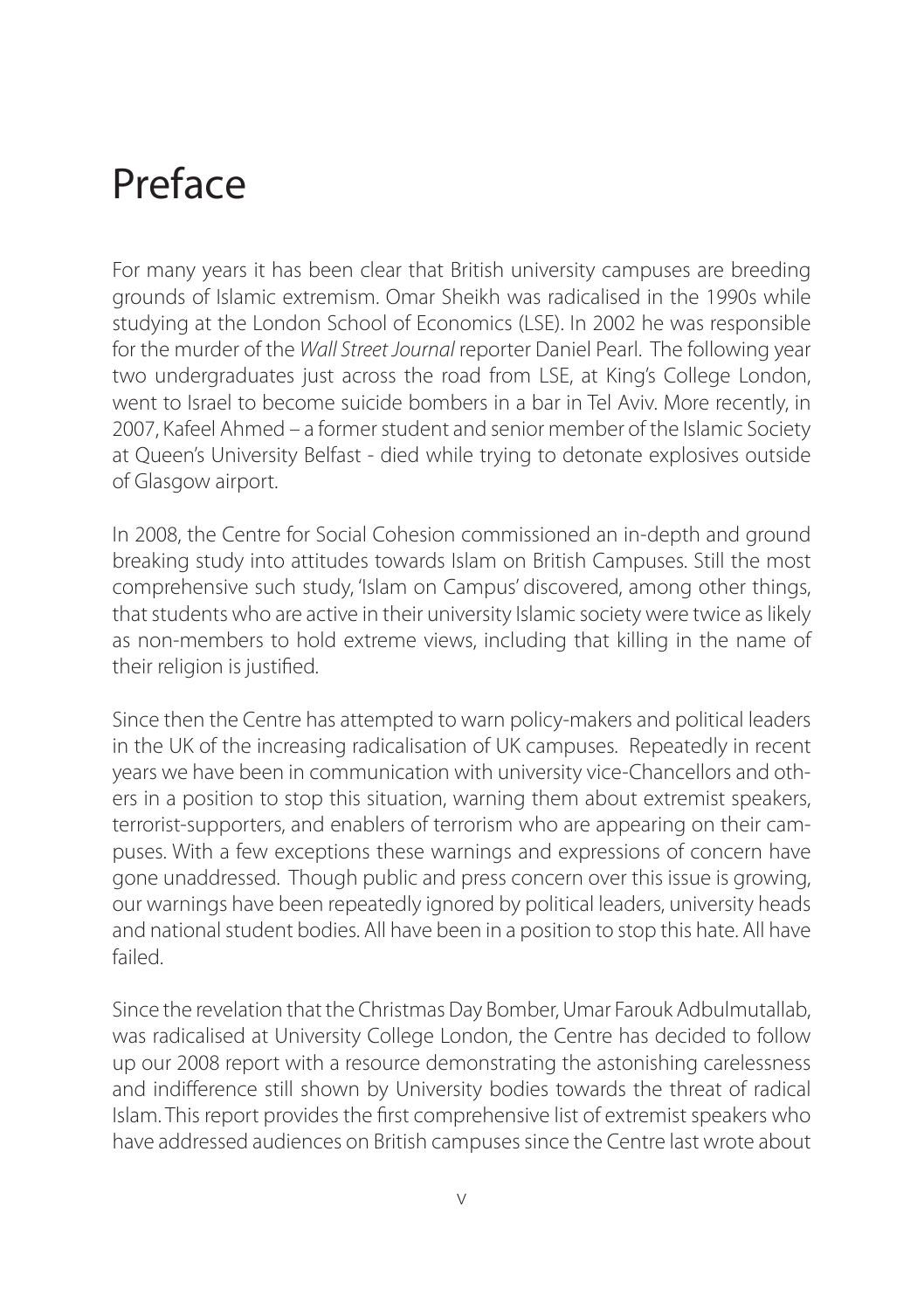this issue. The speakers have often appeared despite the full prior knowledge of university authorities of the presence of such speakers and, provided by us, full knowledge of such speakers' views.

In the days and months following the attempted terror attack on Christmas Day, the Centre has been at the forefront of the debate on what role Universities should play in ensuring that British students do not fall victim to the ideology of violent Islamism.

Islamic extremism on campuses not only continues unabated, it continues – as this report demonstrates – to flourish.

We hope that now the government and university authorities will finally act before a generation of students continues to be prey to an intolerant, separatist and violent ideology which threatens our society and the lives of not just of our citizens, but – as was shown again on Christmas Day – those of our allies and friends.

Douglas Murray Director, Centre for Social Cohesion April, 2010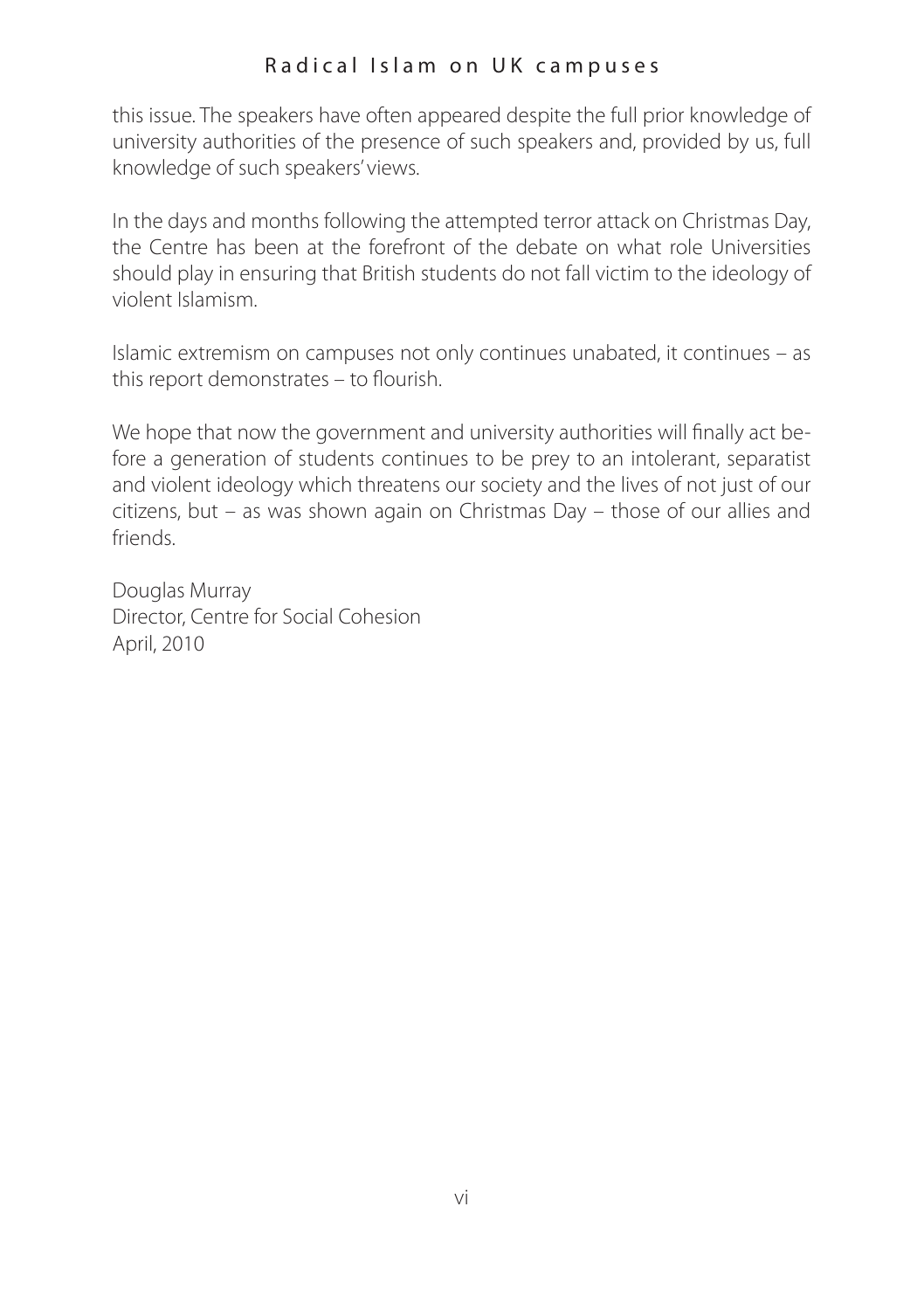# Introduction

Umar Farouk Abdulmutallab, the 23 year old Nigerian responsible for the failed bombing of Northwest Airlines flight 253 on Christmas Day, was a mechanical engineering and business finance student at University College London (UCL) from 2005-08. He was president of the student union's Islamic Society (ISOC) in the academic year 2006-07.

In 2008 the Security Service's Joint Terrorism Analysis Centre included UCL in a list of 12 universities that may have a problem with 'extremism'.<sup>1</sup> According to government officials, Abulmutallab's views are believed to have hardened while studying for his degree at UCL.<sup>2</sup>

Abdulmutallab is the not the first student at a UK university to become involved in violent Islamism. In recent years there have been several high-profile cases where students or graduates took part in Islamism-inspired terrorist attacks or were convicted for terrorist offences. Centre for Social Cohesion (CSC) analysis of Islamist terrorism in the last decade shows that at least 30% of individuals involved in Islamism-inspired terrorist acts in the UK have attended university or a higher education institute.<sup>3</sup>

A 2008 CSC/YouGov poll, *Islam on Campus*, highlighted the widespread nature of political Islam on UK campuses, particularly among active ISOC members. The report was widely dismissed by the National Union of Students (NUS), the Federation of Student Islamic Societies (FOSIS)<sup>4</sup>, and the then Higher Education Minister Bill Rammell.<sup>5</sup> In fact, many of those involved in higher education continue to deny that there is anything more than isolated cases of extremism on

<sup>1</sup> Detroit bomber mixed with radical preachers in Britain', *Daily Telegraph*, 5 January 2010

<sup>2</sup> 'MI5 knew of Umar Farouk Abdulmutallab's UK extremist links', The Times, 3 January 2010

<sup>3</sup> Forthcoming CSC report, *Islamist Terrorism: The British Connections*

<sup>4</sup> FOSIS is an umbrella organisation of ISOCs in colleges and universities throughout the UK and Ireland

<sup>5</sup> FOSIS Press Release: 'FOSIS & NUS Criticises Report by Centre for Social Cohesion', FOSIS press release, 27 July 2008, available at http://fosis.org.uk/media/press-releases/339-fosis-a-nus-criticises-report-by-centre-for-socialcohesion; 'Joint Statement Between Islamic Societies and FOSIS in Response to Islam on Campus Report', FOSIS press release, 30 July 2008, available at http://fosis.org.uk/media/press-releases/343-joint-statement-betweenislamic-societies-and-fosis-in-response-to-islam-on-campus-report; 'Fostering free debate', letter from Bill Rammell MP, *The Times Higher Education Supplement*, 7 August 2008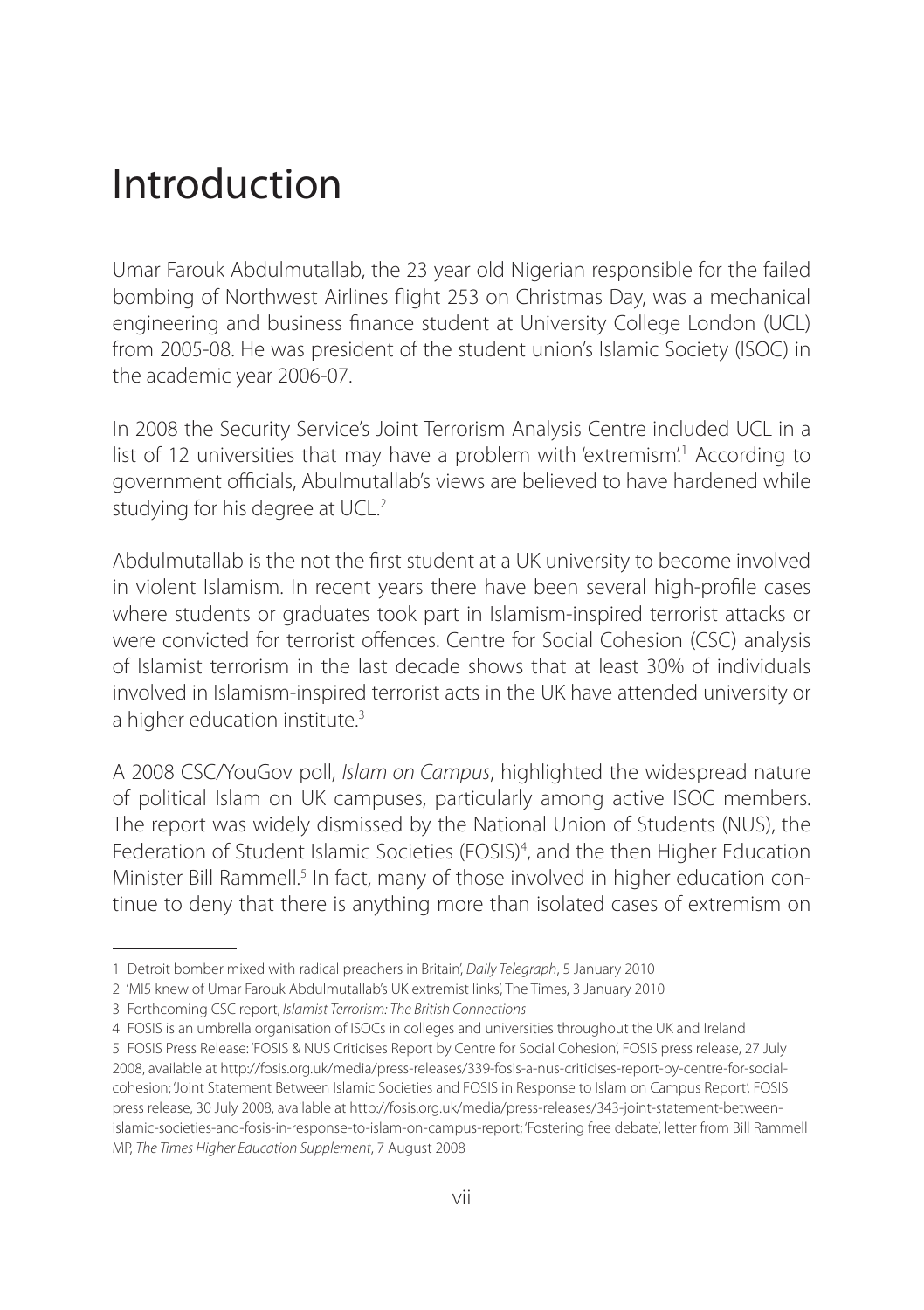UK campuses.<sup>6</sup>

In response to the failed plot a spokesman for FOSIS, Faisal Hanira, said that, 'There remains no evidence to suggest that Muslim students are at particular risk of radicalisation or that university campuses are vulnerable to people seeking to recruit to this extreme ideology.'7 Hanjra has also stated:

Since 7/7, since 2005, up to today, there has been not a single piece of evidence to suggest that universities or Islamic societies are breeding grounds in any way, for radicalisation or extremism, and our stance, the Muslim community's stance against this has been vindicated to that extent, that there hasn't been a single case which suggests that a Muslim student has gone on to a university campus, studied there for three years, and has come out a terrorist  $8$ 

In reality, Muslim students in the UK are increasingly being exposed to an intolerant, politicised, and in some cases violent, interpretation of their faith with extremist speakers regularly invited to address students on UK campuses.

<sup>6</sup> 'UCL head: London colleges must let extremists speak', *Evening Standard*, 25 January 2010

<sup>7</sup> FOSIS Press Release: 'FOSIS comments on media reports regarding terror suspect', 29 December 2009 8 Faisal Hanjra interviewed on Islam Channel, 25 October 2009, available at http://www.youtube.com/

watch?v=4uoxjNSsDuQ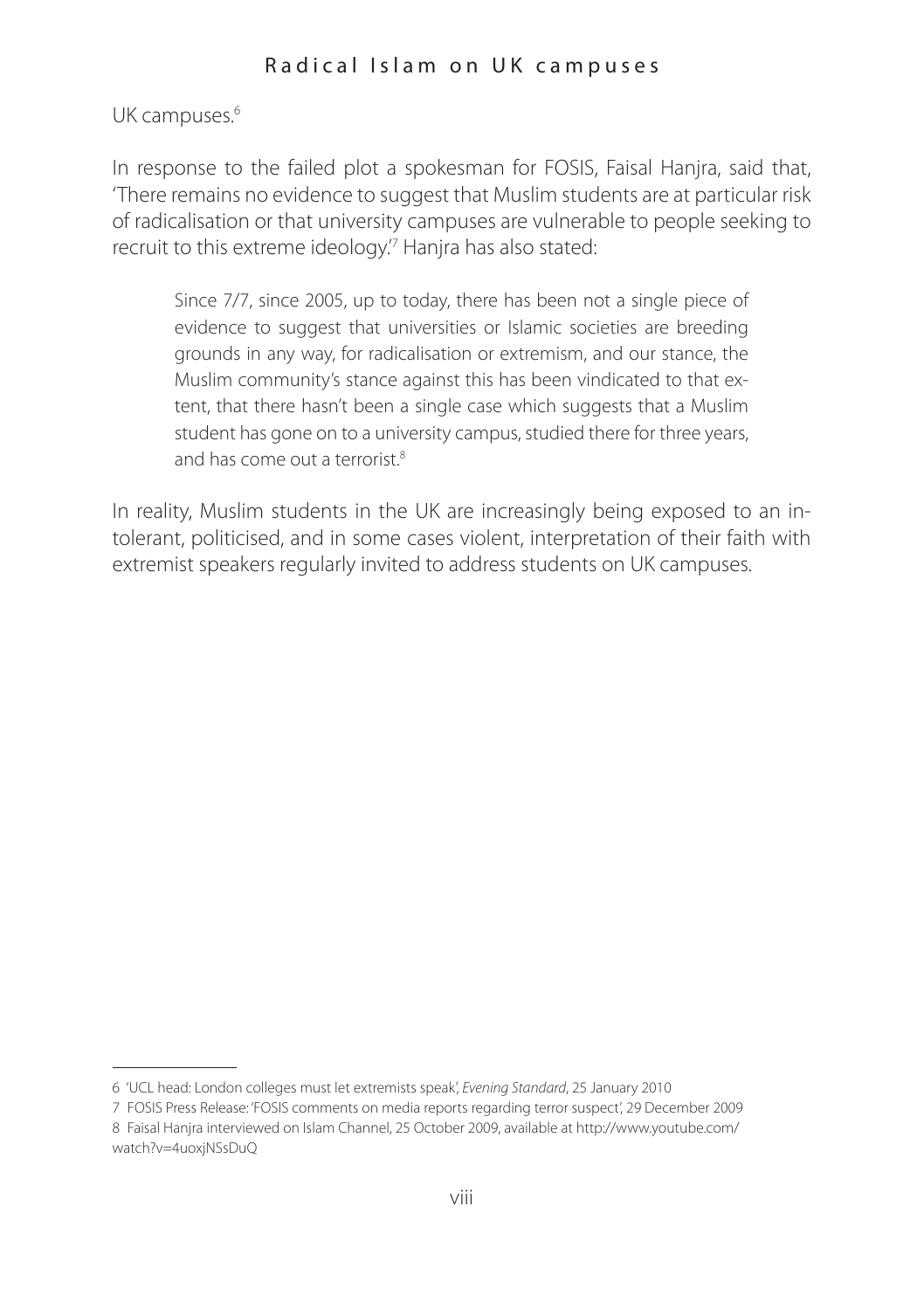# Radicalisation on campus

A significant number of students and graduates from UK universities have committed acts of terrorism or have been convicted for terrorism related offences, in the UK and abroad. More than 30% of individuals (30.71%) involved in Islamist terrorism in the UK were educated to degree level or higher. Of these, 19 individuals studied at a UK university; 16 were graduates; three were postgraduate students and one had achieved a postgraduate qualification.<sup>9</sup>

At least four individuals involved in acts of terrorism in the UK were senior members of their university ISOC and a further six were studying at a UK university at the time of arrest. In a number of terrorism cases both in the UK and worldwide the individuals involved were reportedly radicalised on UK campuses.

#### **ISOC presidents and senior members involved in terrorism in the UK:**

● **Kafeel Ahmed** – Glasgow airport suicide attack, 30 June 2007

Kafeel Ahmed died in August 2007 after driving a burning jeep packed with explosive material into Glasgow airport on 30th June of that same year. Kafeel's accomplice, Bilal Abdulla, convicted of conspiracy to murder and cause explosions in December 2008, was said to have been the mastermind of the cell, which is reported to have been inspired by 'al-Qaeda in Iraq'.10 The cell also planted failed car bombs in the West End of London the day before the Glasgow attack. Ahmed completed an MSc in aeronautical engineering at Queen's University Belfast, where he served on the executive of the university Islamic society and was involved with the Islamic Student Society of Northern Ireland (ISSNI). Security

<sup>9</sup> Forthcoming CSC research shows that between 1999 and 2009 in the UK 119 British or foreign nationals have been convicted in relation to Islamism inspired terrorism offences, three of whom have each been convicted of offences on two separate occasions. In each of these cases the two instances of conviction have been counted separately. Therefore the total number of convictions is 122. Furthermore, there have been two suicide attacks (the 7 July 2005 London bombings and the Glasgow airport attack in June 2007) in which a total of five perpetrators were killed. As such all data relate to a base total of 127 individual convictions or individuals killed in suicide attacks. Cases involving retrials have not been counted.

<sup>10</sup> 'Glasgow bomber Bilal Abdulla was in Iraq terrorist cell', *The Times*, 17 December 2008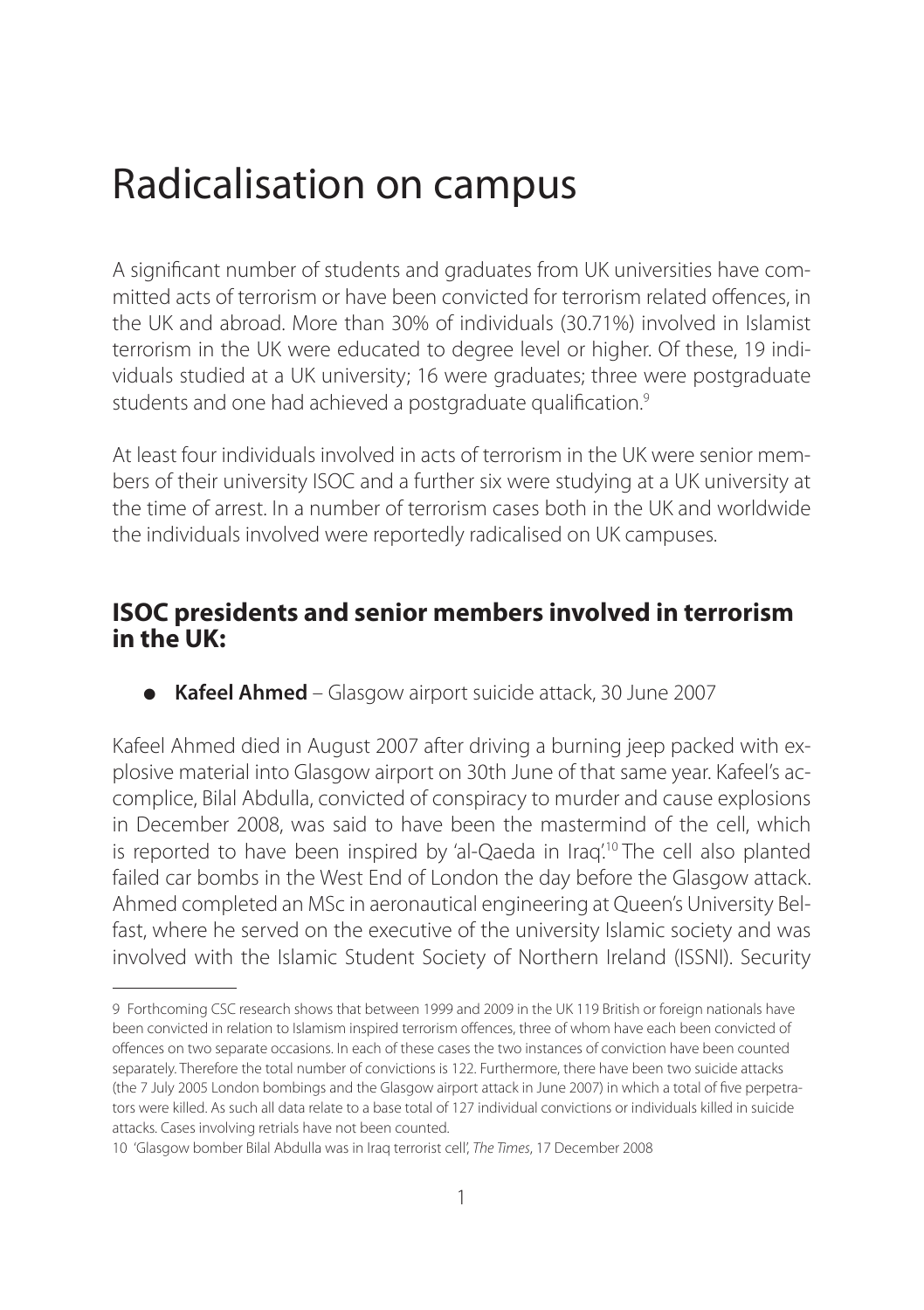sources suggest that Ahmed was radicalised while studying for a PhD in computational fluid dynamics at Anglia Ruskin University in Cambridge. During the time, he shared a house with members of Islamist group Hizb ut-Tahrir.

● **Waseem Mughal** – Inciting murder for terrorist purposes overseas, 2 July 2007

Waseem Mughal, a member of the University of Leicester Islamic society, was convicted of inciting murder for terrorist purposes overseas. His conviction was based on material posted on extremist websites, which were created and fraudulently funded by Mughal and his co-accused Tariq al-Daour and Younes Tsouli from June 2005 until their arrest in October 2005. Mughal, who had a firstclass degree in biochemistry from the University of Leicester, was studying for a Master's there at the time of his arrest and ran the University of Leicester ISOC website.

● **Yassin Nassari** – Possession for terrorist purposes, 13 July 2007

Following trips to Syria and Holland, Yassin Nassari was arrested in May 2006 at Luton Airport, after a blueprint for the al-Qassam rocket used by Hamas militants in the Gaza strip against nearby Israeli towns was found in his luggage. Police also found a computer hard-drive in his luggage containing documents about martyrdom and weapons training, as well as recordings of lectures by extremist clerics. A cognitive science student, Nassari was president of the University of Westminster Harrow campus ISOC.

● **Waheed Zaman** – 'Transatlantic liquid bomb' plot, 21 July 2008

Waheed Zaman was part of an al-Qaeda-inspired East London cell that planned to simultaneously detonate homemade liquid bombs on transatlantic flights in 2006. He admitted conspiracy to cause public nuisance. Zaman was a biomedical science student and formerly the president of London Metropolitan University's student ISOC, in whose offices literature and audio cassettes from the radical group al-Muhajiroun were found.

## **Students at British universities convicted of Islamism-inspired terrorist offences:**

● **Amer Mirza** – Attempted arson, 5 March 1999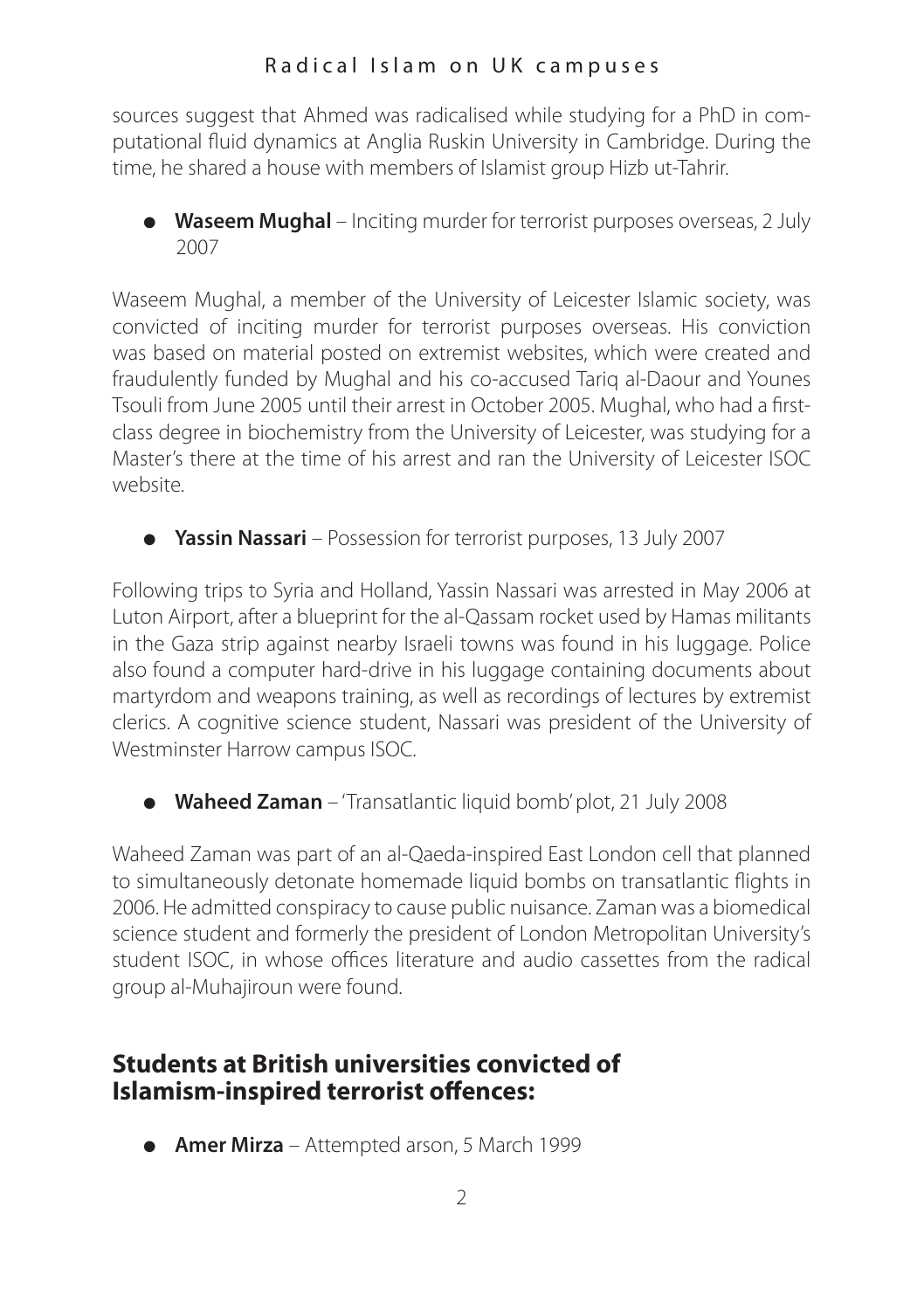#### Radicalisation on campus

Amer Mirza, a Humberside University accountancy student, was convicted in 1999 of petrol-bombing a Territorial Army base in West London. According to the trial judge, Mirza – a member of al-Muhajiroun – was acting in protest at the resumption of the American bombing campaign in Iraq in December 1998.

● **Mohammed Naveed Bhatti** – 'Dirty bomb' plot, 18 April 2007

Mohammed Naveed Bhatti, convicted of conspiracy to cause explosions, had a junior role in Dhiren Barot's 'dirty bomb' plot cell, which was planning to attack a series of targets in the US and the UK, including financial buildings and the London Underground. At the time of his arrest, Bhatti, who had a degree in systems engineering from Brunel University, was studying for a postgraduate qualification in finite-element modelling and analysis at Brunel. Bhatti met cell leader Barot in Brunel University's prayer room in 2001.

● **Omar Abdur Rehman** – 'Dirty bomb' plot, 25 April 2007

Omar Abdur Rehman, convicted of conspiracy to cause explosions, also had a junior role in Dhiren Barot's 'dirty bomb' plot cell. At the time of his arrest, Rehman was studying for a degree in graphic-information design at the University of Westminster. It is possible he knew Yassin Nassari who was convicted in July 2007 of possession for terrorist purposes. Nassari was president of Westminster ISOC and signed a book of support for Rehman.

● **Mohammed Atif Siddique** – Weapons training for terrorism and dissemination of terrorist publications, 17 September 2007

Mohammed Atif Siddique distributed an array of jihadist material that glorified violence and suicide bombing, as well as al-Qaeda propaganda footage and bomb-making instructions. Originally also convicted of possession for terrorist purposes, Siddique was acquitted of this charge in February 2010. Siddique was additionally found guilty of breach of peace for showing images of suicide bombers and beheadings to fellow students at Glasgow Metropolitan College, where he was studying for a Higher National Certificate in information and communication technology.

● **Muluemebet Girma** – 21/7 conspirators, 11 June 2008

Muluemebet Girma was convicted of offences pertaining to the 21/7 failed suicide attacks in central London in 2005. Girma had failed to disclose information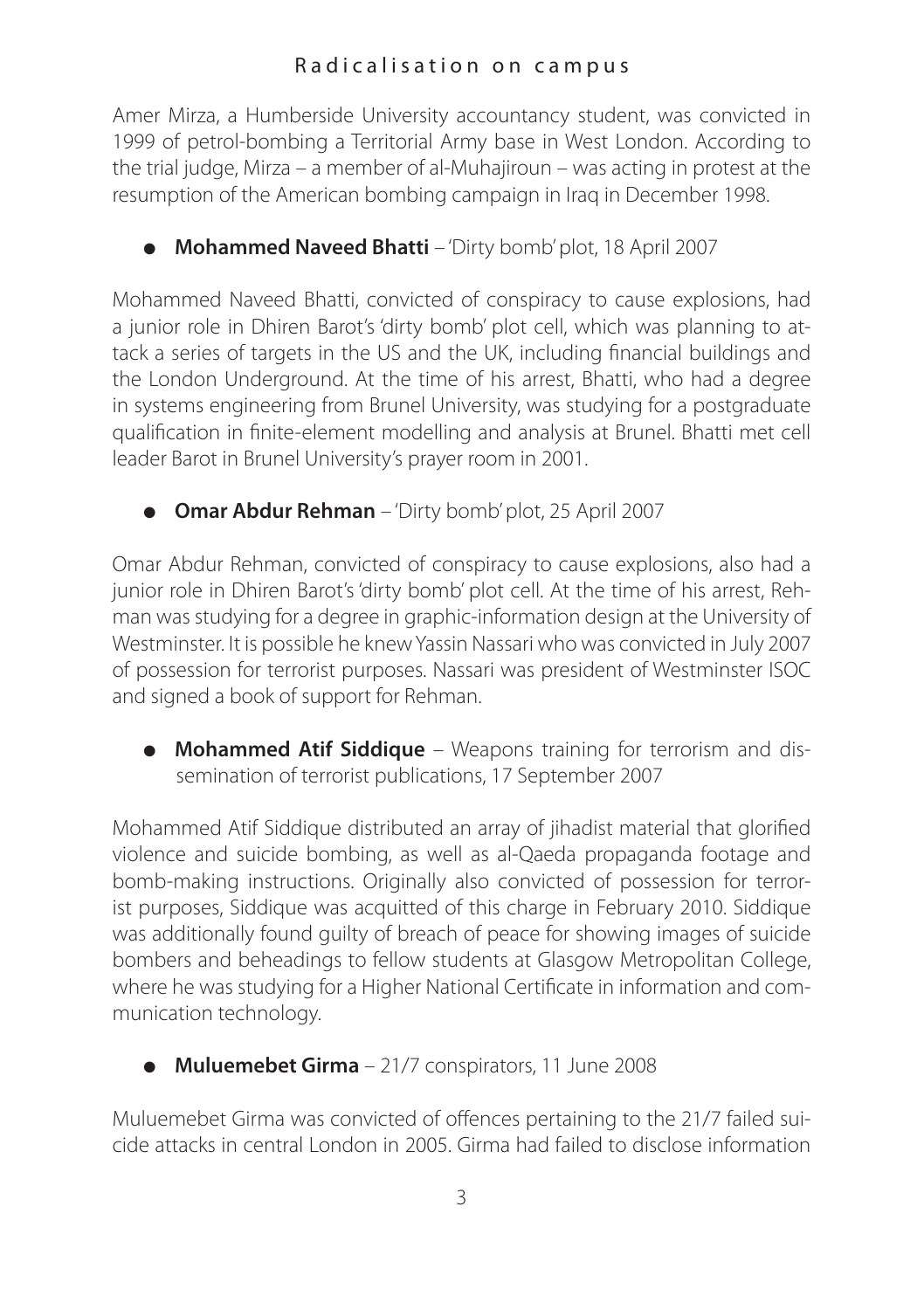about the intended detonation of a suicide bomb on an underground train near Shepherd's Bush station by her brother-in-law, Hussain Osman. She was also convicted of assisting Osman after the attack by providing him with accommodation, medical care and transportation. Girma had just completed a degree in pharmaceutical science at the University of Brighton.

● **Mohammed Abushamma** – Preparation of terrorist acts, 28 November 2008

Mohammed Abushamma admitted applying for a visa to Afghanistan in order to join the mujahideen fighting against coalition forces. He was attempting to travel to Afghanistan via Turkey when he was apprehended by anti-terror police near Ankara, Turkey. Abushamma was a science undergraduate at UCL.

# **Other cases involving radicalisation at UK universities:**

● **Ahmed Omar Saeed Sheikh** – masterminding the kidnapping and murder of Daniel Pearl, 15 July 2002

Ahmed Omar Saeed Sheikh was convicted in 2002 by a Pakistani court of the murder that year of Daniel Pearl, an American journalist for *The Wall Street Journal.* A former maths and statistics student at the London School of Economics (LSE), Sheikh had reportedly been involved with both the university's ISOC and with the radical Islamist group Hizb ut-Tahrir. Sheikh was one of at least three al-Qaeda-linked terrorists who had studied at LSE during the early 1990s, according to British security sources in 2002. 'A number of students were brainwashed by outsiders', said one ISOC committee member, '... they did become very extreme.'<sup>11</sup>

● **Omar Sharif** – Tel Aviv suicide attack, 30 April 2003

Asif Mohammed Hanif and Omar Khan Sharif carried out a suicide bombing that killed three and wounded 65 at a bar in Tel Aviv, Israel in April 2003. Sharif was set to detonate a bomb with Hanif, but when the device failed he fled the scene; he was found drowned 12 days later. Sharif became increasingly radicalised while at university, attending several Hizb ut-Tahrir meetings at King's College London – especially those delivered by the then al-Muhajiroun leader Omar Bakri and Mohammed al-Massari of the Committee for the Defence of Legitimate Rights,

<sup>11</sup> 'Al-Qa'eda terror trio linked to London School of "Extremists"', *Daily Telegraph*, 27 January 2002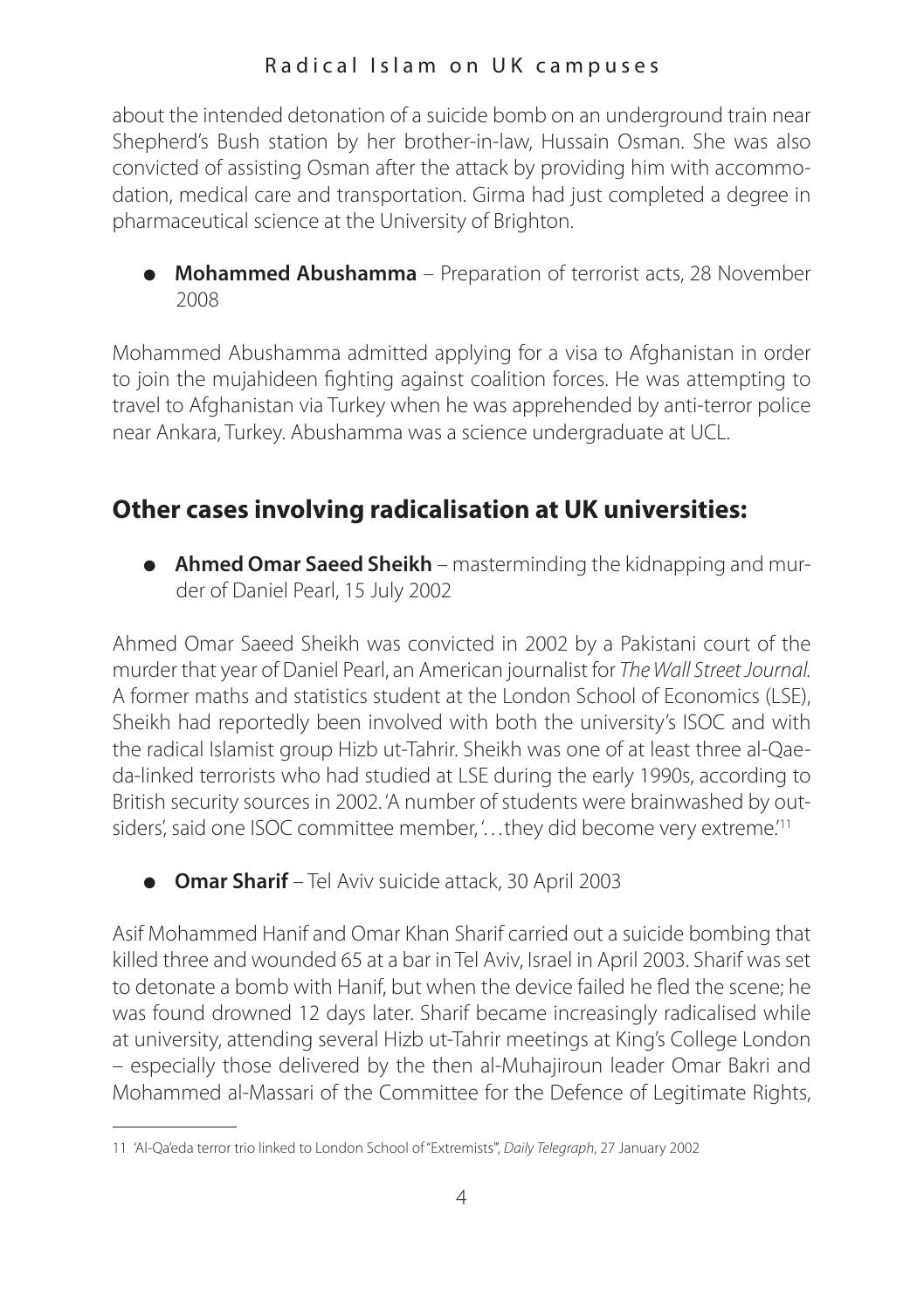a group that sought the overthrow of the Saudi government. Reza Pankhurst, a member of Hizb ut-Tahrir who spent three and a half years in prison in Egypt, was said to have become a mentor to Sharif, and was extremely active on his campus.

● **Omar Khyam** – 'Fertiliser bomb' plot, 30 April 2007

Omar Khyam, convicted of conspiracy to cause explosions and possessing materials for the purposes of terrorism, led the Crawley cell responsible for the 'fertiliser bomb' plot in the UK whioch targeted shopping centres and nightclubs in the UK. In surveillance tapes later released to the media, an associate of Khyam's was recorded asking him, 'How many brothers are there active in this country? How many are actually planning things, and doing them here?' Khyam responded with: 'There's a lot of people who agree with it now, especially at, you know, Brunel University at Friday prayer. There, yeah, just blatant bro, in the sermon in front of hundreds of students bro. And you could see that people were like, they were agreeing with everything you know.<sup>'12</sup>

● **Anthony Garcia [aka Rahman Adam]** – 'Fertiliser bomb' plot, 30 April 2007

A member of the Crawley 'fertiliser' cell, Anthony Garcia was convicted of conspiracy to cause explosions and possessing money or other property for the purposes of terrorism. Algerian-born Garcia began to attend religious talks in the late 1990s at the University of East London ISOC. He went with his brother, who, unlike Garcia, was enrolled as a student at the university. During the trial the court heard that Garcia gradually became radicalised between 1998 and 2003 after seeing a video at the ISOC showing alleged atrocities in Kashmir. He went on to join the radical group al-Muhajiroun.

● **Jawad Akbar** – 'Fertiliser bomb' plot, 30 April 2007

Jawad Akbar, also a member of the Crawley 'fertiliser' cell, was convicted of conspiracy to cause explosions. Akbar began to attend al-Muhajiroun meetings while studying for a four-year MSc in mathematics, technology and design at Brunel University. The university refused to comment on Akbar's case but denied that Islamic prayer meetings on campus were used for recruiting extremists.

<sup>12</sup> O'Neill, S., 'Extremists who prey on impressionable minds', *The Times*, 22 January 2008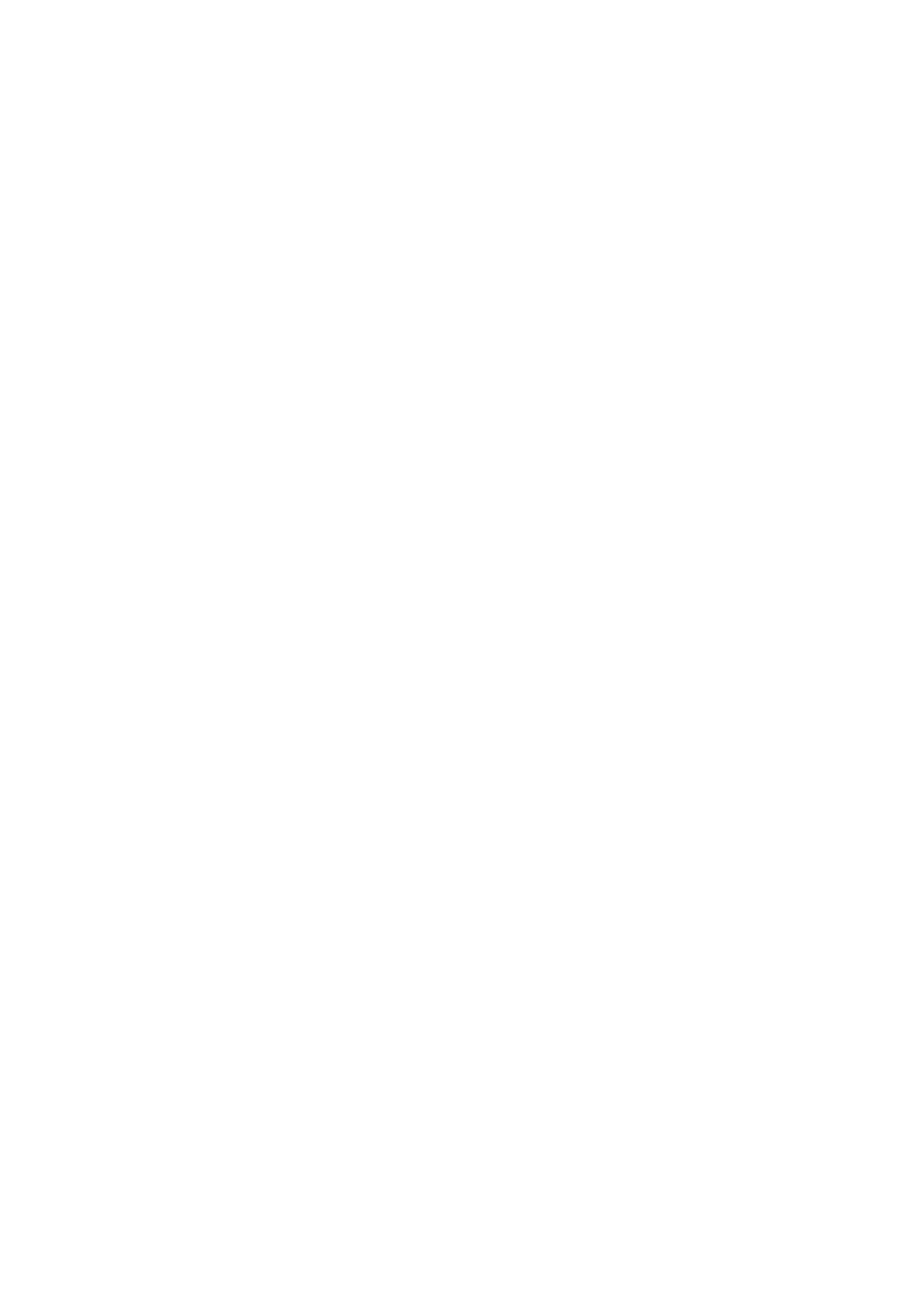Since 7/7 a wide range of Islamist speakers have either regularly addressed students at UK universities, or have been otherwise promoted by ISOCs. In the vast majority of cases, these guests are given open and unchallenged platforms, and are presented as mainstream representatives of Islam.

Speakers include supporters of the proscribed terrorist group Hamas and members of Hizb ut-Tahrir, a group subject to a National Union of Students (NUS) ban. Also included are those who: have spoken in support of armed jihad and the Taliban; warned Muslims not to integrate into western societies; argued in favour of domestic violence and; advocated the destruction of Israel.

The following is a breakdown by university of extremists invited by ISOCs and other student societies.

# **University College London (UCL)**

**Abu Usama adh Dhahabee (aka Abu Usama, Abu Usamah at-Thahabi):** was invited by the ISOC to speak on 1 February 2008 and 6 September 2009.13 He was also due to speak on 30 November 2009, but the event was cancelled after pressure was exerted on UCL authorities by campaign groups.14

Dhahabee advocates holy war in an Islamic state; preaches hatred against non-Muslims; that apostasy and homosexuality are punishable by death; and that women are inferior to men. In a 2007 Channel 4 documentary Dhahabee was recorded as saying the following to his congregation:

We ask Allah to bring about the means and the ways in which the Muslims will get the power and the honour of repelling the oppression of the kuffaar, where we can go out and perform the jihad. We ask Allah to bring

<sup>13</sup> http://www.ummah.com/forum/showthread.php?t=157463; http://forums.islamicawakening.com/f21/ sunday-6th-sep-ucl-isoc-national-conference-shaykh-haitham-abu-usamah-zahir-mahmoud-abu-suhaib-27790/ [both accessed 13/1/10]

<sup>14</sup> 'Anti-Gay' cleric talk cancelled', *BBC News*, 25/11/2009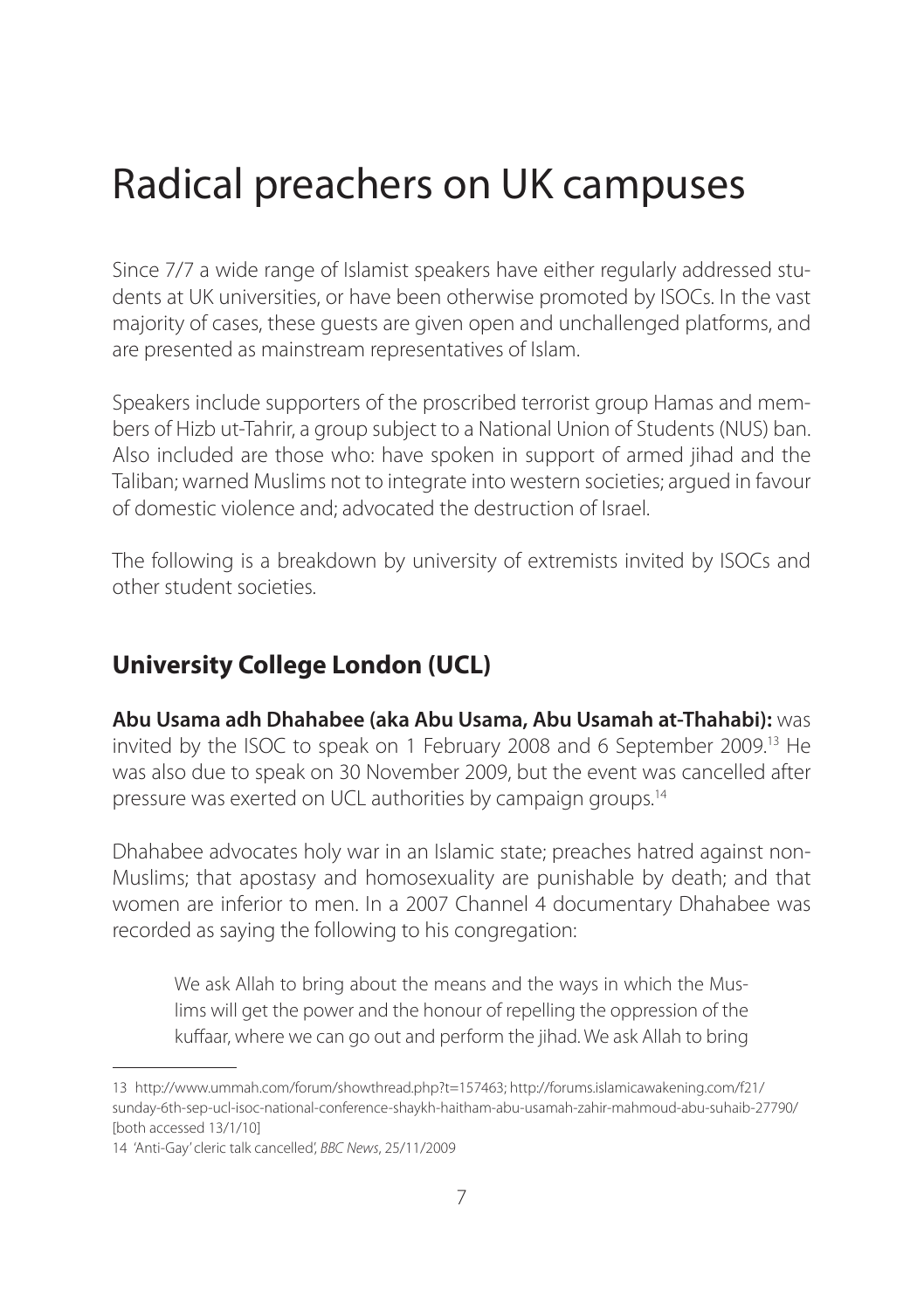that time so we can be participants in that.

No one loves the kuffaar. No one loves the kuffaar! [unbelievers] […] Whether these kuffaar are from the UK, or from the US … We love the people of Islam and we hate the people of the kufr. We hate the kuffaar.

Whoever changes his religion from al-Islam to anything else kill him in the Islamic state.

Do you practise homosexuality with men? Take that homosexual man and throw him off the mountain.

Allah has created the woman, even if she gets a PhD, deficient. Her intellect is incomplete, deficient. She may be suffering from hormones that will make her emotional. It takes two witnesses of a woman to equal one witness of the man $15$ 

Following the broadcast, Dhahabee was interviewed by Channel 4 News, where he refused to reject these statements.

**Abdur Raheem Green:** was invited to by the ISOC to speak on 23 November 2005, 4 October 2006, and on 22 January 2009.16 He has spoken in favour of domestic violence, saying that a husband may use, '… physical force… a very light beating' against his wife and has argued that, 'Islam is not compatible with democracy'.17 According to New Zealand's *NZ Herald*, Green was banned from Australia in 2005 because of his extremist pronouncements. The article also quotes him as saying, 'The truth is that Islam teaches its followers to seek death on the battlefield, that dying while fighting jihad is one of the surest ways to paradise and Allah's good pleasure.<sup>18</sup>

**Haitham al-Haddad:** was invited by the ISOC to speak on 2 November 2007

<sup>15</sup> 'Undercover Mosque', Channel 4 Dispatches, first aired January 15 2007, transcript available at http://www. newenglishreview.org/custpage.cfm?frm=5508&sec\_id=5508 [accessed 13/1/2010]

<sup>16</sup> http://www.uclisoc.com/list/index.php?f=archive&val=67&nl=1&opt=view; http://www.uclisoc.com/files/pow. pdf; Centre for Social Cohesion Press Briefing 19 February 2009 [accessed 13/1/2010]; UCL ISOC advert, Ummah. com forum, 22 January 2009, available at http://www.ummah.com/forum/showthread.php?t=199301 [accessed 19/01/2010]

<sup>17</sup> 'UK to shift anti-terror strategy', *BBC News*, 16/2/2009

<sup>18</sup> 'Muslim Convert Rejects Radical Label', *NZ Herald*, 10 August 2005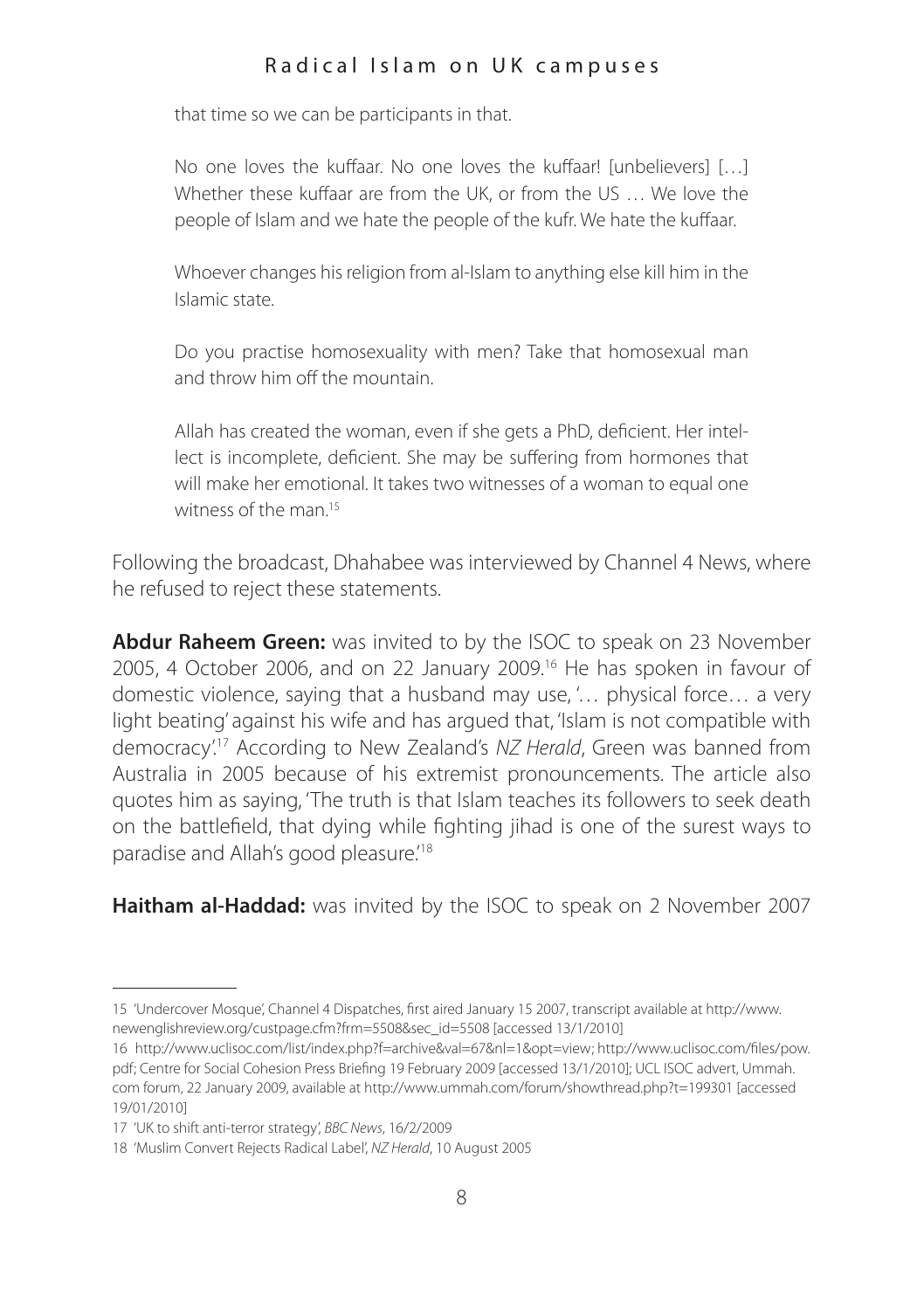and 6 September 2009.19 Al-Haddad openly supports Hamas and advocates the abolition of Israel:

My proposed solution for the Israelis is to leave Palestine and to go back to their own countries to live in peace. If they want to live in peace, in real peace, they should leave Palestine and leave it for the Palestinians and those Jews who would like to live in Palestine, but under the Palestinian government, not under the Israeli government.20

**Rivadh ul-Haq:** was invited by the ISOC to speak on 9 November 2005.<sup>21</sup>

Speaking on the topic of Israel, ul-Haq has previously called for Muslims to: '…be willing to sacrifice anything that may be required of us<sup>'22</sup> Claiming that al-Aqsa Mosque in Jerusalem must be liberated, he said, 'We are willing to die in the process…', and that when called upon, '…we will consider it an honour and a privilege to shed our blood'. He stated that Allah has promised that Islam will, '… prevail over all other religions, even though the disbelievers may dislike it.<sup>23</sup>

Ul-Haq has previously supported the Taliban, stating in 2000 that they are, '…the only group of people upon the earth who are establishing the Sharia and the law of Allah.'24 In 2001, ul-Haq said:

What crime has the Government of Afghanistan committed? All they have done is they have refused to hand over a person (Osama bin Laden) whose guilt is yet to be proven. Because of that crime, the entire nation is being punished. And as a result, because they strive to represent Islam, the whole of Islam is being demonised. And as a result, Muslims all over the globe are being discriminated against.

Ul-Haq has also made anti-Semitic statements, warned against integration, and labelled the 'culture' of non-Muslims as 'evil':

Allah has warned us in the Koran, do not befriend the kuffar, do not align

<sup>19</sup> http://forums.islamicawakening.com/f21/sunday-6th-sep-ucl-isoc-national-conference-shaykh-haitham-abuusamah-zahir-mahmoud-abu-suhaib-27790/

<sup>20</sup> 'Truth exposed – Victory for Hamas', Haitham al-Haddad, 26 January 2009, available at http://www.youtube. com/watch?v=6-QBz\_7\_AvM [accessed 13/1/2010]

<sup>21</sup> http://www.uclisoc.com/list/index.php?f=archive&val=5&nl=1&opt=view [accessed 13/1/2010]

<sup>22</sup> 'The homegrown cleric who loathes the British', *The Times*, 7 September 2007

<sup>23</sup> Ibid.

<sup>24</sup> Ibid.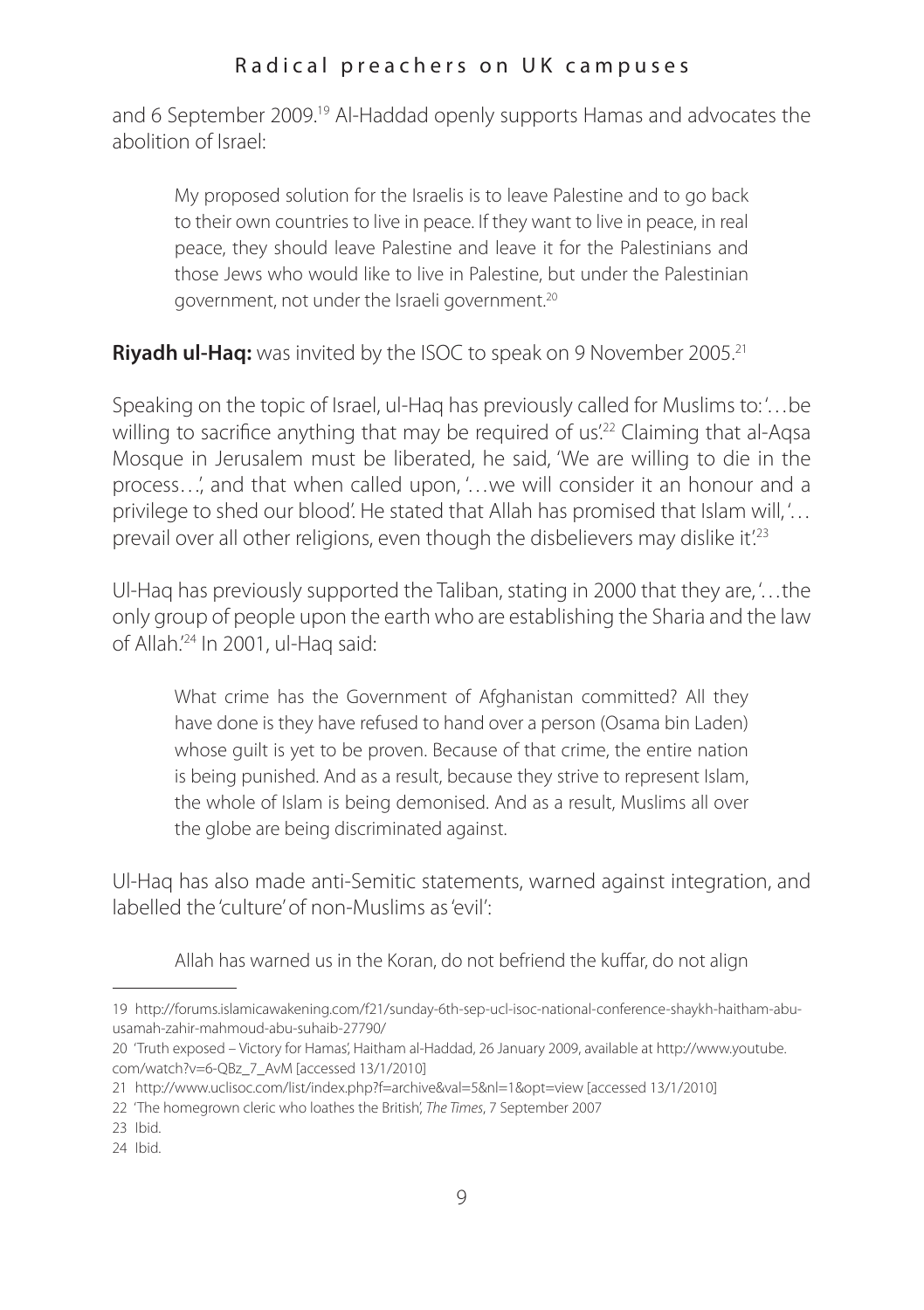yourselves with the kuffar.

[...] Today, the culture of Coke and the Big Mac, the culture of the Americans, the culture of the Europeans, these cultures are dominant and they are all pervasive. We stand in awe of their culture and we are imitating them in everything. This culture, this evil influence, this imitation of the kuffar [ 1

They're all the same. The Jews don't have to be in Israel to be like this. It doesn't matter whether they're in New York, Houston, St Louis, London, Birmingham, Bradford, Manchester. They're all the same. They've monopolised everything: the Holocaust, God, money, interest, usury, the world economy, the media, political institutions […] they monopolised tyranny and oppression as well. And injustice.

A Jew is generally allowed to kill a non-Jew without fear of punishment, repercussions, neither in this world or the hereafter.25

**Murtaza Khan (aka Abu Hasnayn Murtaza Khan):** regularly speaks to university ISOCs. On 6 September 2009, he was invited by the UCL ISOC to speak.<sup>26</sup> Khan advocates extreme intolerance towards non-Muslims. In a 2007 Channel 4 documentary, Khan asked a Muslim audience:

For how long do we have to see our mothers, sisters and daughters having to uncover themselves before these filthy non-Muslim doctors? We should have a sense of shame.<sup>27</sup>

Khan was invited by the ISOC on other occasions, including 22 November 2005, 5 February 2007, and 7 December 2007.<sup>28</sup> Khan currently teaches Islamic Studies at Al Noor primary school in London and is described as a 'visiting khateeb' (person who delivers the Friday Islamic prayer sermons) at the University of East London  $(UFL)^{29}$ 

#### **Uthman Lateef (aka Abu Mujahid):** regularly speaks to university ISOCs. He was

<sup>25</sup> 'Riyadh ul Haq sermon on "Jewish Fundamentalism" in full', *Times Online*, 6 September 2007

<sup>26</sup> http://forums.islamicawakening.com/f21/sunday-6th-sep-ucl-isoc-national-conference-shaykh-haitham-abuusamah-zahir-mahmoud-abu-suhaib-27790/ [accessed 13/1/2010]

<sup>27</sup> 'Undercover Mosque', Channel 4 Dispatches, broadcast January 15 2007

<sup>28</sup> UCL ISOC Website, available at http://www.uclisoc.com/list/index.php?f=archive&val=97&nl=1&opt=view;

http://www.uclisoc.com/list/index.php?f=archive&val=13&nl=1&opt=view [accessed 13/1/2010]

<sup>29</sup> Al Ghuraaba Home Page, http://www.alghurabaa.org/lectures/murtaza-khan/ [accessed 13/1/2010]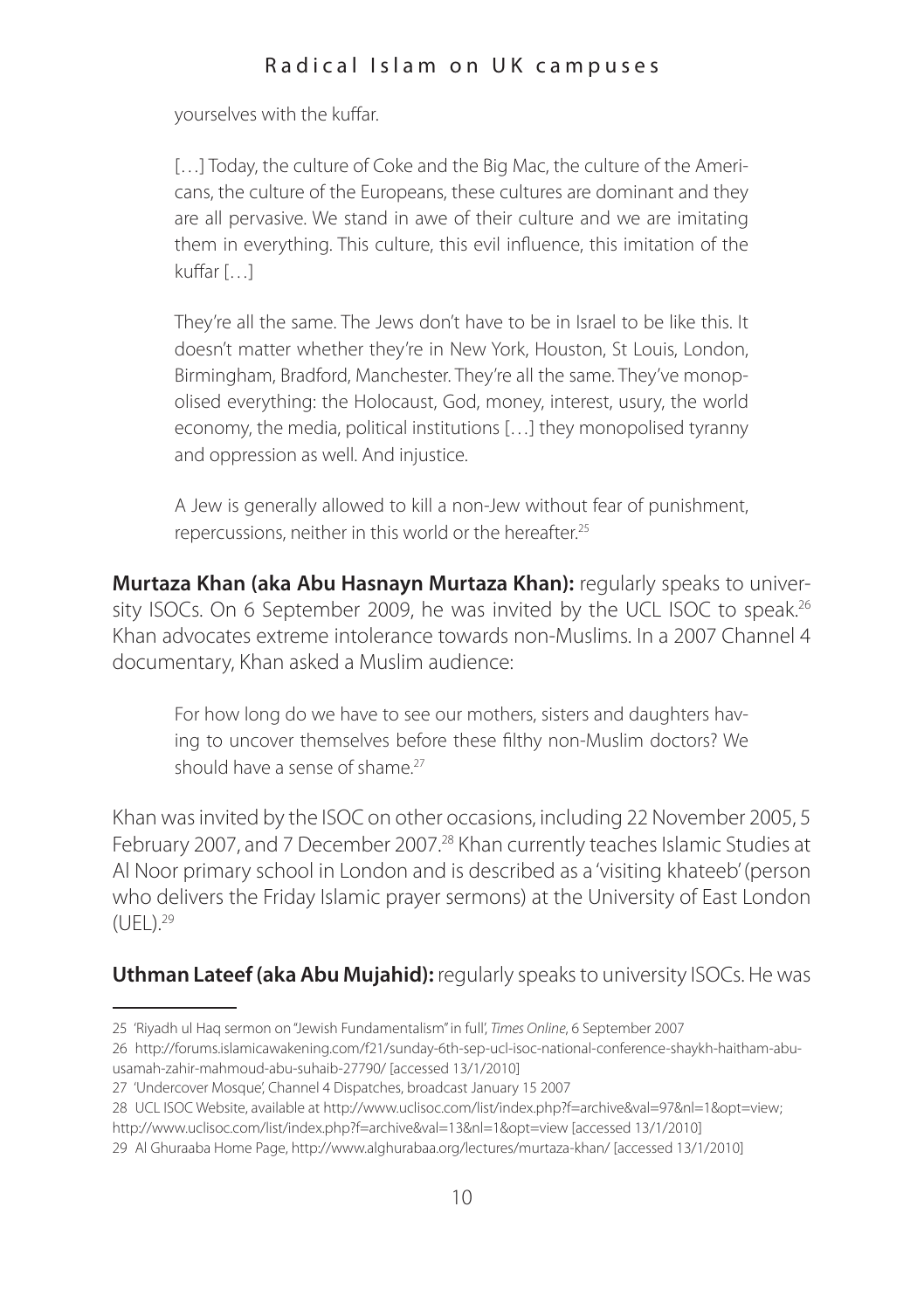invited by UCL ISOC to speak on 25 February 2008 and on 13 February 2009.<sup>30</sup> He was recorded at an event organised by Queen Mary University ISOC on 12 December 2007 telling his audience: 31

We don't accept homosexuality [...] we hate it because Allah hates it.

 $[$   $]$ 

We excommunicate people when they transgress their limits of God and ascribe partners to him or disbelieve in him […] Look at the dangers of compromise, look at the dangers of appeasement, when you accept something from an alien or foreign tradition that is not from the core religion, down the line, decades, centuries, millennium [sic] after that, you're going to get a very rotten apple.<sup>32</sup>

On 1 January 2009, Lateef spoke at an event in the East London Mosque entitled 'The End of Time'. During his talk he criticised Muslims who work with non-Muslim governments, suggesting they are apostates:

Brothers, if we are teaching the way of life of the disbelievers, of the kuffar, Allah will bring humiliation upon us. If we are seeking this name and fame, and to be pranced around the world as some kind of government spokesmen and representatives, speaking about this reformed and redefined and repackaged Islam, Allah will bring humiliation upon people like that. And be careful. Because people will be in that condition, that they will wake up as mugimeen (believers) but they will go to sleep as kuffars. And they will go to sleep as mugimeen and they will wake up as kuffars.

In the same talk he also condemned the notion of a secular Islam:

They tell you about a secular Islam, right? Islamic secularism. New Islam. They will sell you a democratic Islam, a socialist Islam, a social democratic Islam, every Islam except the Islam of Mohammed. A new talk. Beware of

<sup>30</sup> 'New Government counter-radicalisation strategy undermined on UK campuses', Centre for Social Cohesion Press Briefing, 19 February 2009; see also http://www.uclisoc.com/list/archive\_inc.php?id=167 [accessed 14/1/2010]

<sup>31</sup> Queen Mary ISOC advert on Ummah.com forum, available at www.ummah.com/forum/showthread. php?t=151035 [accessed 13/1/2009]

<sup>32</sup> 'Islam on Campus', Centre for Social Cohesion, June 2008, available at http://www.socialcohesion.co.uk/ files/1231525079\_1.pdf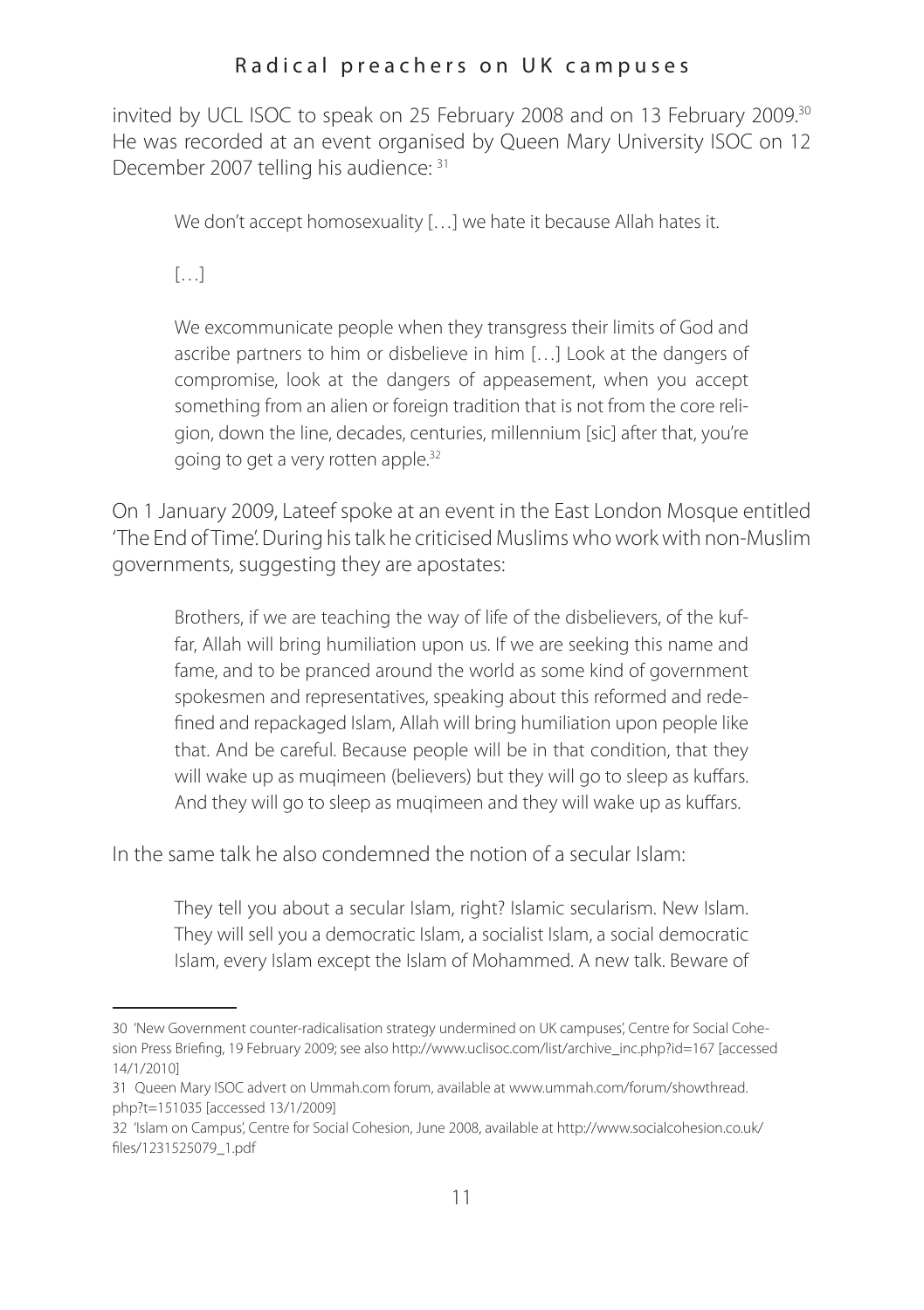the new things. The redefined, repackaged Islam. The so-called Islam that speaks of abolition of sharia, like we don't need sharia anymore. The socalled Islam that speaks about the fact that sovereignty does not belong to Allah. The so-called Islam that speaks about the fact that, you know, we don't need the laws of Islam anymore. There is no politics in Islam. We've got to separate these two things. So beware of them and your fathers should beware of them. Don't let these people be a cause of misguidance for you.33

**Daud Abdullah:** was reported by the UCL ISOC as having spoken at a 2006 event entitled 'War on Error'.<sup>34</sup> Abdullah is the deputy secretary-general of the Muslim Council of Britain (MCB). In March 2009, the then Communities Minister Hazel Blears cut ties with the MCB because of Abdullah's endorsement of a statement which supported an uncompromising jihad against Israel.<sup>35</sup> Included in the statement to which Abdullah put his name, was a rejection of all Middle East peace initiatives in favour of violent jihad:

We affirm in full conviction that the Palestinian Authority, whose mandate is coming to an end, is not eligible to represent the Palestinian people. It stands outside the will of its people, and has given up the choice of jihad in the way of Allah…

We affirm in full conviction that the so-called Arab peace initiative is a proven betrayal of the Islamic Nation and the Palestinian cause…36

**Taji Mustafa:** is currently media spokesman for Hizb ut-Tahrir and is a member of its national executive. He was invited by the ISOC to speak on 25 November 2005, despite the group being banned by the NUS since 2004.37

**Azzam al-Tamimi:** was invited by the ISOC to speak on two occasions in February 2009. The events were cancelled after the CSC informed university authorities of al-Tamimi's extremist views.38

<sup>33</sup> Speech at 'End of Time' Event, East London Mosque, 1 January 2009, available at http://www.youtube.com/ watch?v=fAsHc8mFdbY [accessed 16/4/2010]

<sup>34</sup> This event was advertised on the UCL ISOC website until December 2009. Saved versions of the page are in possession of the CSC

<sup>35</sup> Hazel Blears MP, 'Our shunning of the MCB is not grand standing', *Comment is Free*, 25 March 2009

<sup>36</sup> Full statement in possession of the CSC

<sup>37</sup> UCL ISOC Website, available at http://www.uclisoc.com/list/index.php?f=archive&val=13&nl=1&opt=view [accessed 14/1/2010]

<sup>38</sup> UCL ISOC Website, available at http://www.uclisoc.com/list/archive\_inc.php?id=262 [accessed 14/1/2010]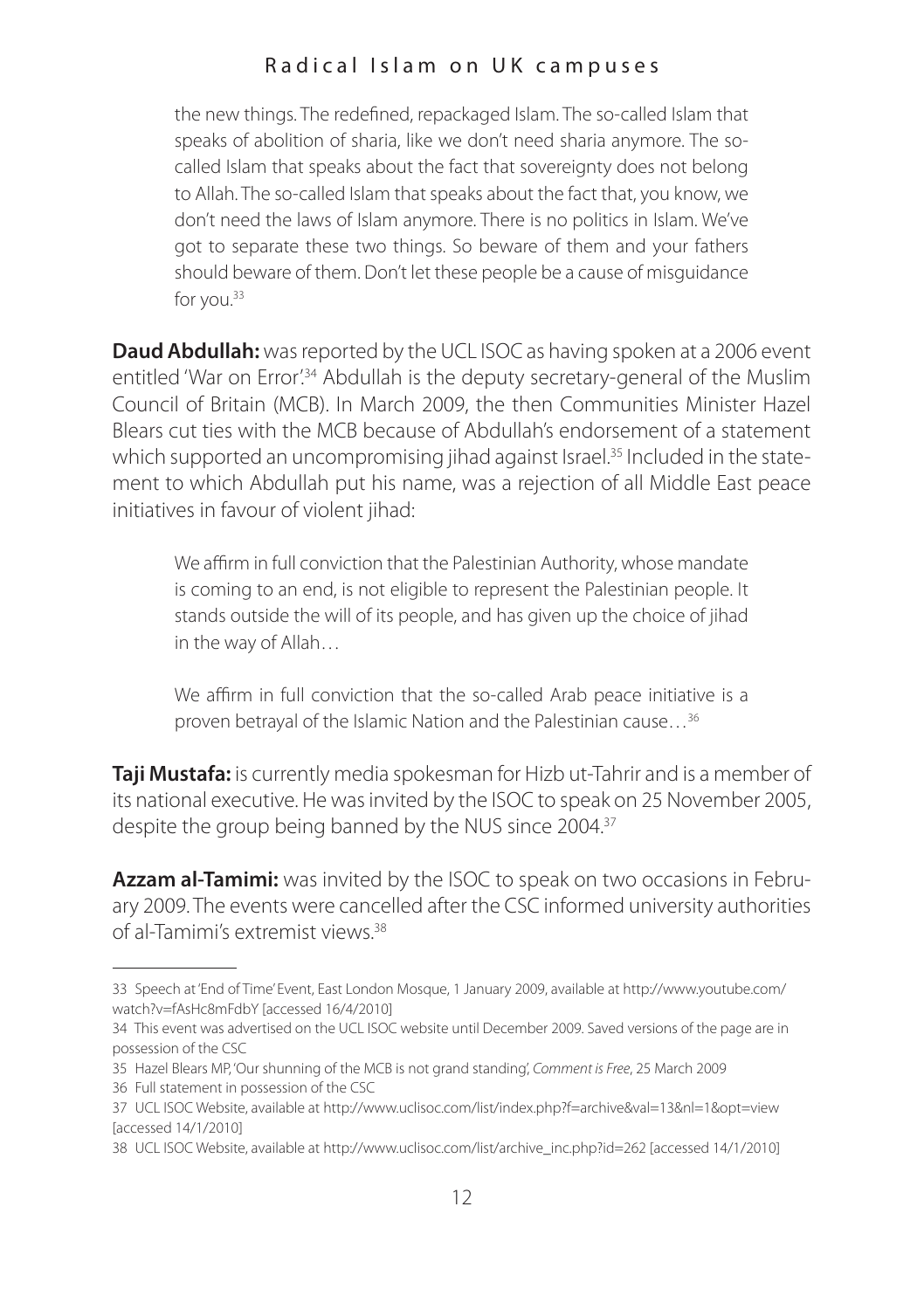Al-Tamimi describes himself as a, '…sympathiser and supporter of Hamas…'39 and has repeatedly made public statements which glorify the actions of Hamas and Hezbollah (whose military wing is proscribed by the UK), and call into question the existence of Israel. During a speech in Trafalgar Square in 2005 he stated:

It is a matter of time as they [Israel] withdrew from South Lebanon, because of the great Jihad of Hizbollah… and as they withdrew from Gaza, because of the great Jihad of Hamas and Islamic Jihad!<sup>40</sup>

A supporter of suicide bombings, in a November 2004 interview with Tim Sebastian on BBC's *Hardtalk*, he stated that, were he given the opportunity he would carry out a suicide bombing against Israel:

*Tim Sebastian:* So this is the reason – the only thing that is holding you back from strapping on a suicide belt is the fact that you can't get back to the Palestinian territories?

*Azzaam al-Tamimi:* You see sacrificing myself for Palestine is a noble cause. It is the straight way to pleasing my God and I would do it if I had the opportunity.41

In a December 2003 speech in Parliament, Louise Ellman MP said of al-Tamimi: 'This is not a man of peace. He and his arguments incite hatred against Jews.'42

**'War on Terror Week':** a UCL ISOC event organised by Abdulmutallab which took place in the week beginning Monday 29 January 2007 and included a number of speakers:

*Moazzam Begg:* Director of Cage Prisoners, an organisation which has supported and promoted jihadist preacher Anwar al Awlaki since 2006.<sup>43</sup> Since Abdulmutallab's attempted terrorist attack, a number of media outlets have reported that Awlaki was the inspiration for the attack and US authorities are investigating

<sup>39</sup> 'Muslim backs terror, claims MP', *Guardian*, 19 December 2003

<sup>40</sup> Azzam Tamimi speaking at the 2005 al-Quds Day rally, Central London, video available at http://www.youtube. com/watch?v=zh6q02J6dJk; see also 'Thousands Mark Al-Quds Day in London', Islamonline, 31 October 2005, available at http://www.islamonline.net/English/News/2005-10/31/article01.shtml

<sup>41</sup> BBC *Hardtalk*, first aired 2 November 2004

<sup>42</sup> Parliamentary Business, Hansard, 18 December, 2003, available at http://www.parliament.the-stationery-office. co.uk/pa/cm200304/cmhansrd/vo031218/debtext/31218-18.htm

<sup>43</sup> Meleagrou-Hitchens, A. 'Anwar al-Awlaki: The UK Connection', Centre for Social Cohesion, September 2009, p. 15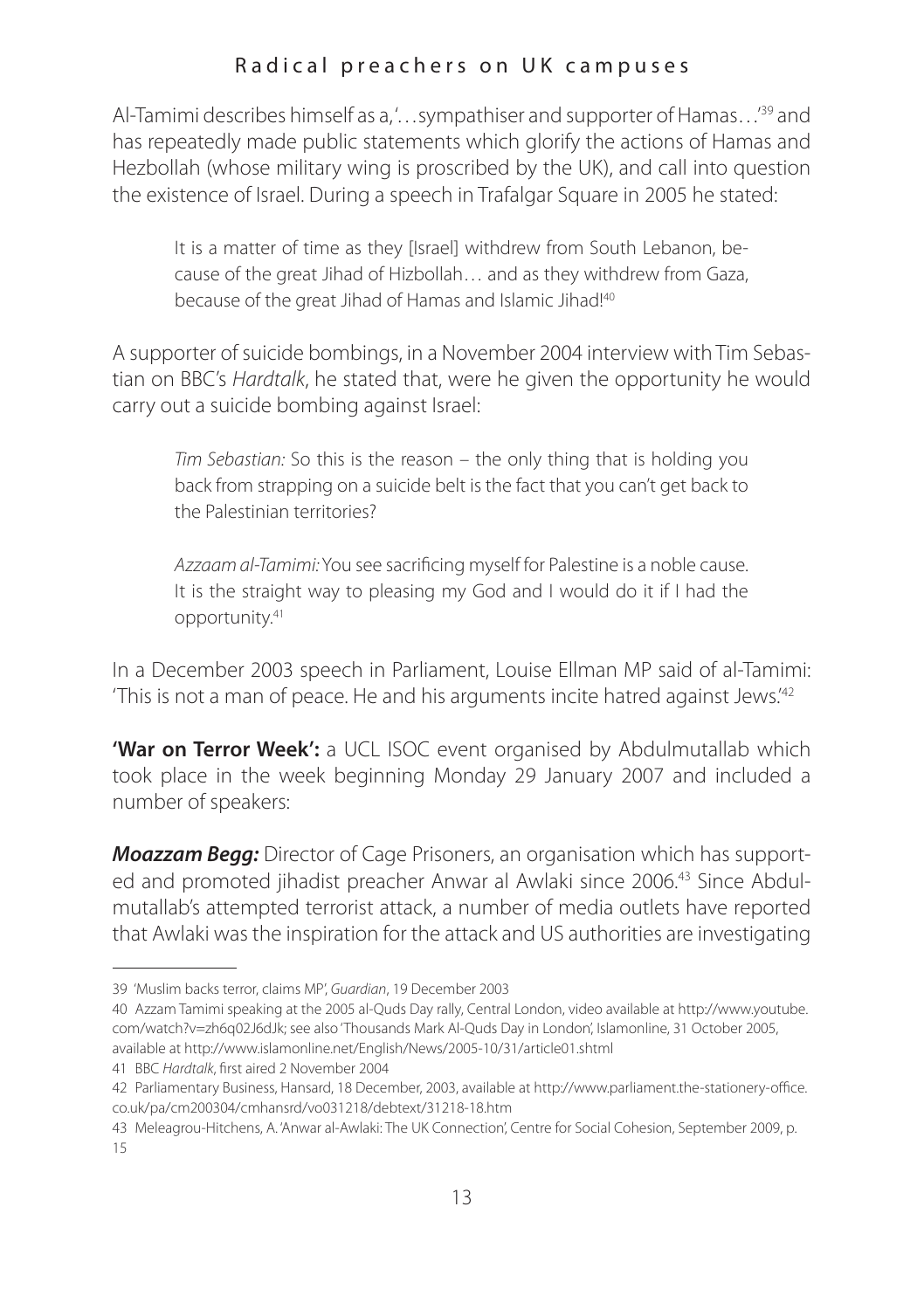likely ties between the preacher and Abdulmuttalab.<sup>44</sup>

Begg was an inmate at Guantanamo Bay (2003–2005) though no charges were brought against him. In 2008, he wrote an essay in which he praised Abdullah Azzam, Osama bin Laden's spiritual mentor and the founder of the *Makhtab al-Khidmat*, the organisational precursor to al-Qaeda:

In his magisterial discourse on jihad during the soviet occupation, Defence of the Muslim Lands, the charismatic scholar, Sheikh Abdullah Azzam resurrected the famous 13th century fatwa of Ibn Taymiyyah which states: 'As for the aggressive enemy who destroys life and religion, nothing is more incumbent fupon the believer] after faith than his repulsion<sup>145</sup>

**Asim Qureshi:** also a leading member of Cage Prisoners, Qureshi gave a speech at a Hizb ut-Tahrir rally in 2006 in which he praised jihad:

So when we see the examples of our brothers and sisters, fighting in Chechnya, Iraq, Palestine, Kashmir, Afghanistan, then we know where the example lies. When we see Hezbollah defeating the armies of Israel, we know what the solution is, and where the victory lies. We know that it is incumbent upon all of us to support the jihad of our brothers and sisters in these countries when they are facing the oppression of the West. Allahu Akbar!46

*Yvonne Ridley:* a journalist and leading member of the Respect Party, who in 2005 wrote an article which excused the actions of former head of Al-Qaeda in Iraq, Abu Musab al-Zarqawi. On 9 November 2005, Zarqawi's group carried out a suicide attack in a Hotel in Amman, Jordan that killed 61 people. Ridley was heavily critical of members of Zargawi's extended family who, after the attack, moved to condemn his actions:

[T]here is something rather repugnant about some of those who rush to renounce acts of terrorism.

<sup>44</sup> 'US Probes Cleric's Ties to Jetliner Bomb Plot', *Wall Street Journal,* 31 December 2009; 'Nigerian with Al-Qaeda ties tries to blow up US jet' *Associated Press*, 25 December 2009; 'MI5 knew of Umar Farouk Abdulmutallab's UK extremist links', *The Sunday Times*, 3 January 2010

<sup>45</sup> Begg, M., 'Jihad and Terrorism: A War of the Words', *Arches Quarterly*, Summer 2008, available at http://www. thecordobafoundation.com/attach/Arches\_issue\_02x\_Web.pdf [accessed 18/1/2010]

<sup>46</sup> Hizb ut-Tahrir rally, US Embassy in London, 19 August 2006, video available at http://www.youtube.com/ watch?v=DXGPqyK3Srg [accessed 19/1/2010]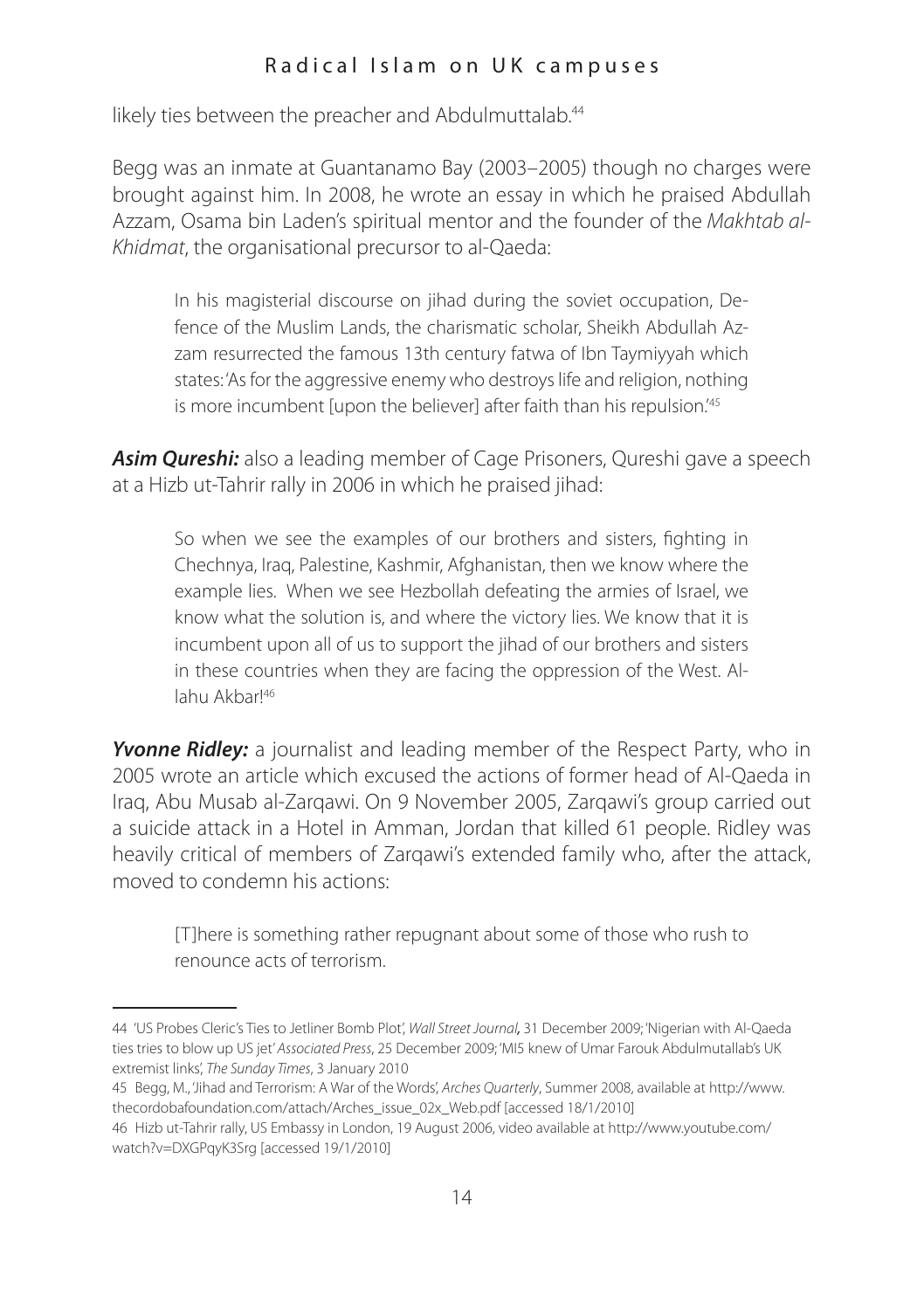They rather remind me of trembling slaves all scuttling forth for the approval of the boss class in the hope of receiving a few crumbs from the big man's table […] oh, if only they knew how pathetic they really are. I was reminded of such a vision just the other day when family members of Jordanian-born Abu Musab al-Zarqawi renounced the terrorist leader after he claimed responsibility for the November 9 bomb attacks on three Amman hotels that killed 61 people.<sup>47</sup>

In the same article, Ridley referred to the suicide attacks as 'martyrdom operations', thus lending them religious legitimacy, and suggested some of the victims may have deserved their fate:

[W]e cannot simply shrug our shoulders at the deaths of 61 people. But let's have a closer look at those who perished: Five of those who died were Iraqis who were working closely with America: in other words, collaborators. One Saudi, Indonesian and three Chinese intelligence officers were also wiped out. Shame, but those who live by the sword […]

Interesting though, that the bombers chose the bars serving alcohol for their martyrdom operations in two of the hotels. Now while we know alcohol is strictly haram, it's an Islamic ruling which the King of Jordan chooses to openly ignore, and in a Muslim country.<sup>48</sup>

In 2006, Ridley called on Muslims in East London to, '... boycott the police and refuse to co-operate with them in any way, shape or form'. In the speech given in Newham she said:

From today until this terrorisation of the Muslim community is stopped immediately, I believe all Muslims should withdraw their support. This goes from asking the community copper for directions to passing the time of day with a beat officer. We should enforce non-co-operation.<sup>49</sup>

**'Know Your Rights', UCL ISOC event:** attended by the CSC on 25 January 2008, an unannounced speaker argued that Muslims should retaliate by refusing to cooperate with police on tackling neighbourhood crime:

<sup>47</sup> Ridley, Y., 'Something Rather Repugnant', *Tajdeed*, 23 November 2005, archived article available at http://www. freerepublic.com/focus/f-news/1529185/posts [accessed 19/1/2010] 48 Ibid

<sup>49</sup> 'Call to Muslims over police help', *BBC News*, 7 June 2006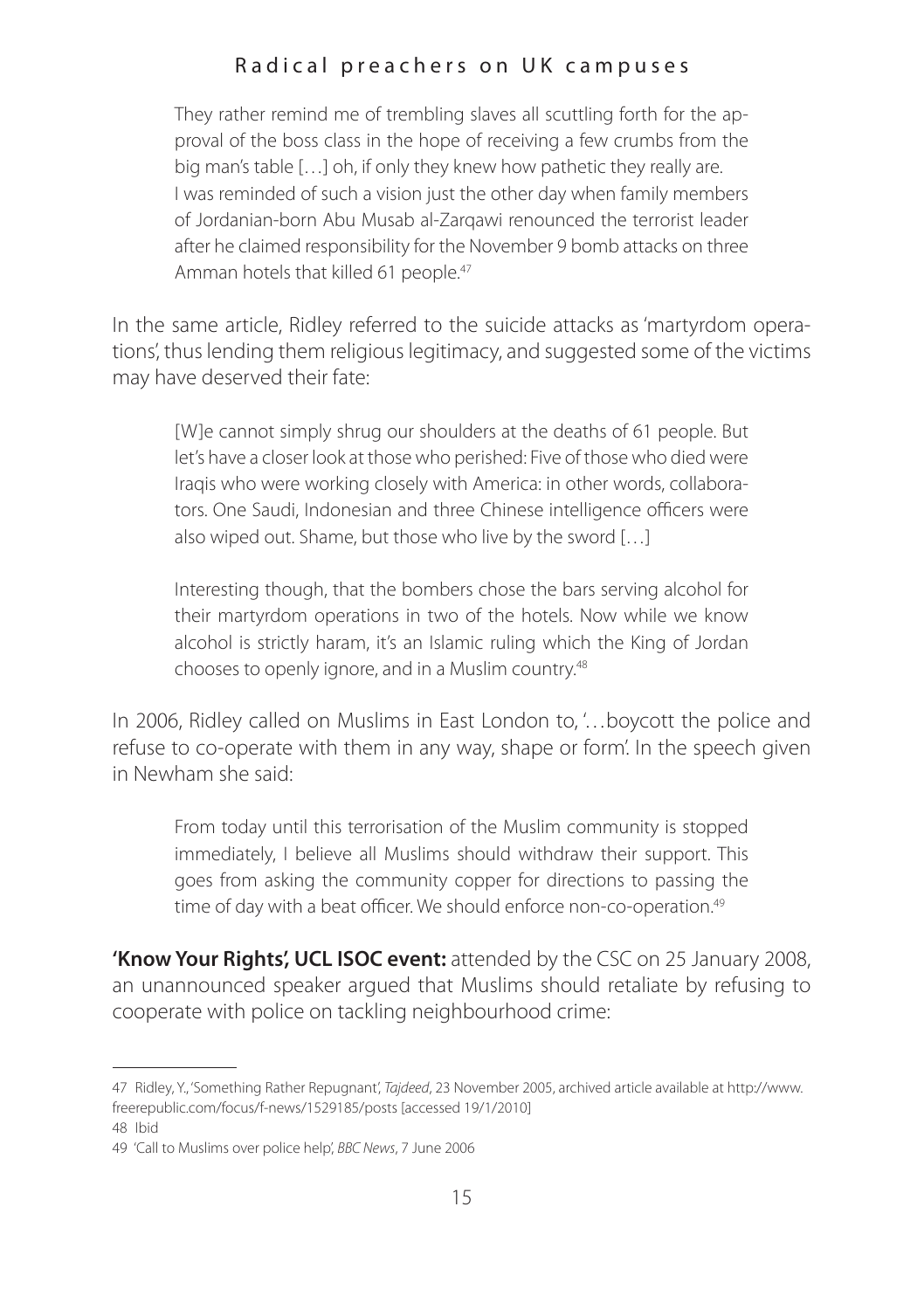The police always say 'Well, we are doing what's best for the country'. This is why the police lobby, the security services lobby, have to be watched very carefully […] We'll put the word out around the whole streets – everywhere in the country – that Muslims should not co-operate with the police. And what that in fact means is, most of the police's job isn't terrorism, it is ordinary crime. And they know as well that ordinary crime, for which they need the cooperation of the communities, not just Muslim, but Afro-Caribbean, white communities, any of the communities. We say, we'll put the word out and campaign that police have become anti-Muslim, they are political, no one will co-operate with you, all your statistics will go down the drain, you want to get drug dealers, you want to get burglars, then we'll see what we can do.<sup>50</sup>

# **Queen Mary University**

**Bilal Philips (aka Abu Ameenah Bilal Philips):** was invited by the ISOC to speak at its annual dinner on 6 March 2009.<sup>51</sup> However, Philips was prevented from speaking after pressure was exerted by the CSC on university authorities.

Named by the US government as an 'unindicted co-conspirator' in the 1993 World Trade Centre bombing, Philips is banned from entering Australia on national security grounds (as of 2007), and was deported from the US in 2004.<sup>52</sup> Australian media quote Philips saying that, 'Western culture, led by the United States, is the enemy of Islam<sup>'53</sup>

In an online video lecture Philips justifies attacks on civilians and suicide bombing as a military tactic:

This is not really considered to be suicide in its true sense. This is a military action; and human life and sacrifice in that military action. 54

Philips endorses marriage to pre-pubescent girls as well as public executions and

<sup>50</sup> Event attended and recorded by the CSC.

<sup>51</sup> Promotional material for event in possession of the CSC and available at http://www.socialcohesion.co.uk/ uploads/1235043646campus\_events.pdf [accessed 19/1/2010]

<sup>52</sup> 'Radical sheik barred from Australia', *The Age*, 4 April 2007

<sup>53</sup> Ibid

<sup>54</sup> Philips, B., 'Islam and Terrorism', [17.30 mins] available at http://www.youtube.com/watch?v=BzTcJMz0xN0 [accessed 19/1/2010]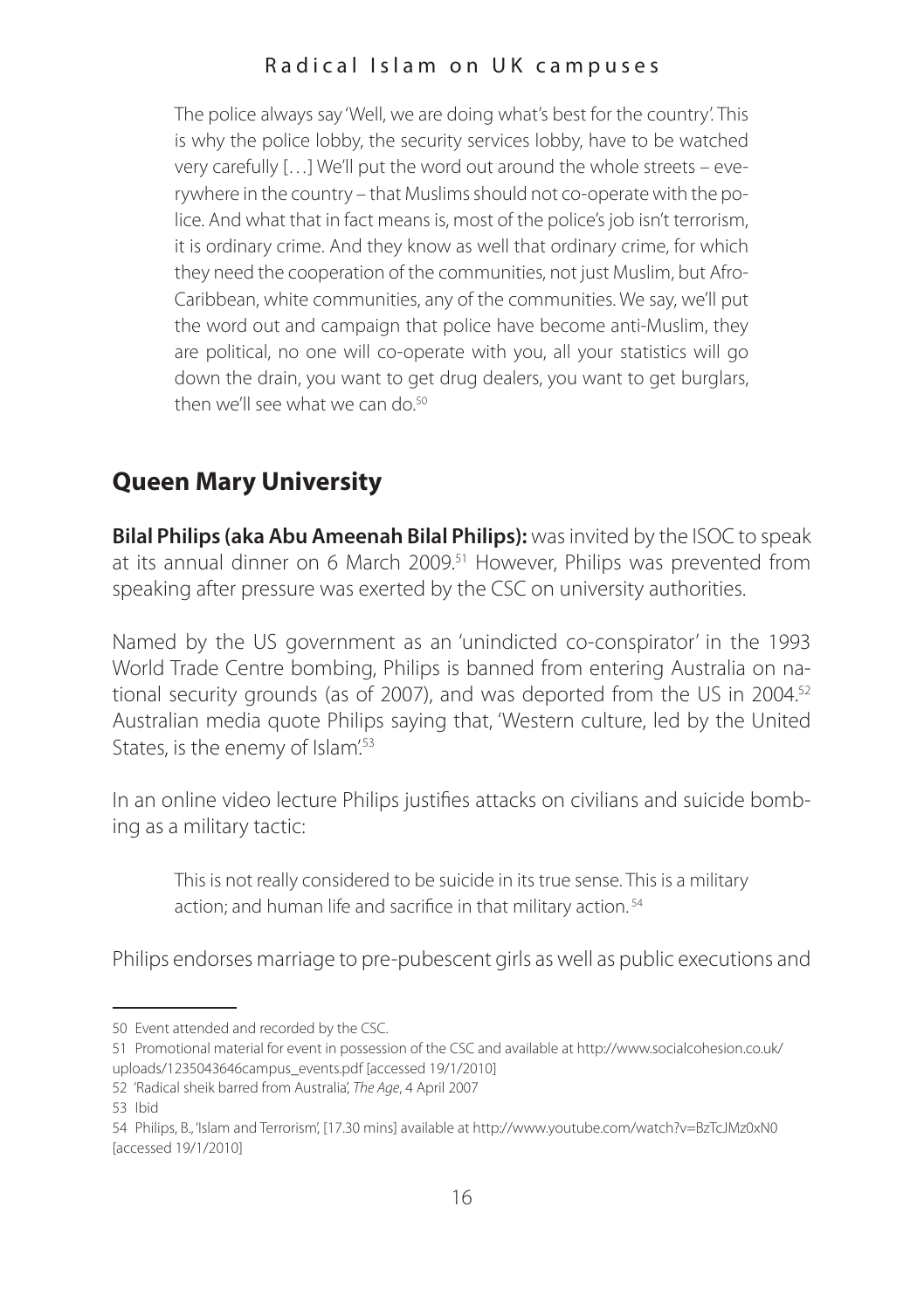stoning and denies marital rape, claiming that in Islam, '…a woman is obliged to give herself to her husband he may not be charged with rape'.55 In a 2007 Channel 4 documentary Philips stated that:

The prophet Muhammad practically outlined the rules regarding marriage prior to puberty, with his practice he clarified what is permissible and that is why we shouldn't have any issues about an older man marrying a younger woman, which is looked down upon by this [Western] society today, but we know that Prophet Muhammad practiced it, it wasn't abuse or exploitation, it was marriage.56

**Abu Usama adh Dhahebee:** (see UCL entry) has regularly been invited by the ISOC to speak. Examples include 13 December 2006, 28 February 2007, 14 March 2007, 2 October 2007, 31 October 2007, January 2008, 14 November 2008, and 4 March 2009.57

**Abdur Raheem Green:** (See UCL entry) spoke at the university on 25 February 2009.58

**Haitham al-Haddad:** (see UCL entry) was invited by the ISOC to speak on 14 December 2009, twice in March 2008, and on 3 October 2007.59

**Murtaza Khan:** (see UCL entry) has regularly been invited by the ISOC to speak. Examples include 25 January 2007, 9 March 2007, 2 October 2007, 26 November 2008, 14 January 2009, and 21 January 2009.60 Khan was also invited by the ISOC to teach a one month Islamic course at the university from January to February 2008.61

**Uthman Lateef:** (aka Abu Mujahid, see UCL entry) has regularly been invited by the ISOC to speak. Examples include 22 November 2006, 24 January 2007,

<sup>55</sup> Philips, B., 'Contemporary Issues', available at http://www.spittoon.org/wp-content/uploads/2009/06/bilalphilips.pdf [accessed 19/1/2010]

<sup>56</sup> 'Undercover Mosque', Channel 4 *Dispatches*, broadcast January 15 2007

<sup>57</sup> These pages have now been removed and archived versions are in possession of the CSC

<sup>58</sup> Queen Mary ISOC advert, Ummah.com, 25 February 2009 available at http://www.ummah.com/forum/showthread.php?t=204348 [accessed 19.1.2010]

<sup>59</sup> This page has now been removed and an archived version is in possession of the CSC

<sup>60</sup> These pages have now been removed and archived versions are in possession of the CSC

<sup>61</sup> Queen Mary ISOC advert, Ummah.com forum, available at http://www.ummah.com/forum/showthread. php?t=150709 [accessed 19/1/2010]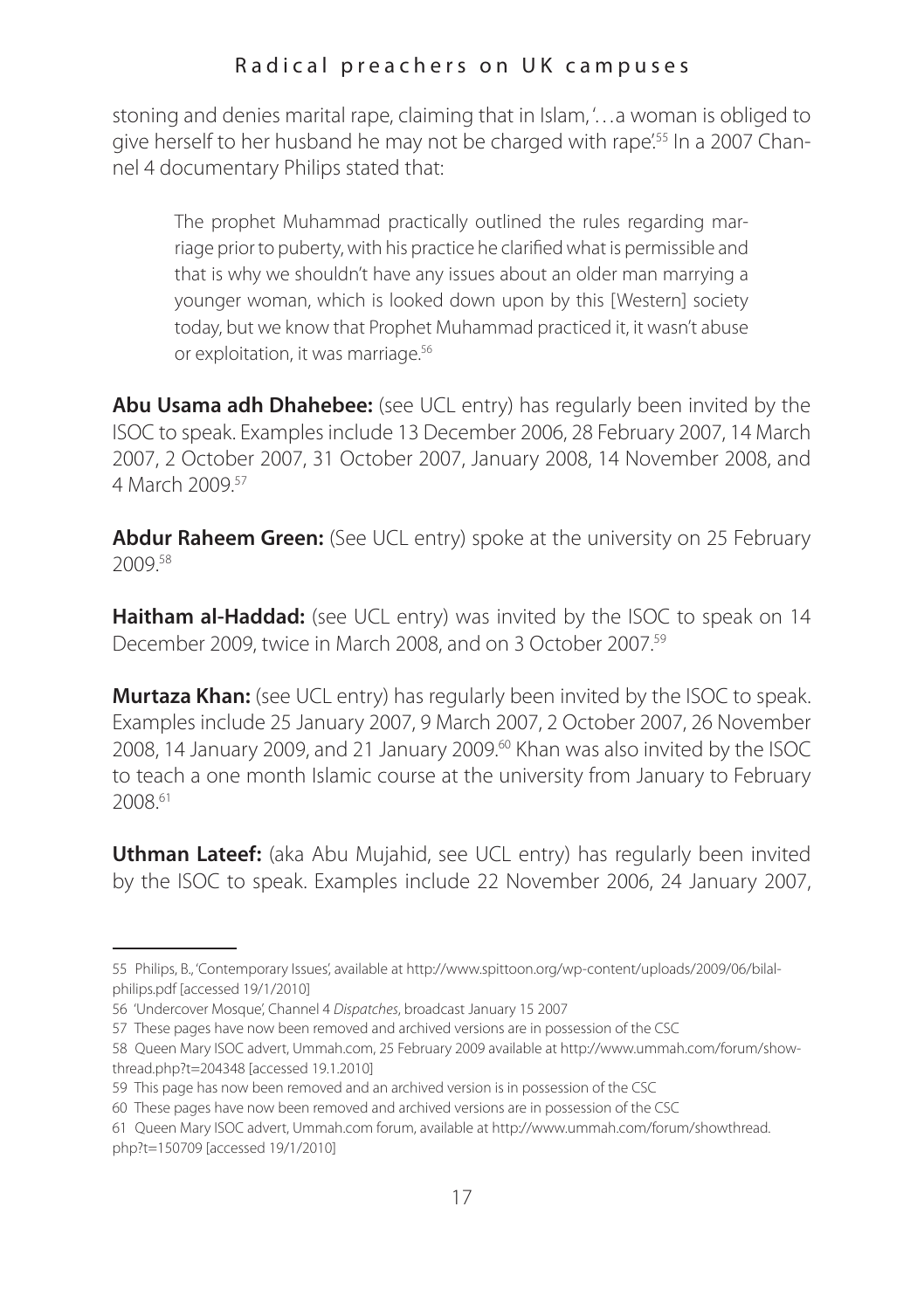27 February 2007,<sup>62</sup> 2 October 2007,<sup>63</sup> 12th December 2007,<sup>64</sup> January 2008,<sup>65</sup> 27 January 2009,<sup>66</sup> and 6 February 2009.<sup>67</sup> Lateef was also invited by the ISOC to speak at its annual dinner on 6 March 2009 alongside Bilal Philips.68

**Jamal Harwood and Reza Pankhurst (Hizb ut-Tahrir):** were invited to an event entitled 'Shariah law – compatible in the modern world?' hosted by a Queen Mary student society, the Dialogue and Debate Society, on 7 December 2009.<sup>69</sup> Hizb ut-Tahrir national executive member and head of legal affairs, Jamal Harwood was scheduled to address students while the meeting was to be chaired by Reza Pankhurst, a member of Hizb ut-Tahrir jailed in Egypt in 2002. The event was cancelled after the CSC informed Queen Mary University's student union representatives of the speakers' membership to Hizb ut-Tahrir.

**Khalid Yasin:** has spoken at over half a dozen universities since January 2008, including Queen Mary University ISOC on 30 January 2009.<sup>70</sup> Yasin preaches religious intolerance, distrust of non-believers and gender inequality:

We Muslims have been ordered to do 'brainwashing' because the kuffaar [...] they are doing 'braindefiling' [...] You are watching the kaffir TVs, and your wife is watching right now, and your children are watching it right now, and they are being polluted, and they are being penetrated, and they are being infected, so that your children and you go out as Muslims and come back to the house as kaffirs.

 $[$   $]$ 

This whole delusion of the equality of women is a bunch of foolishness. There's no such thing.<sup>71</sup>

<sup>62</sup> Queen Mary ISOC lectures 06/07, archived website available at

http://209.85.229.132/search?q=cache:ytP6Nz3Cfg0J:www.queenmaryisoc.com/lectures/lectures06-07.

html+Abdul+Raheem+Green+queen+mary+isoc&cd=3&hl=en&ct=clnk&gl=uk&client=firefox-a

<sup>63</sup> Queen Mary ISOC advert, Ummah.com forum, 2 October 2008, available at http://www.ummah.com/forum/ showthread.php?t=142573 [accessed 19/1/2010]

<sup>64</sup> Queen Mary ISOC advert, Ummah.com forum, 12 December 2007, available at http://www.ummah.com/ forum/showthread.php?t=151035 [accessed 19/1/2010]

<sup>65</sup> Queen Mary ISOC advert, 7th Century Generation forum, available at http://www.7cgen.com/index.php?show topic=19522&pid=328957&mode=threaded&start= [accessed 19/1/2010]

<sup>66</sup> Queen Mary ISOC advert, Ummah.com forum, 27 January 2009, available at http://www.ummah.com/forum/ showthread.php?t=200117 [accessed 19/1/2010]

<sup>67</sup> Queen Mary ISOC advert, Ummah.com forum, 6 February 2009, available at http://www.ummah.com/forum/ showthread.php?t=201752 [accessed 19/1/2010]

<sup>68</sup> Promotional material for event in possession of the CSC

<sup>69</sup> Gilligan, A., 'Hizb ut Tahrir: new tentacles spreading in London', Telegraph blogs, 7 December 2009

<sup>70</sup> Queen Mary ISOC advert, Ummah.com forum, 30 January 2009, available at http://www.ummah.com/forum/ showthread.php?t=200441 [accessed 19/1/2010]

<sup>71</sup> 'Undercover Mosque', Channel 4 *Dispatches*, broadcast 15 January 2007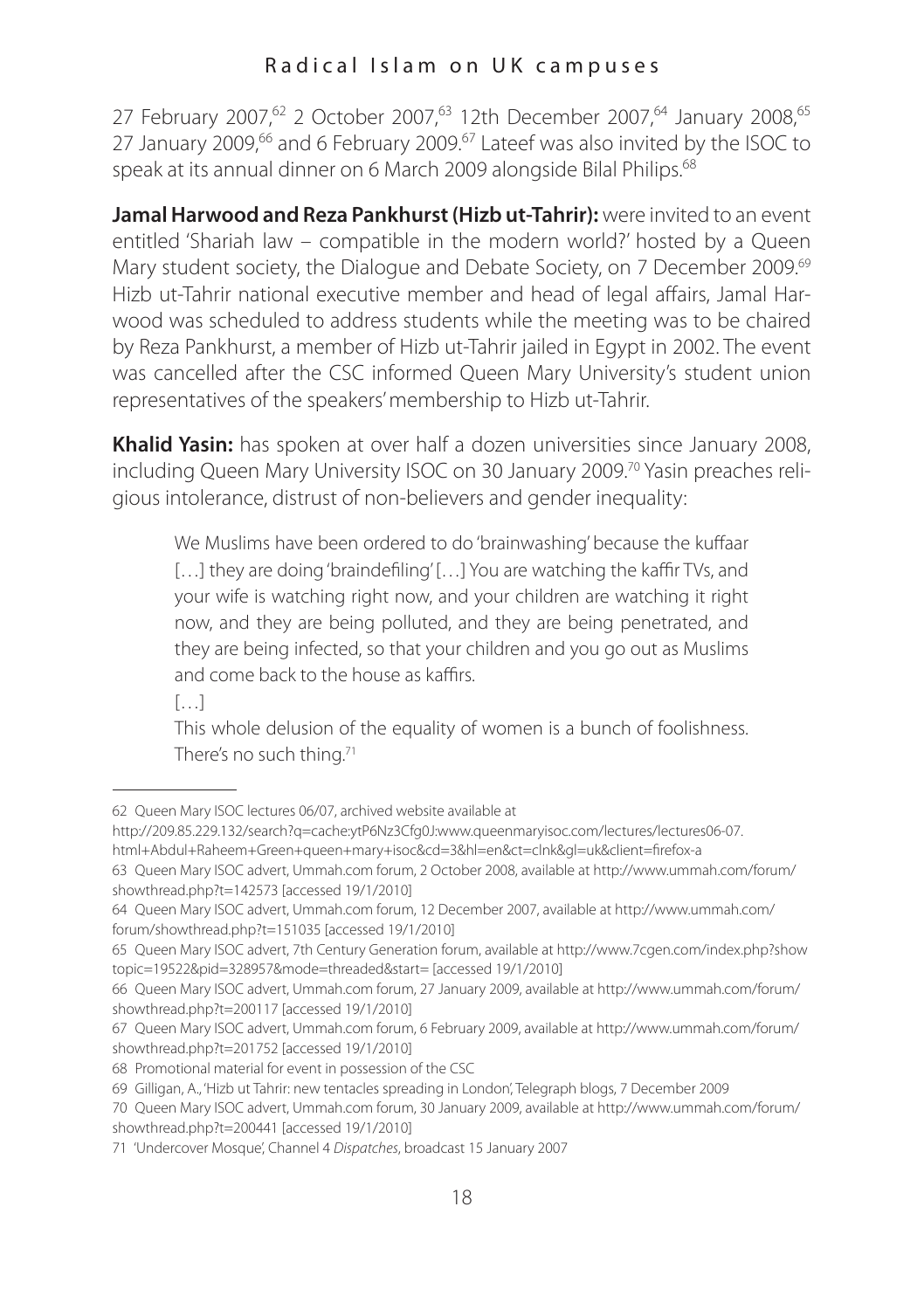# **City University**

**Anwar al-Awlaki:** is a pro al-Qaeda preacher based in Yemen with extensive connections to a number of terrorists and plots, including 9/11.72 He was also in contact with Major Nidal Hasan, the gunman awaiting trial for the 5 November 2009 attack at Fort Hood, Texas. On his blog, al-Awlaki praised Major Nidal Hassan's actions shortly after the event.<sup>73</sup> It has also been reported that he met Abdulmutallab while in Yemen.74

Al-Awlaki encourages Muslims to participate in armed jihad, either in person, by funding the mujahideen (fighters), or by 'encouraging others to fight jihad'.75 He states that Muslims are obliged to participate in arms training, and preaches obligatory hatred for non-Muslims. In a March 2009 lecture entitled 'State of the Ummah', delivered to students in Pakistan, he calls on Muslims to take part in the fight against troops in Afghanistan and Iraq. His statements include:

Preparing for Jihad is obligatory since Jihad today is obligatory… Arms training is an essential part of preparation for Jihad.

The hatred of kuffar [non-Muslims] is a central element of our military creed. We need to realize that Allah will not grant us victory as long as we still have some love towards his enemies in our hearts.

Two of the most important battles that the ummah [Muslim community] is fighting today is [sic] the battle in Afghanistan, which is spilling over into Pakistan, and the battle of Iraq. Whoever is capable and able to participate with them physically, then that should happen...<sup>76</sup>

Al-Awlaki was due to feature in a video message for the ISOC's annual dinner on 1 April 2009.77 Following written objections from the CSC, City university authorities announced that the event would go ahead but that al-Awlaki would be prevented from speaking.

<sup>72</sup> Meleagrou-Hitchens, A., 'Anwar al Awlaki: The UK Connection', Centre for Social Cohesion, September 2009, p.2 73 'Fort Hood probe spotlights Web-savvy preacher', *Reuters*, 12 November 2009

<sup>74</sup> 'U.S. investigates American-born cleric for ties to bombing attempt', *Chicago Tribune*, 31 December 2009

<sup>75</sup> Meleagrou-Hitchens, A., 'Anwar al-Awlaki: The UK Connection', Centre for Social Cohesion, September 2009, pp.4-5

<sup>76</sup> Ibid, pp.4-5

<sup>77</sup> Ibid, p.7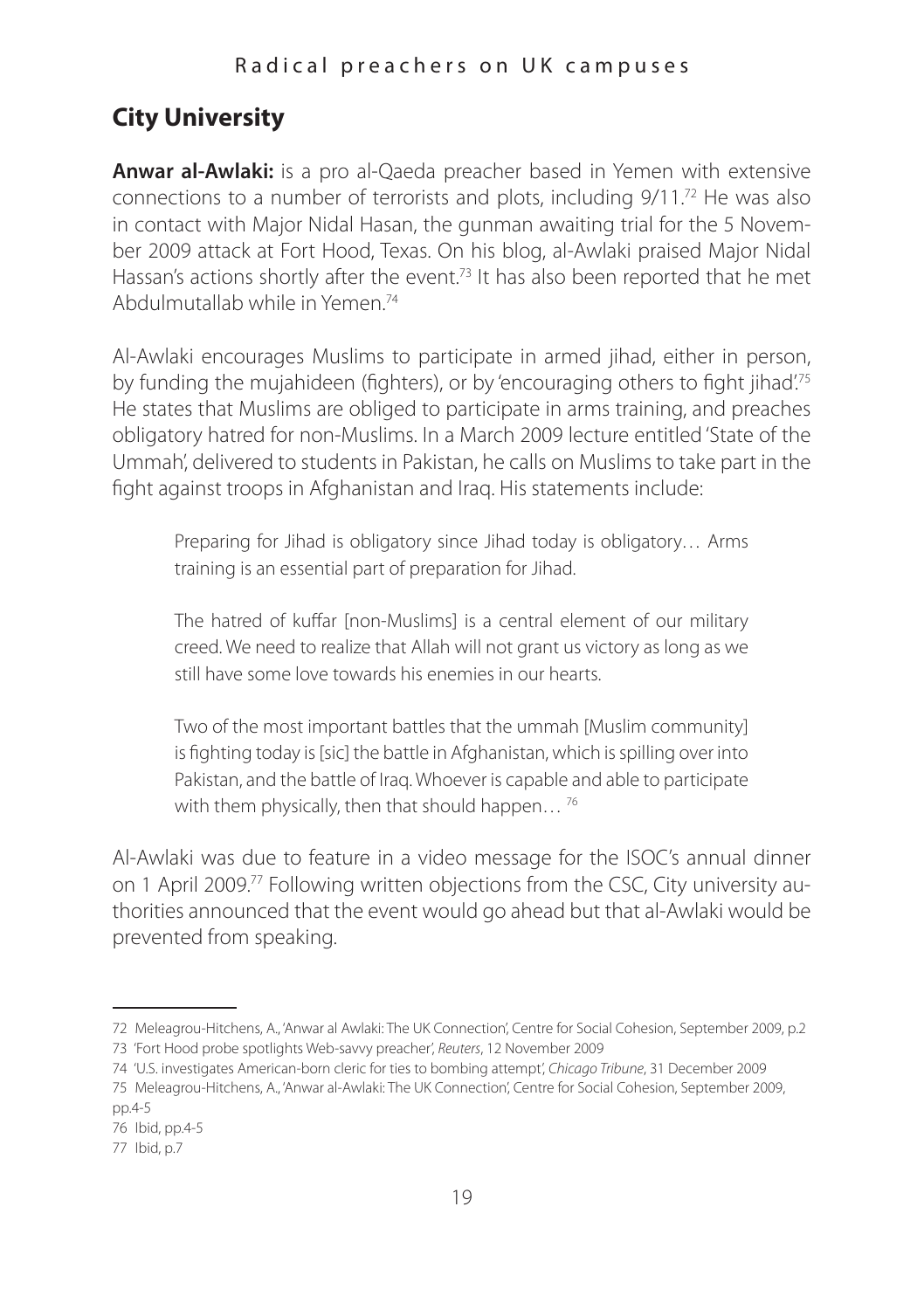In the university ISOC's magazine dated August 15 2009, however, there is a suggestion that the speech did go ahead. The magazine, which also contains reproductions of al-Awlaki's blog, gives an overview of recent events:

Our most recent Annual Dinner '09 was based on the Qur'aan with Shaykh Haitham al-Haddad, Ustaadh Murtaza Khan and Imaam Anwar al-Awlaki (pre-recorded message) as the key speakers, as well as a Qari with brilliant tajweed and a beautiful voice. All praise is for Allaah.78

On 30 August 2009, al-Awlaki was due to address (via-video) an event at the Kensington and Chelsea Town Hall organised by CagePrisoners. Following pressure from the CSC and other groups the local council prohibited al-Awlaki's message. In response the City ISOC obtained a copy of the banned speech and posted it on their website with the title:

Imaam Anwar al-Awlaki's address to the Cageprisoners' 'Beyond Guantanamo' dinner, 30th August 2009, Kensington Town Hall Cageprisoners were prevented from broadcasting this message at the dinner by Kensington and Chelsea Council. Well, you can listen to it here… Alhamdulillaah [praise God]79

Until December 2009, the City ISOC website included a section entitled 'Scholars Online' which provided links to a number of Islamic preachers.80 Included in this list was a reference to al-Awlaki as a 'trustworthy scholar' and a link to his blog. Among other things, the blog included praise for al-Qaeda linked Somali terrorist group, al-Shabaab and religious justifications for the murder of women and children.<sup>81</sup>

On 26 December 2009, a number of media reports suggested that al-Awlaki was killed in an airstrike in Yemen. On the same day the City ISOC website, on a page dedicated to al-Awlaki, put up a forum post titled 'Is Aulaqi Dead? May Allah Protect him and the Muslims'. The post then linked to, and reproduced a transcript of, a speech by Australian preacher Abu Adnan in which he referred to an attack on a 'gathering of staunch al-Qaa'idah soldiers'.82

<sup>78</sup> City Islamic Society Magazine, 15 August 2009

<sup>79</sup> This page appeared on City ISCO's website until at least 15 November 2009. Archived versions of the web page are in possession of the CSC.

<sup>80</sup> This was removed in December 2009, archived versions of the site are in possession of the CSC

<sup>81</sup> After revelations about al-Awlaki's links with the Fort Hood attacker Major Nidal Hasanm the blog was removed from the web. Copies of Awlaki's full blog, however, are in possession of the CSC.

<sup>82</sup> This page has now been removed and archived versions are in possession of the CSC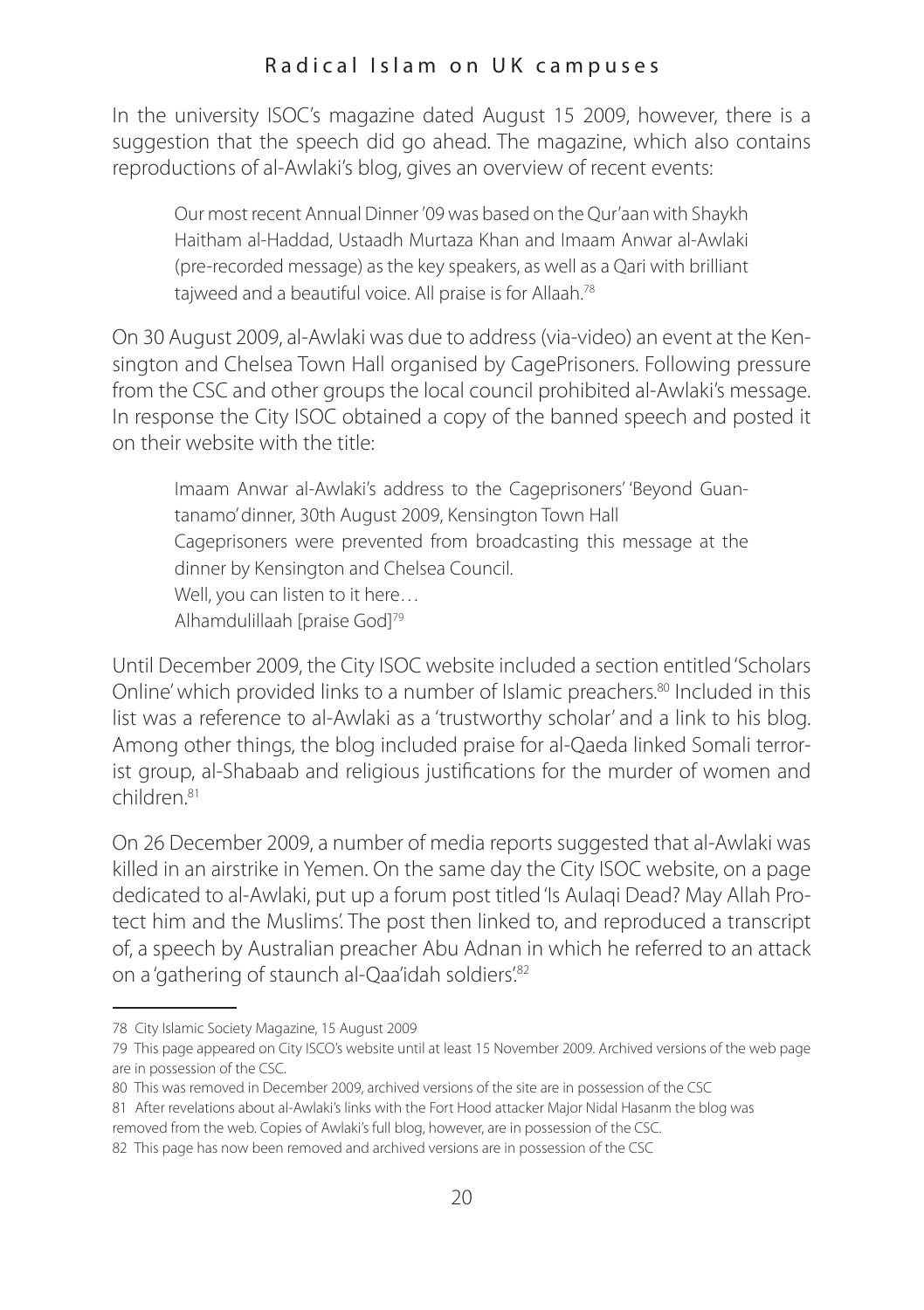The same ISOC web page dedicated to al-Awlaki currently contains a recording of a sermon by al-Awlaki entitled 'Battle of Yarmook'.83 One of the central themes in al-Awlaki's teachings is that of *al wala' wa al-bara'* – a strict wahhabi tenet which teaches followers unconditional loyalty to all Muslims and enmity toward all non-Muslims and is a crucial part of jihadist ideology. The ISOC website also promotes this belief, and reproduces sections of a book entitled 'Non-Muslim Religious Celebrations and Ruling on participating' which tells readers:

One of the most important basic principles of our religion is that of alwalaa' wa'l-baraa', loyalty (walaa') to Islam and its people, and disavowal (baraa') of kufr and its people. One of the essential features of this disavowal of kufr and its people is that the Muslim should be distinct from the people of kufr<sup>84</sup>

**Mohommad Hassan:** in January 2010, was featured prominently on the City ISOC website.85 At the top of the front page visitors were told: 'Tune in to cityisoc. com at 9pm every day to experience the journey through the hereafter […] with Shaikh Mohammed Hassan'. The site also provides videos of Hassan's sermons. During the January 2009 Israeli incursion into Gaza, Hassan gave a sermon in which he encouraged Muslim governments to build military training camps and called on Muslim youth worldwide to attend in order to prepare for jihad:

[O]pen military training camps, open camps for volunteer services for the youth of the Ummah [worldwide Muslim community].

[...] with these camps you will be able to flip all of the scales, you will be astonished by what you see. So, let the scholars of the Ummah call for the youth of our Ummah to join the organised camps

[...]waves of youth would come from Europe, from America, from the Muslim lands to join these camps and at that point America shall see, and the European Union shall see, and the whole world shall see themselves before a new counterpoise

[...] they shall see millions from the youth of the ummah who now want to offer their souls for the cause of Allah.<sup>86</sup>

<sup>83</sup> City ISOC website, available at http://cityisoc.com/tag/anwar/ [accessed 13/1/2010]

<sup>84</sup> City ISOC website, available at http://cityisoc.com/3490-common-mistakes-during-the-christmas-season/ [accessed 13/1/2010]

<sup>85</sup> City ISOC homepage, available at www.cityisoc.com

<sup>86</sup> 'Muhammad al-Hassan – Advice to the Scholars Regarding Jihad', YouTube, video available at, http://www. youtube.com/watch?v=ue6OoJNgMgc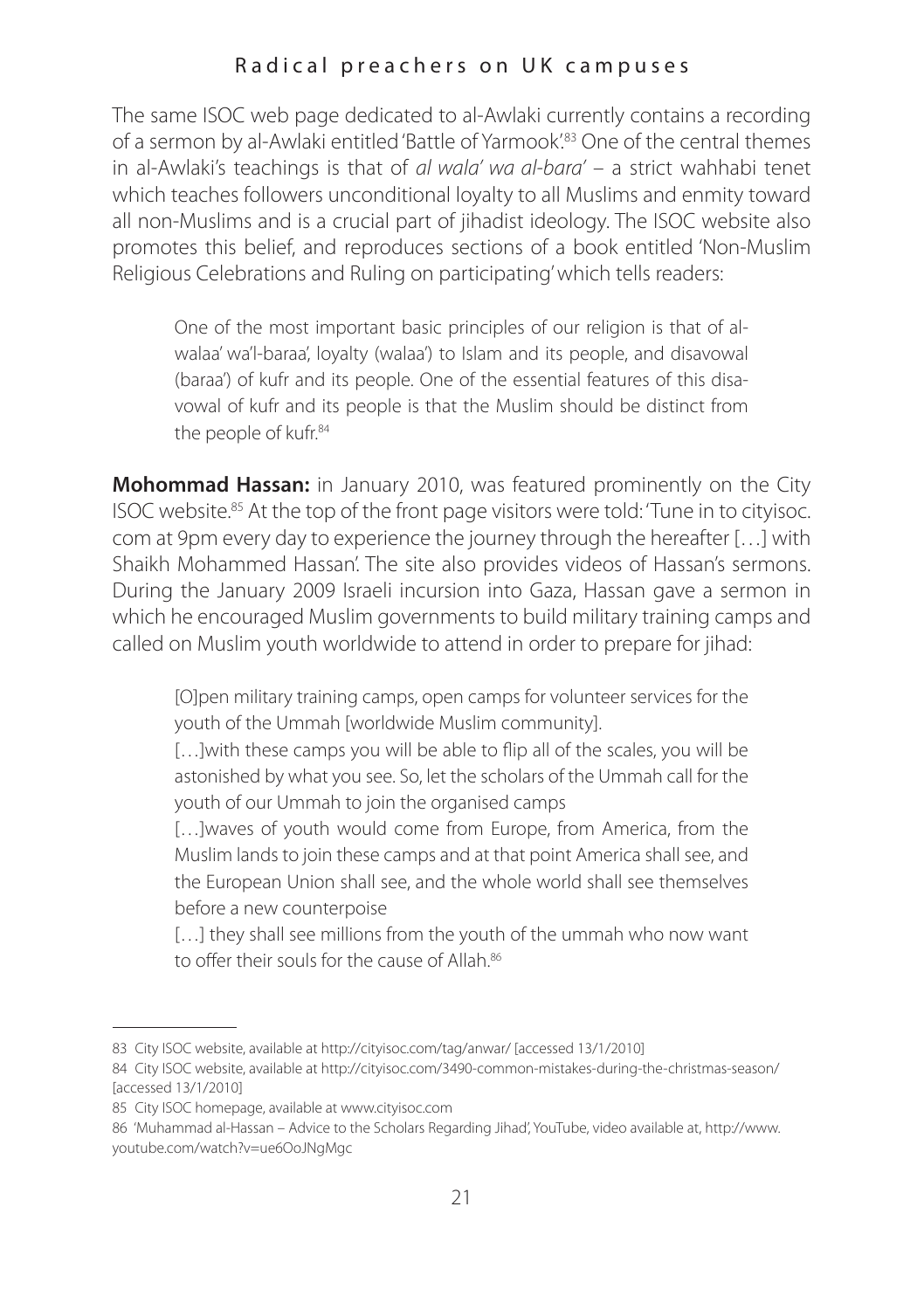**Abu Usama adh Dhahabee:** (see UCL entry) was invited by the ISOC to speak on 4 November 2009.87

**Haitham al-Haddad:** (see UCL entry) was invited by the ISOC to speak on 4 February 2009.88 He also spoke at the ISOC annual dinner on 1 April 2009.89

**Murtaza Khan:** (see UCL entry) was invited by the ISOC to speak at its annual dinner on 1 April 2009.90

## **School of Oriental and African Studies (SOAS)**

**Anwar al-Awlaki:** (see City University entry) was advertised as a speaker for a series of talks organised by the Muslim Association of Britain (MAB) in conjunction with University of London ISOCs, including SOAS on 18 June 2003.<sup>91</sup>

**Azzam al-Tamimi:** (see UCL entry) spoke at SOAS on 9 February 2010 where he repeated his support for terrorism in Israel:

You shouldn't be afraid of being labelled extreme, radical or terrorist. If fighting for your home land is terrorism, I take pride in being a terrorist. The Koran tells me if I die for my homeland, I'm a martyr and I long to be a martyr.

[…]Why are the Jews superhuman and better than anyone else that God would give them a homeland? Is God a racist? A god who would prefer people because of their race is not a god I want to associate with. Claiming they are being given the land of God is a racist idea.

If the world felt so guilty about the Holocaust, the Jews should have been compensated, not brought to my country at the expense of my people.

Israel does not belong to my homeland and must come to an end. This can happen peacefully if they acknowledge what they did — or we will continue to struggle until Israel is no more.<sup>92</sup>

<sup>87</sup> 'Storm over extremist preachers', *The Inquirer*, 18 November 2009

<sup>88</sup> Promotional literature for event in possession of CSC

<sup>89</sup> Promotional literature for event in possession of CS.

<sup>90</sup> Promotional literature for event in possession of CSC

<sup>91</sup> The site advertising this event is now removed and archived versions are in possession of the CSC.

<sup>92</sup> 'Calls for the destruction of Israel at SOAS lecture', *Jewish Chronicle*, 11 February 2010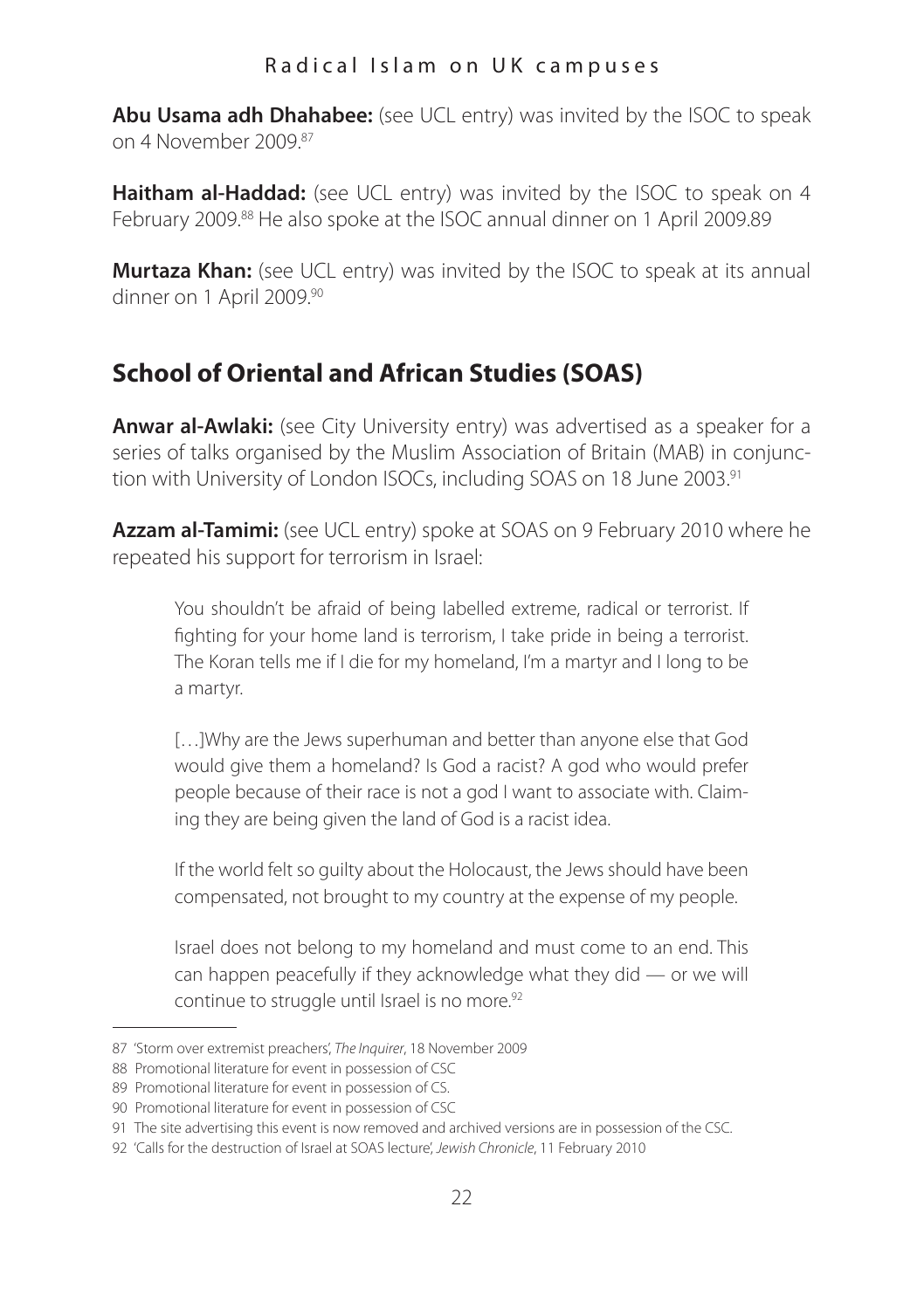**Ibrahim el-Moussaoui:** was due to speak at SOAS as part of a course organised by the university aimed at educating government officials and the police on political Islam, which took place between 23 and 27 March 2009.<sup>93</sup>

Al-Manar TV, the official media wing of Hezbollah, described el-Moussaoui as a spokesman for Hezbollah as recently as 21 February 2009.94 In 2002, T*he New Yorker* reported el-Moussaoui as saying that Jews were '…a lesion on the forehead of history<sup>'95</sup> In 2006, when el-Moussaoui was still head of al-Manar's foreign department, the US Treasury Department designated the television channel a Specially Designated Global Terrorist entity.<sup>96</sup>

El-Moussaoui was prevented from speaking after he was prevented from entering the UK by the Home Secretary following a CSC pledge to seek an arrest warrant were he allowed to enter the country.

**Kamal Helbawy:** a former leading member of the Muslim Brotherhood, a clerical Islamist organisation, Helbawy was also invited to speak at SOAS's political Islam course in March and November 2009<sup>97</sup>

In an October 2008 interview on BBC Arabic, Dr. Helbawy questioned whether or not Israeli children could be classified as civilians:

*Dr. Kamal Helbawy:* I condemn the targeting of any civilian, but incidentally, I believe that every Israeli civilian is a future soldier.

*Interviewer:* He is what?

*Dr. Kamal Helbawy:* A future soldier.

*Interviewer:* Even if he is two years old?

*Dr. Kamal Helbawy:* Even if he is a child. A child born in Israel is raised on the belief that [the Arabs] are like contemptible sheep, and that this is a

95 Goldberg, J., 'In the Party of God', The New Yorker, 14 October 2002

<sup>93</sup> ' School of Oriental and African Studies (SOAS) to Pay Ibrahim el-Moussaoui to Train Government and Police', Centre for Social Cohesion Press Release, 25 February 2009

<sup>94</sup> 'More Violations of UNSCR 1701; Israel Shells Southern Lebanon', al Manaar website, 21 February 2009

<sup>96</sup> 'U.S. Designates Al-Manar as a Specially Designated Global Terrorist Entity, Television Station is Arm of Hizballah Terrorist Network', United State Treasury press release, 23 March 2006

<sup>97</sup> SOAS Political Islam course website, available at http://www.soas.ac.uk/enterprise/political\_islam/structure. html [accessed 15/1/2010]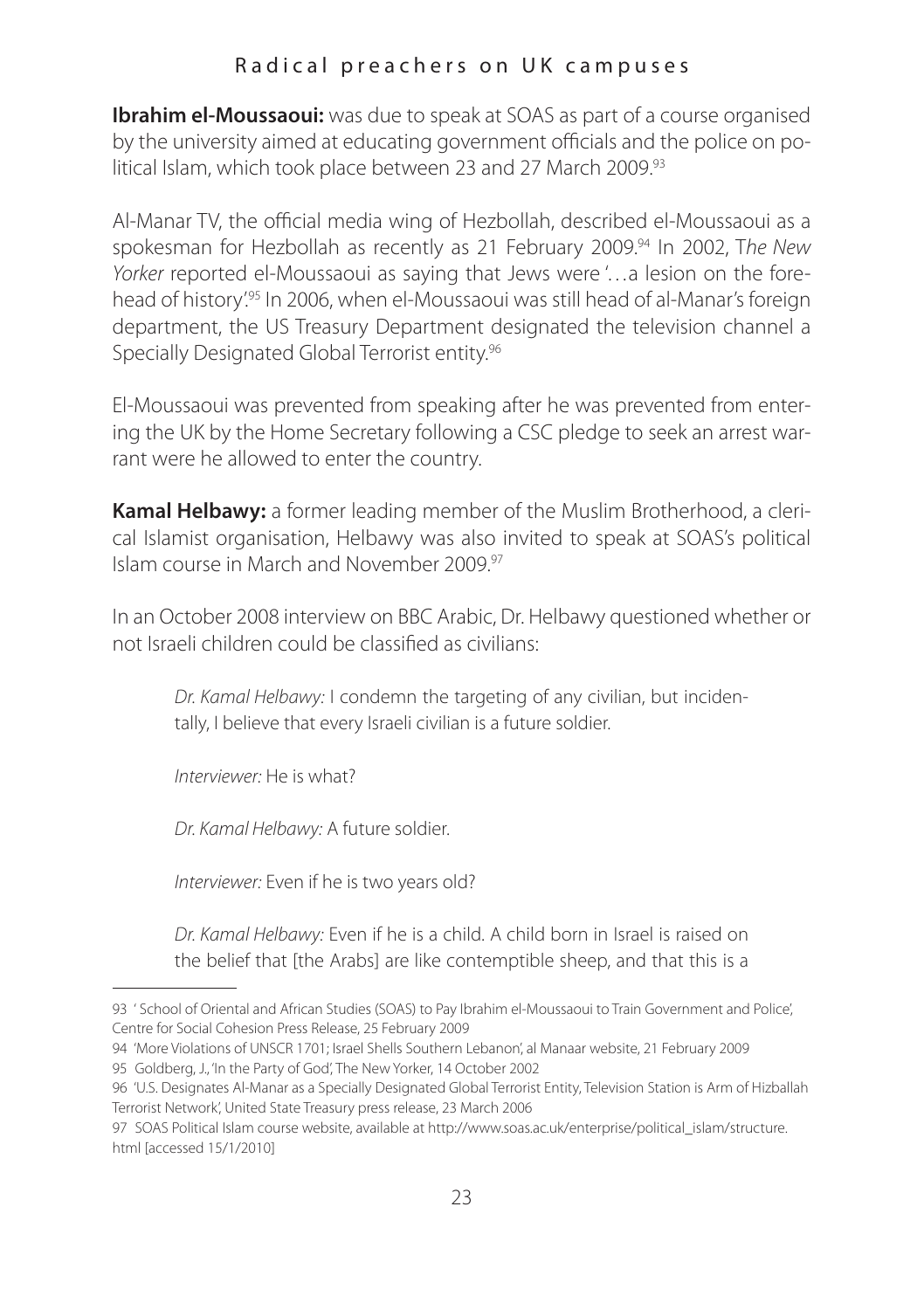land without a people, and they are a people without a land. They have very strange concepts. In elementary school, they pose the following math problem: 'In your village, there are 100 Arabs. If you killed 40, how many Arabs would be left for you to kill?' This is taught in the Israeli curriculum. What would you say about that? Should a child studying this be considered a civilian? He is a future soldier<sup>98</sup>

**Ismail Patel:** was invited by the ISOC to speak on 18 February 2009.<sup>99</sup> Patel has said that a Palestinian state can only exist at the expense of Israel and refers to Hamas, proscribed by the US and UK as a terrorist organisation, as '…one of the noblest resistance movements I've come across<sup>'100</sup>

During a January 2009 protest against Israel's Operation Cast Lead, Patel gave a speech in which he again praised Hamas:

Hamas is no terrorist organisation. The reason they hate Hamas is because they refuse to be subjugated, occupied by the Israeli state, and we salute Hamas for standing up to Israel.<sup>101</sup>

In January 2007, Patel wrote an article in which he praised senior Hamas member Ismail Haniyeh, suggesting that western leaders could learn from him:

Palestinian Prime Minister Ismail Haniyeh, the man elected in those scrupulously free and fair elections, has stood proud and dignified. Alone after Friday prayers one day in November, he said what no democratic leader of recent times has said: 'If the choice is either lifting the siege or Haniyah, I choose the lifting of the siege.'

[...] No wonder the Western-backed 'peace process' has struggled to bring its version of democracy to Palestine; Western leaders can neither match nor relate to Haniyeh's stature as a politician and a human being.102

<sup>98</sup> Kemal Helbawy interview with BBC Arabic, 17 October 2008. Video of interview in possession of the CSC 99 Promotional material in possession of the CSC

<sup>100</sup> Stuart, H., Thorne, J., *Islam on Campus*, Centre for Social Cohesion, July 2008

<sup>101</sup> Ismail Patel's speech at a rally organised by the Stop the War Coalition, 10 January 2009, available at http:// www.youtube.com/watch?v=bCLNX9xyd6c

<sup>102</sup> Patel, I., 'The Politics of Power: If Only Tony Blair Could Act Like Ismail Haniyah', Conflict Forum: Notes and Comment, Issue 12, January 2007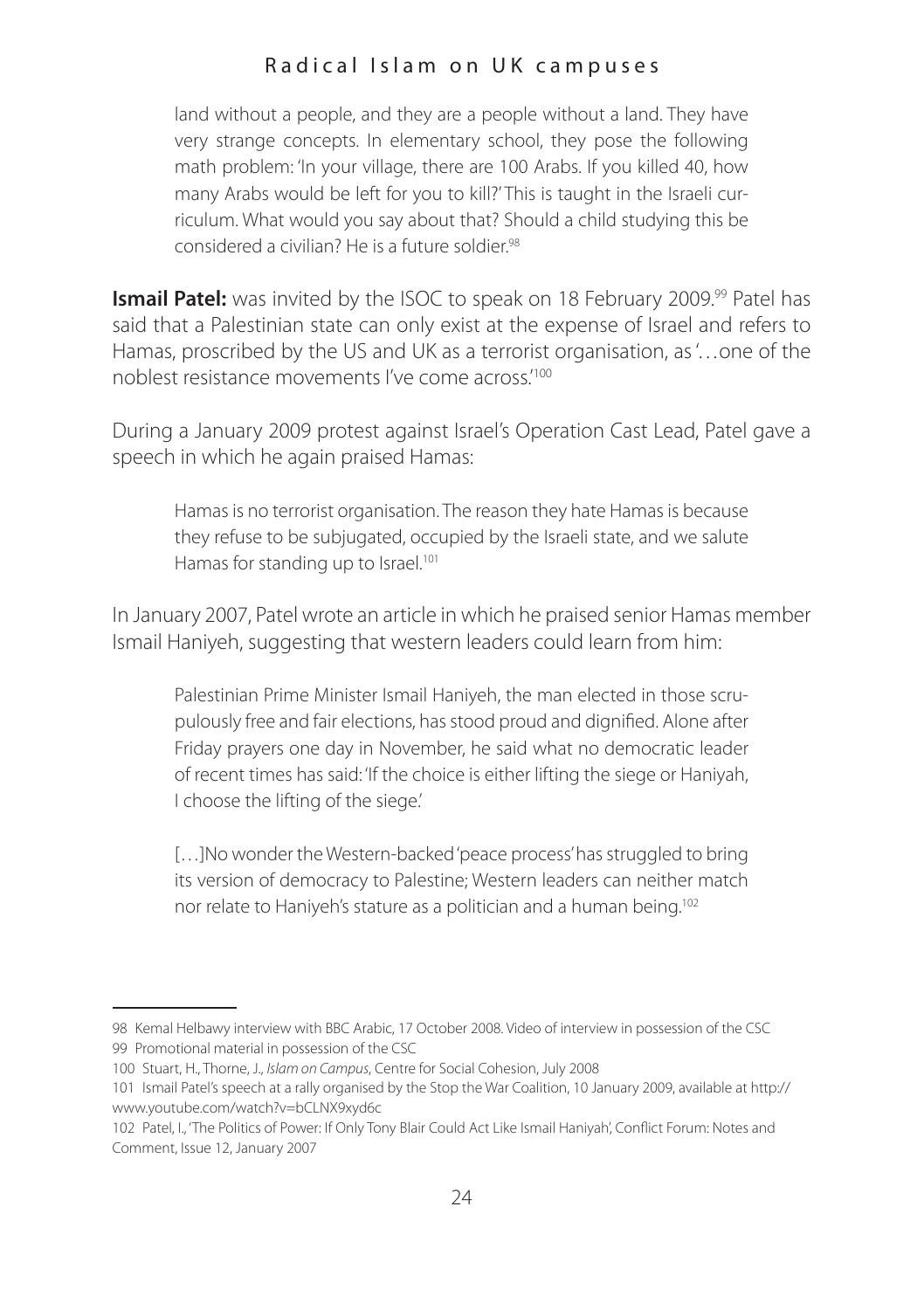# **King's College London (KCL)**

**Anwar al-Awlaki:** (see City University entry) was advertised as a speaker for a series of talks organised by the Muslim Association of Britain (MAB) in conjunction with University of London ISOCs, including KCL on 18 June 2003.<sup>103</sup>

**Khalid Yasin:** (see Queen Mary entry) was invited by the ISOC to speak on 5 February 2008.<sup>104</sup> Yasin was also invited on campus to speak by other university ISOCs, including Leicester University ISOC on 19 February 2008, Aston University ISOC on 22 February 2008 and the University of Essex ISOC on 7 February 2009.105

# **University of East London**

**Haitham al-Haddad:** (see UCL entry) was invited by the ISOC to speak on 9 December 2009.106

**Abu Usama adh Dhahabee and Uthman Lateef:** (see UCL entry) were scheduled to speak at the University of East London (UEL) at the UEL ISOC's annual dinner on 28 April 2009.107 The event was cancelled after CSC informed the university authorities of the extremist nature of the speakers. However, no action was taken to prevent Dhahabee's appearance at the rescheduled annual dinner on 17 June 2009, despite written notification from the CSC.<sup>108</sup>

Lateef was also invited to speak by Royal Holloway ISOC on 24 February 2009;<sup>109</sup> Guy's, King's and St Thomas School of Medicine ISOC on 11 March 2009;110 and

104 Promotional material for event in possession of the CSC

<sup>103</sup> The site advertising this event is now removed and archived versions are in possession of the CSC

<sup>105</sup> 'New Government counter-radicalisation strategy undermined on UK campuses', Centre for Social Cohesion Press Briefing 19 February 2009

<sup>106</sup> Promotional material for event in possession of the CSC

<sup>107</sup> 'Extremist to speak at University of East London', Centre for Social Cohesion blog, 17 June 2009, available at http://www.socialcohesion.co.uk/blog/2009/06/extremist-to-speak-at-university-of-east-london.html [accessed 25/1/2010]

<sup>108</sup> Ibid; see also UEL ISOC advert, Ummah.com, available at http://www.ummah.com/forum/showthread. php?217131-University-of-East-London-ISOC-Presents [accessed 25 January 2010]

<sup>109</sup> Islamic Awareness Week, 23-27 February 2009, RHUL ISOC promotional poster, available at http://www. socialcohesion.co.uk/uploads/1235043646campus\_events.pdf [accessed 25/1/2010]

<sup>110</sup> 'Under Siege: A Cry of the People of Palestine', 27 January 2009 – 11 March 2009, University speaking tour promotional poster, available at http://www.socialcohesion.co.uk/uploads/1235043646campus\_events.pdf [accessed 25/1/2010]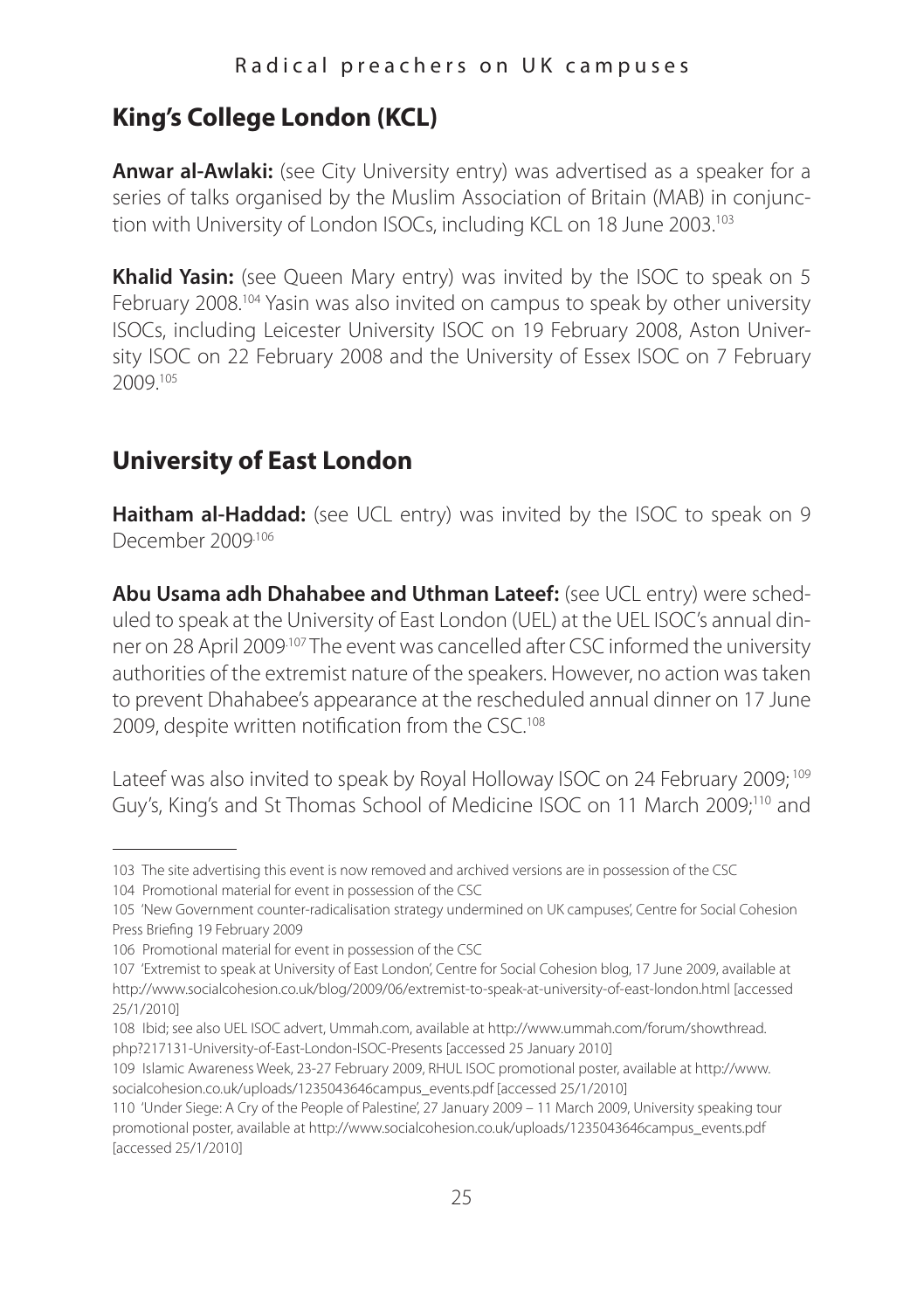London South Bank University ISOC on 1 December 2009.111

### **London School of Economics (LSE)**

**Anwar al-Awlaki:** (see City University entry) was advertised as a speaker for a series of talks organised by the Muslim Association of Britain (MAB) in conjunction with University of London ISOCs, including LSE on 18 June 2003.<sup>112</sup>

**Reza Pankhurst:** (see Queen Mary entry) in January 2010 it was revealed that Pankhurst is a postgraduate student at LSE who teaches a course entitled 'States, Nations and Empires.<sup>'113</sup> He also regularly delivers the Friday sermon at campus, and one member of the ISOC claimed that Pankhurst recommended that worshippers attend Hizb ut-Tahrir meetings:

Last year he [Pankhurst] recommended we should attend a conference which I later discovered was organised by Hizb ut-Tahrir, but he never mentions the party by name.<sup>114</sup>

#### **Imperial College London**

**Anwar al-Awlaki:** (see City University entry) was advertised as a speaker for a series of talks organised by the Muslim Association of Britain (MAB) in conjunction with University of London ISOCs, including Imperial on 18 June 2003.<sup>115</sup>

### **Goldsmiths, University of London**

**Shakeel Begg:** is a chaplain for the Lewisham and Kent Islamic Centre.<sup>116</sup> In 2006 *The Times* reported that Begg had previously told students at Kingston University, 'You want to make jihad? Very good […] Take some money and go to Palestine

112 The site advertising this event is now removed and archived versions are in possession of the CSC

<sup>111</sup> LSBU ISOC advert, Ummah.com, 1 December 2009, available at http://www.ummah.com/forum/showthread. php?236585-London-South-Bank-Islamic-Society-Presents-Murtaza-Khan-Uthman-Lateef-(1-dec-09) [accessed 17/1/2010]

<sup>113</sup> 'Senior member of extreme Islamist group Hizb ut-Tahrir teaches at LSE', *The Times*, 15 January 2010 114 Ibid

<sup>115</sup> The site advertising this event is now removed and archived versions are in possession of the CSC

<sup>116</sup> Goldsmiths University website, available at http://www.gold.ac.uk/chaplaincy/local-worship/otherfaiths/ [accessed 17/1/2010]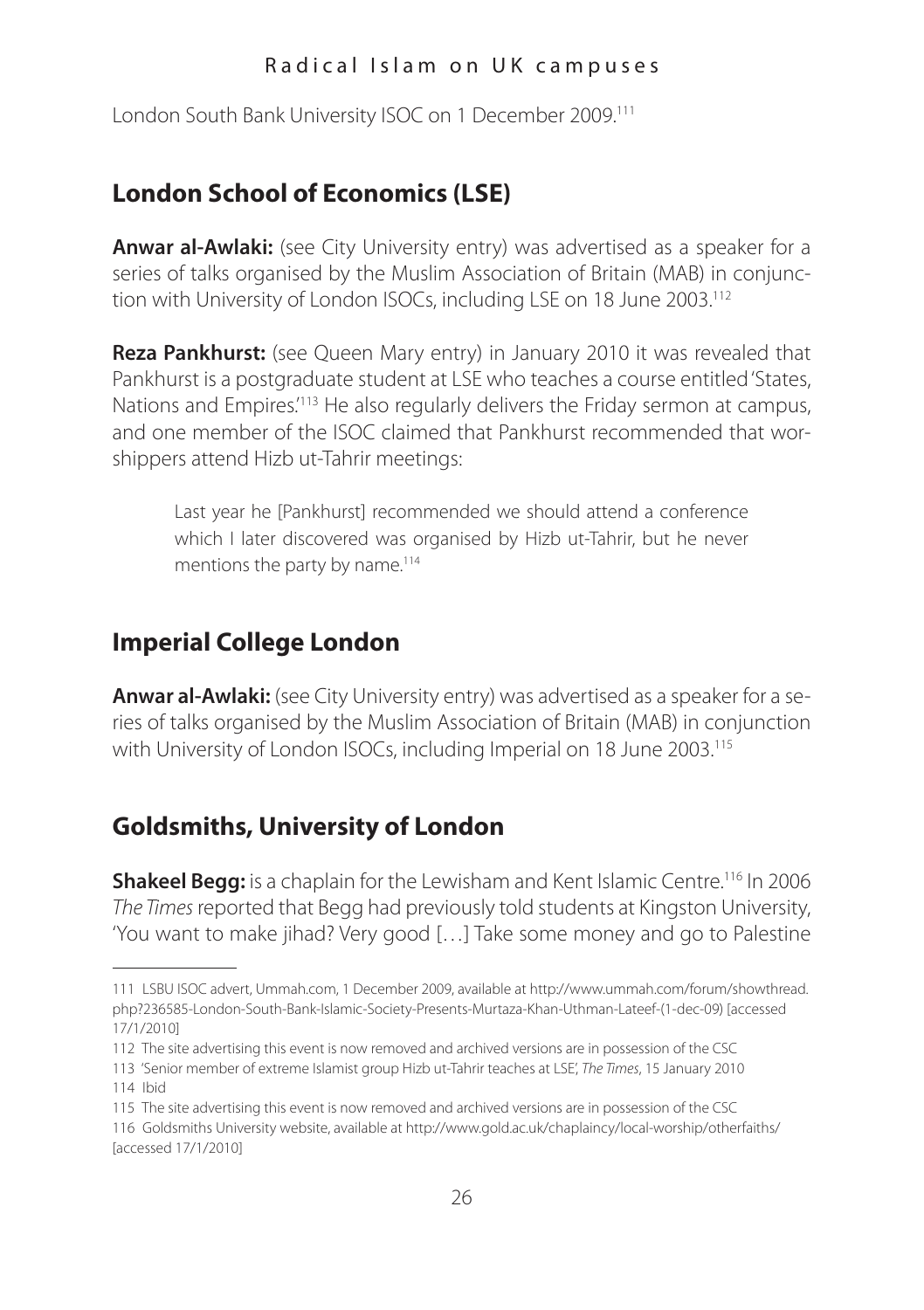and fight, fight the terrorists, fight the Zionists.<sup>'117</sup> Goldsmiths' ISOC invited Begg to speak on 18 March 2009 for its annual dinner and on 10 February 2009.<sup>118</sup>

### **University of Westminster**

**Anwar al-Awlaki, Haitham al-Haddad and Murtaza Khan:** (see City University and UCL entry) were invited to speak (al-Awlaki by video-link from Yemen) by the ISOC on 7 April 2006.119

# **Kingston University London**

**Shakeel Begg:** (see Goldsmiths entry) was invited by the ISOC to speak on 8 October 2009.120

**Murtaza Khan:** (see UCL entry) was invited by the ISOC to speak 8 October 2009.121

**Ismail Patel:** (see SOAS entry) was invited by the ISOC to speak on 24 February 2009.122

# **London South Bank University**

**Uthman Lateef and Murtaza Khan:** (see UCL entry) were invited to speak at London South Bank University ISOC on 1 December 2009.123

<sup>117</sup> 'Islamists infiltrate four universities', *The Sunday Times*, 12 November 2006

<sup>118</sup> 'On the Shoulders of Giants', Goldsmiths ISOC Annual Dinner 2009, Goldsmiths ISOC website; 'The Path to Paradise' Goldsmiths ISOC website, both available at http://www.goldsmithsisoc.co.uk/#/audio/4531786065 [accessed 16/1/2010]

<sup>119</sup> Meleagrou-Hitchens, A. 'Anwar al-Awlaki: The UK Connection', Centre for Social Cohesion, September 2009, p. 7

<sup>120</sup> Promotional material for event in possession of the CSC

<sup>121</sup> Promotional material for event in possession of the CSC

<sup>122</sup> 'Under Siege: A Cry of the People of Palestine', 27 January 2009 – 11 March 2009, University speaking tour promotional poster, available at http://www.socialcohesion.co.uk/uploads/1235043646campus\_events.pdf [accessed 25/1/2010]

<sup>123</sup> LSBU ISOC advert, Ummah.com, 1 December 2009, available at http://www.ummah.com/forum/showthread. php?236585-London-South-Bank-Islamic-Society-Presents-Murtaza-Khan-Uthman-Lateef-(1-dec-09) [accessed 17/1/2010]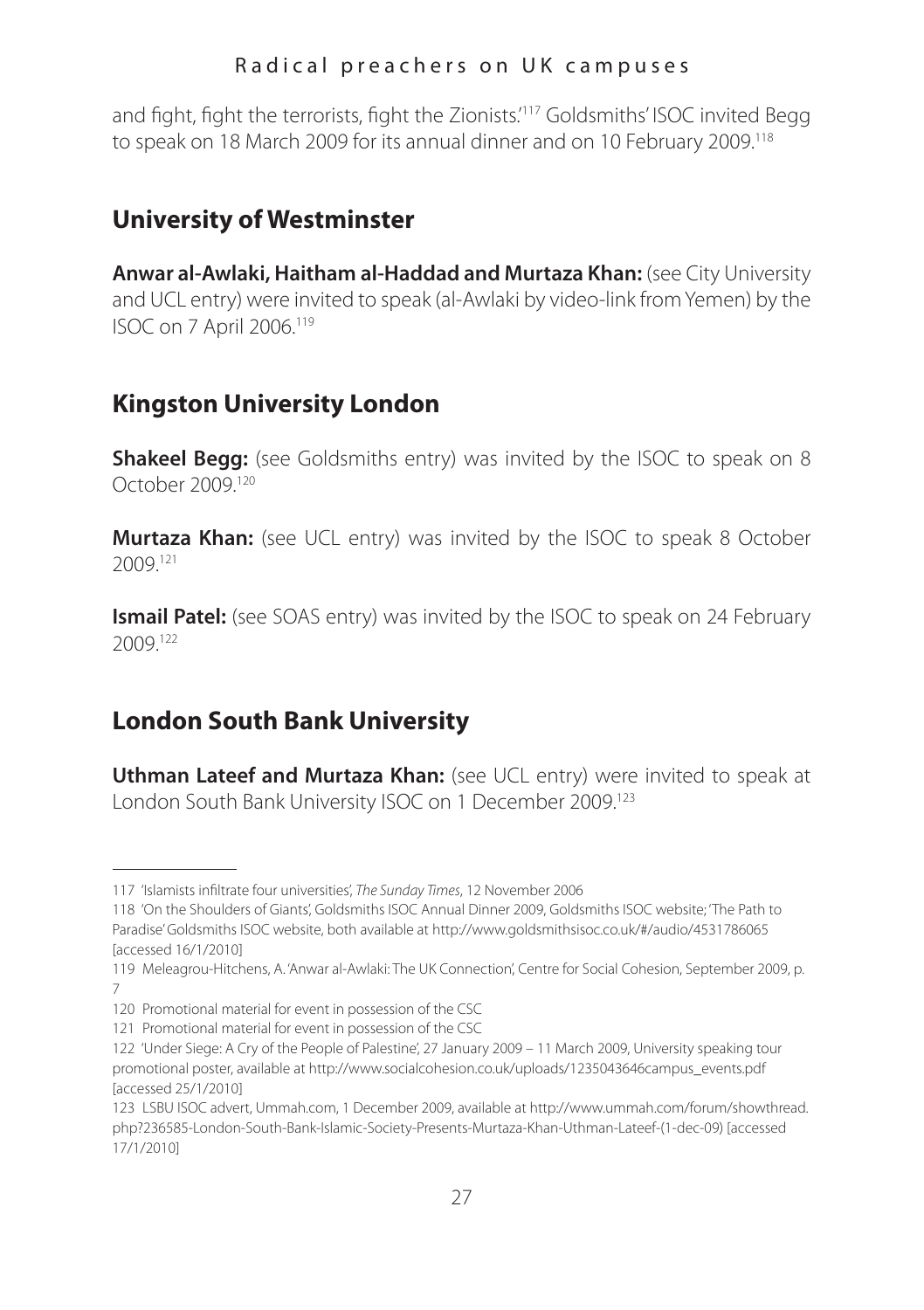# **Northumbria University**

**Abu Usama adh Dhahabee:** (see UCL entry) was invited by the ISOC to attend their 'Diversity Week' event and speak on 27 January 2010.<sup>124</sup> It was reported that university authorities cancelled his appearance.<sup>125</sup>

# **University of Birmingham**

**Azzam al-Tamimi:** (see UCL entry) was invited by the ISOC to speak at its 20 January 2010 event, 'In Pursuit of Justice: Remember Gaza'<sup>126</sup> The CSC wrote to Birmingham University informing them of Tamimi's views. In response, the University's Director of Academic Services, Brendan Casey, refused to cancel Tamimi's appearance, claiming that the university had followed the normal procedures and its Code of Practice on Freedom of Speech.<sup>127</sup>

The University's Code of Practice states that:

[T]he proportionate and reasonable limitation of expression is permissible in order to maintain public order and safety or to ensure that there is no breach of the law. Therefore, the right to free speech is not open-ended or absolute. The University will, on occasion, have to weigh conflicting demands for free, public expression of ideas against concerns, on its part, regarding public order and safety, or the potential for breaches of the law to occur. The University acknowledges that it has both a legal and a moral responsibility to act in a proactive manner in order to minimise the possibility that extremism or intolerance will arise on campus whilst, at the same time, ensuring the general continuance of freedom of speech.<sup>128</sup>

Al-Tamimi has previously glorified suicide bombings and has praised Hamas and Hezbollah, two groups that are proscribed by the UK as terrorist organisations. The event went ahead.

<sup>124</sup> Promotional material for event in possession of the CSC

<sup>125</sup> 'LSE's Hizb ut-Tahrir teacher Reza Pankhurst and the secretive 'Brothers' Circle' ', *The Times*, 16 January 2009

<sup>126</sup> Promotional material for event in possession of the CSC

<sup>127</sup> Letter sent to CSC on 14 January 2010

<sup>128</sup> University of Birmingham Code of Practice for Freedom of Speech on Campus, University of Birmingham, 2009-2010, principle 1.7, p.3, available at http://www.as.bham.ac.uk/legislation/docs/COP\_Freedom\_of\_Speech. pdf [accessed 25/1/2010]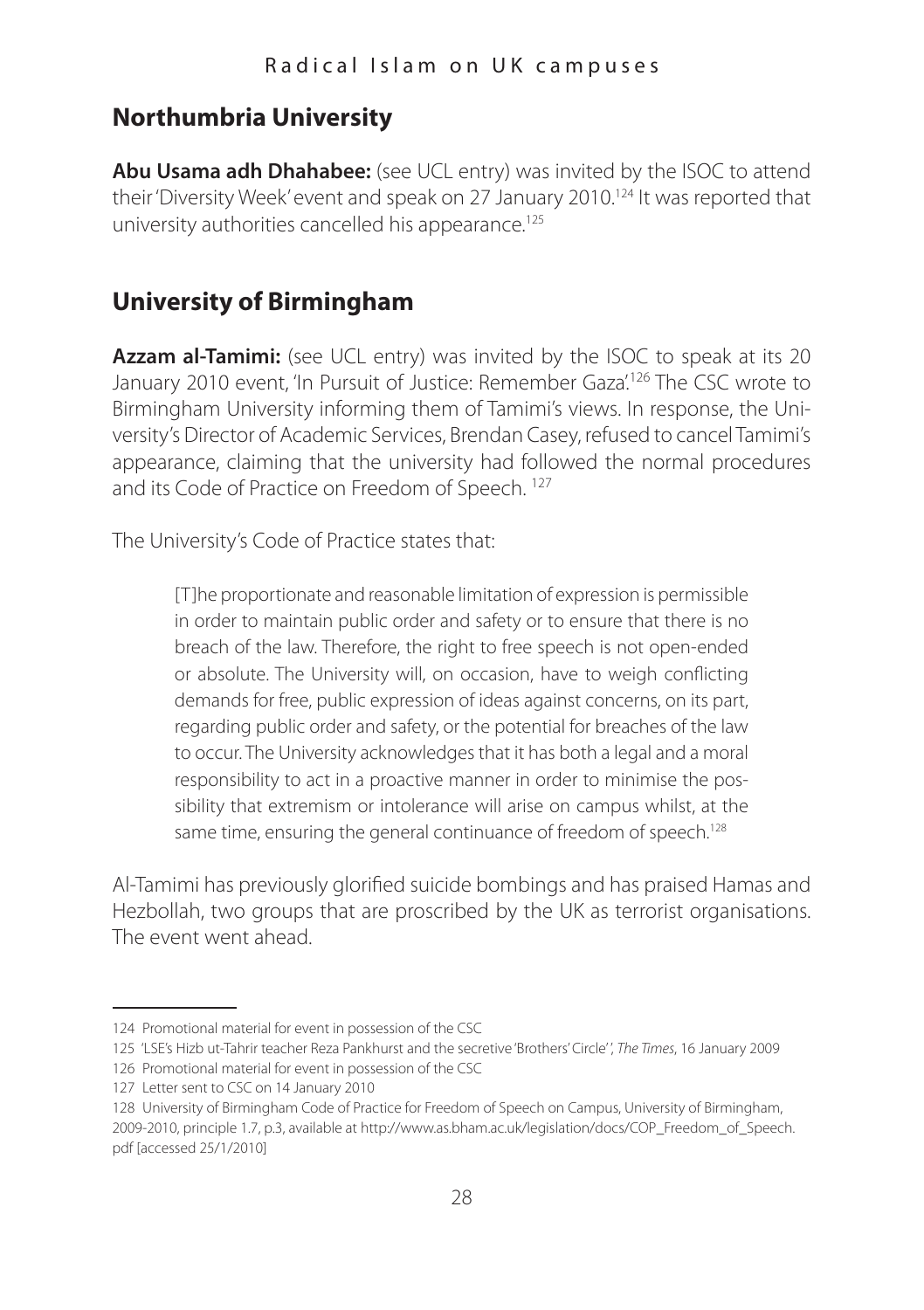**Abu Usama adh Dhahabee:** (see UCL entry) was invited to address the ISOC's 'Charity Eid Dinner' on 2 December 2009.129

### **Federation of Student Islamic Societies (FOSIS)**

**Anwar al-Awlaki:** (see City university entry) FOSIS described al-Awlaki as a 'distinguished' guest for its 2003 annual conference at the University of Nottingham<sup>130</sup>

**Haitham al-Haddad:** (see UCL entry) spoke at the 2009 FOSIS annual conference at the University of Birmingham on 20 June.<sup>131</sup>

**Riyadh ul-Haq:** (see UCL entry) also spoke at the 2009 FOSIS annual conference at the University of Birmingham on 20 June.<sup>132</sup>

**Yahya Ibrahim:** In February 2009, FOSIS organised a speaking tour for Yahya Ibrahim of British universities. Ibrahim was scheduled to speak at the University of Birmingham, Goldsmiths University, Queen Mary University and the University of Warwick.133

Ibrahim, who was banned from the US in 2005, believes that Jews and Christians are trying to turn Muslims away from Islam, and that AIDS is a form of punishment for pre-marital sex. His statements include:

Never, never will the Jews and the Christians be satisfied or content or pleased with you until you follow them and their religion. These are the words of Allah and Allah does not just stop there but he orders us to do something. Say to them, verily we will not follow thee. Allah is telling us, say to them, the quidance of Allah is the only quidance to be followed. And this is what I wish to speak to you about today in short words. I wish to speak to you about how they are trying to influence us, how the disbelievers are trying to take us from our religion […]

132 Ibid

<sup>129</sup> Promotional material for event in possession of the CSC

<sup>130</sup> Meleagrou-Hitchens, A. 'Anwar al-Awlaki: The UK Connection', Centre for Social Cohesion, September 2009, p.8

<sup>131</sup> FOSIS website, available at http://fosis.org.uk/events/events-archive/details/48-fosis-annual-conference-2009 [accessed 17/1/2010]

<sup>133</sup> FOSIS official website, available at http://fosis.org.uk/events/events-archive/details/22-stories-of-the-prophets [17/1/2010]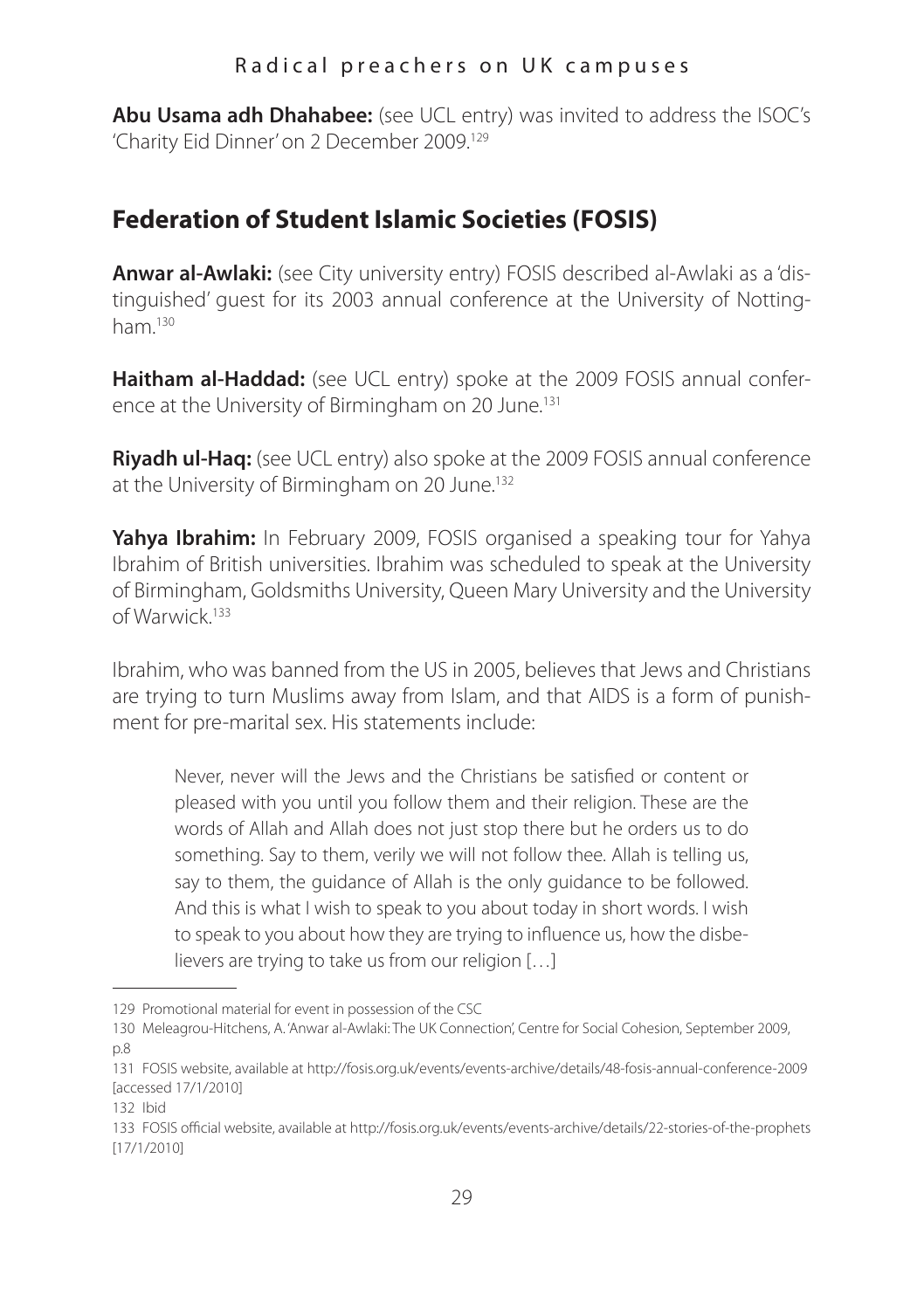We see people who are committing zina, committing fornication, and Allah punishes them by giving them diseases like AIDS.<sup>134</sup>

**Ismail Patel:** (see SOAS entry) was invited by FOSIS to speak at its 2003 annual conference at the University of Nottingham.135

**Azzam al-Tamimi:** (see UCL entry) was given three separate platforms at universities as part of the FOSIS Palestine conference in 2008.136 Al-Tamimi was also invited by FOSIS to its 2003 annual conference at the University of Nottingham.137

<sup>134</sup> 'How the kuffar try to put out the Light of Islam', Yahya Ibrahim audio lecture, available at http://www. islamicinvitationcentre.com/audio/Yahya\_Ibrahim/How\_the\_kuffar\_try\_to\_put\_out\_the\_Light\_of\_Islam/ How\_the\_kuffar\_try\_to\_put\_out\_the\_Light\_of\_Islam.htm [accessed 25/1/2010]

<sup>135</sup> The site advertising this event is now offline and archived versions are in possession of the CSC

<sup>136</sup> Palestine Conference website, available at http://palestine-conference.com [accessed 17/1/2010]; 'The UK

government and Muslim students', Centre for Social Cohesion Press Briefing, 27 October 2008

<sup>137</sup> The site advertising this event is now offline and archived versions are in possession of the CSC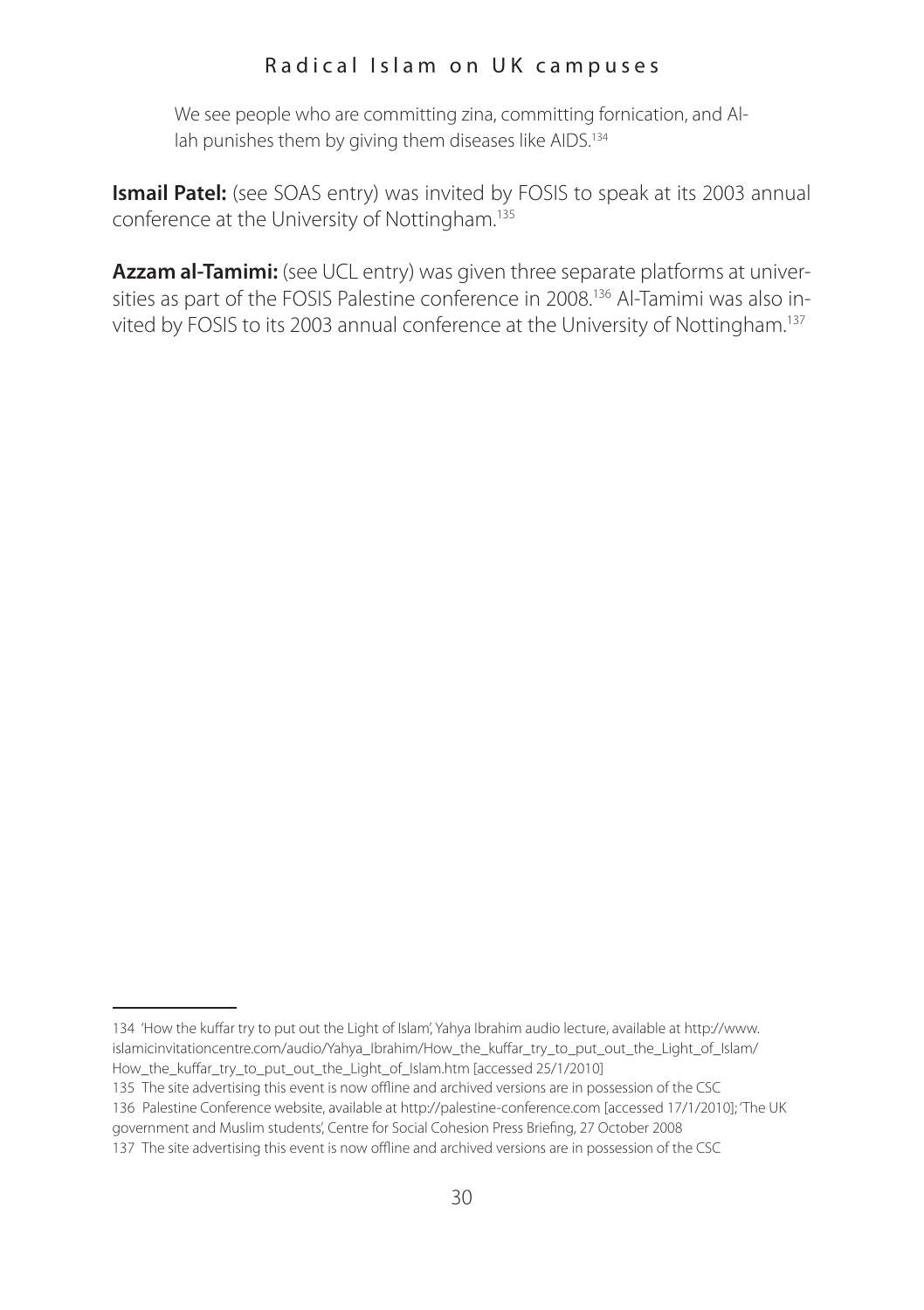# Muslim student opinion on campus

### *Islam on Campus* **– Centre for Social Cohesion/YouGov survey, 2008**

*Islam on Campus*, a 2008 report by the CSC, remains the most comprehensive survey undertaken of student opinion towards Islam in the UK, based on a specially commissioned YouGov poll of over 600 Muslim students, 800 non-Muslim students, fieldwork and interviews. The report examines students' attitudes to key issues including: killing in the name of religion; establishing a worldwide Caliphate; introducing Sharia law to the UK; setting up an Islamic political party in the UK; gender equality; the treatment of apostates and homosexuals; and the compatibility of Islam with secularism and democracy.

While the majority of Muslim students are tolerant towards other groups, support secularism and democratic values and reject violence in the name of their faith, *Islam on Campus* also uncovered the following:

- ✦ Almost a third (32%) of Muslim students polled said killing in the name of religion was ever justified.
- ✦ A third (33%) of Muslim students polled declared they were supportive of a worldwide Islamic Caliphate based on Sharia law.
- ✦ Two fifths (40%) of Muslim students polled supported the introduction of Sharia law into British law for Muslims.
- ✦ Two thirds (66%) of Muslim students polled said they had lost respect for the British government because of the invasion of Iraq.
- ✦ Almost a third (30%) of Muslim students polled also said their respect for British society had increased based on the public's (largely negative) reaction to the Iraq war.
- ✦ A quarter (25%) of Muslim students (and 32% of male Muslim students)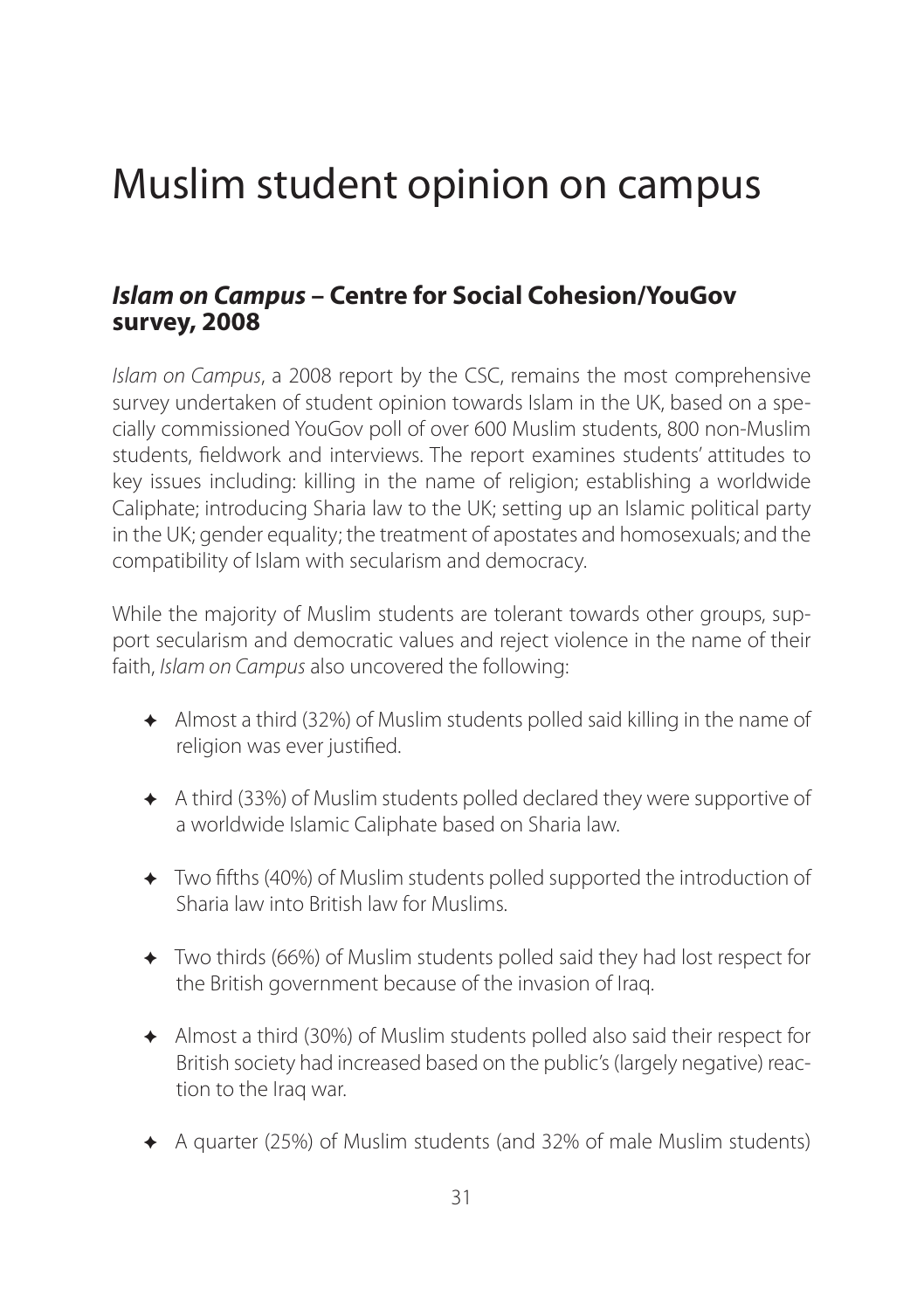polled said they had 'not very much' or 'no respect at all' for homosexuals.

- ✦ Almost a quarter (24%) of Muslim student respondents did not think that men and women are equal in the eyes of God.
- ✦ Two fifths (40%) of Muslim students polled felt it unacceptable for Muslim men and women to associate freely.
- ✦ 6% of Muslim students polled said that converts from Islam should be punished 'in accordance with Sharia law.'

The poll results also indicated that a large proportion of Muslim students, up to 40 percent depending on the question, are undecided on key issues such as the legitimacy of religious violence, respecting others and whether Islam is compatible with secularism. Many of these individuals could either be won over to intolerant Islamist ideologies or to secular, democratic understandings of Islam.

### **Effects of active Islamic Society membership on attitudes towards key issues**

While the majority of Muslim students show tolerance towards other minorities, reject violence in the name of their faith, and support Britain's secular and democratic society as well as its system of governance, there are also reasons for concern.

*Islam on Campus* also found that active membership in ISOCs appeared to have a significant effect on the religious beliefs, social networks and overall worldview of Muslim students polled, as well as their attitudes toward non-Muslims, women, and minorities. Active ISOC members – defined as those who are on the executive or attend 'all' or 'most' events – make up just over a tenth of Muslim students in the UK.

**Killing in the name of religion:** Active ISOC members polled were more than twice as likely as non-members to say that 'it is justifiable to kill in the name of religion'.

✦ Just under a third of Muslim students polled (32%) said killing in the name of religion can be justified – the majority of these (28% of all respondents)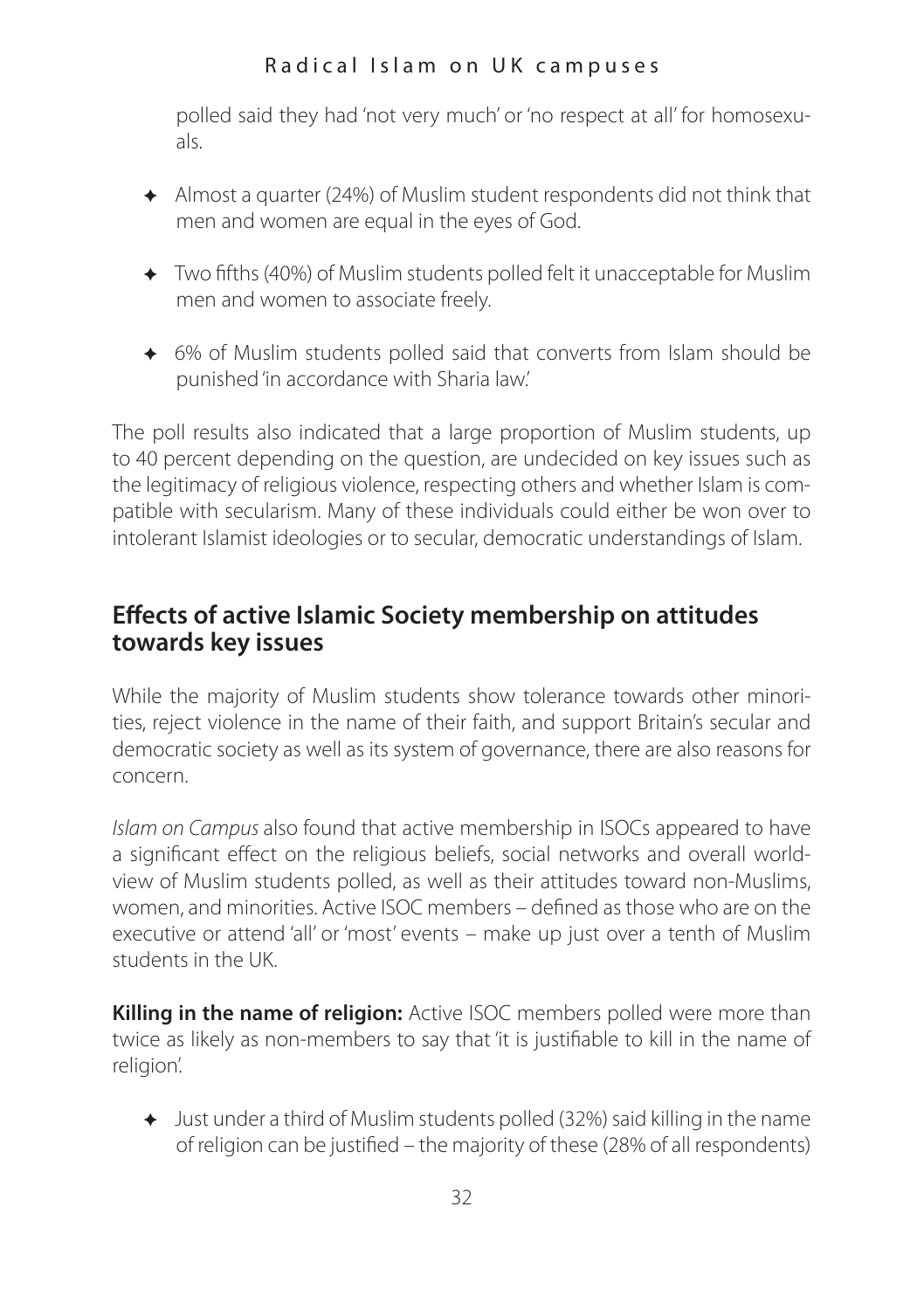#### M uslim student opinion on campus

said killing could be justified 'only if the religion was under attack', and 4% of all respondents supported killing, 'in order to promote and preserve that religion'.

✦ Three fifths (60%) active ISOC members said killing in the name of religion can be justified. One in ten (11%) felt it acceptable to kill in order to promote and preserve that religion and nearly half (49%) said it was acceptable only if that religion was under attack.

**Apostasy:** Active ISOC members were almost three times more likely to believe that Muslims who decide to leave Islam 'should be punished according to Sharia law'.

- ✦ Half (50%) of Muslim students polled said they would be unsupportive of a friend's decision to leave Islam. A quarter (25%) said they would be supportive. A minority (6%) said that apostates should be 'punished in accordance with Sharia'.
- ✦ One in six (16%) active ISOC members advocated punishing apostates in accordance with Sharia, and a further three fifths (61%) said that apostates should be encouraged to reconsider their decision. By contrast, two fifths (41%) of non-ISOC members said that apostates should be left alone.

**The importance of the hijab:** Active ISOC members were twice as likely as nonmembers to believe that wearing the hijab was an important part of Islam rather than a personal choice.

- ✦ Active ISOC members (51%) were twice as likely as non-members (25%) to say agree with the statement 'women should wear the hijab – female modesty is an important part of Islam'.
- ✦ Just over two fifths (42%) of active ISOC members chose that statement 'it is up to the individual Muslim woman as to whether or not she chooses to wear the hijab' instead as compared to two thirds (67%) of non-members.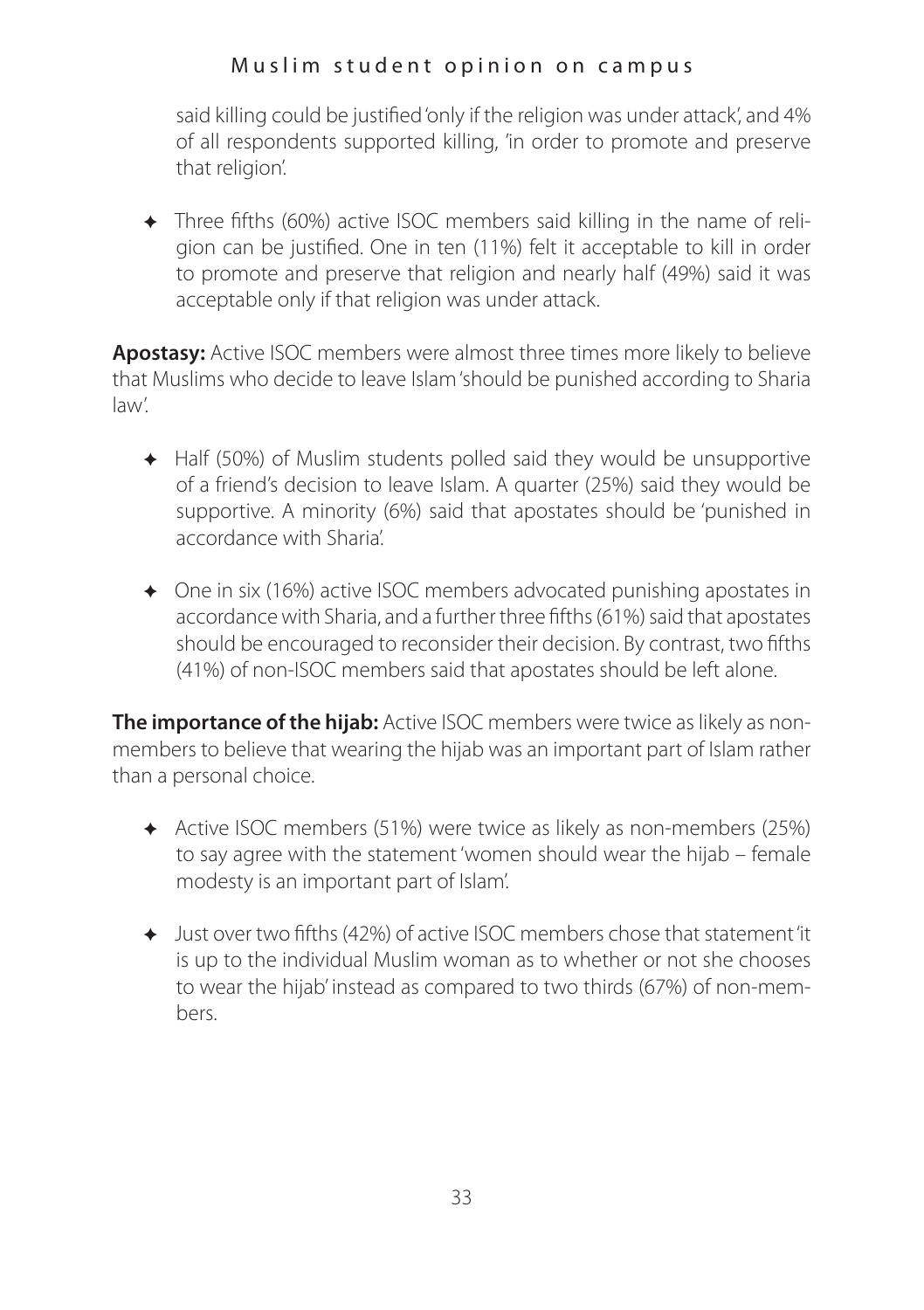**Support for Sharia law in the UK and a worldwide Caliphate:**<sup>138</sup> Active ISOC members were also nearly twice as likely to support the introduction of Sharia into British law and more than twice as likely to support the introduction of 'a worldwide caliphate based on Sharia law'.

- ✦ Two fifths (40%) of Muslim students polled supported the introduction of Sharia into British law for Muslims. A third (33%) of Muslim students polled supported the introduction of a worldwide Caliphate based on Sharia law
- ✦ Over two thirds (65%) of active ISOC members compared to 36% of non-ISOC members supported the introduction of Sharia into British law for Muslims. Two fifths (40%) of active ISOC members said they were 'very' supportive of the introduction as compared to 16% of non-members who said the same.
- ✦ A majority of active ISOC members polled (58%) said they supported the introduction of a worldwide Caliphate – a third (32%) said they were very supportive and a quarter (26%) fairly supportive. Only a quarter (26%) of non-ISOC members supported this.

**Islam as a political project:** Active ISOC members were over twice as likely to subscribe to Islamist beliefs.

✦ Almost one in three active ISOC members (32%) said that Islam (religion) and Islamism (political ideology) were part of the same thing, and that politics is a big part of Islam. Only 13% of non-ISOC members agreed.

**Isolation on campus:** Active ISOC members are much more likely to say that most of their friends are Muslim.

✦ 8% of Muslim students agree that 'Most of my friends at university are Muslim because I have more in common with them than I do with non-Muslims. However, this rises to 25% when active members of campus ISOCs are asked.

<sup>138</sup> Poll respondents were asked a series of questions concerning Sharia, aiming to gauge whether they considered Sharia as immutable or open to interpretation. Because of Sharia's centrality to Islam, flexibility on it is arguably evidence of flexibility on the religion as a whole. Activity in an ISOC – and the arguable corresponding familiarity with Islamic doctrine – seems to be the main factor influencing poll respondents' views on Sharia.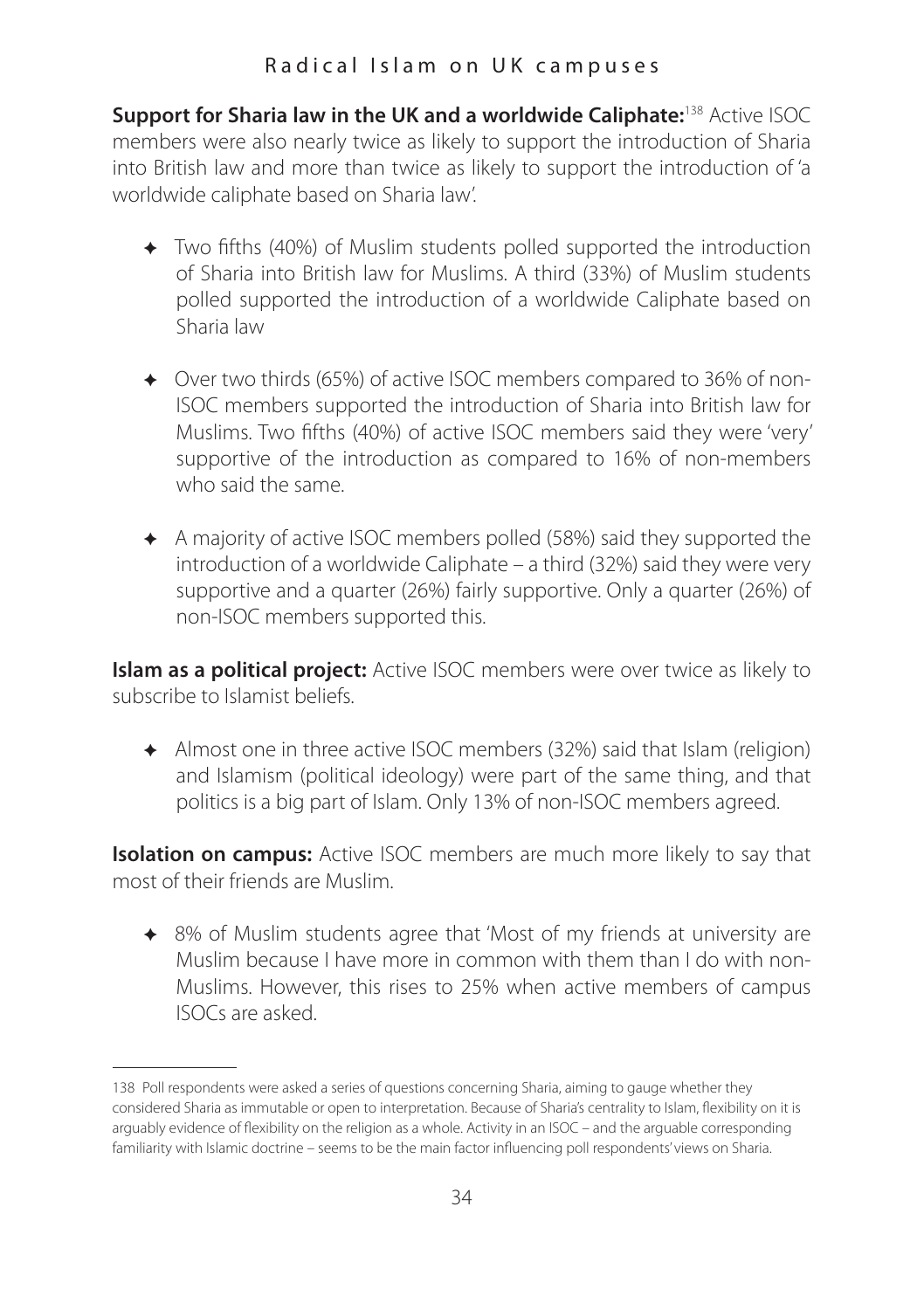#### M uslim student opinion on campus

#### **Muslim soldiers:**

✦ 75% of active ISOC members believed that Muslims in the British army should be allowed to opt out of conflicts in Muslim countries, compared to 52% of non-ISOC members.

**Religious observance:** Active ISOC members polled were more likely to be religiously observant on campus, being three times more likely than non-ISOC members polled to always attend Friday prayers. Half of active ISOC members polled visited the prayer-room more than once a day, compared to only 12 percent of non-members. They were also more likely to say that ISOCs are 'an important voice' for Muslim students, compared to non-members, who did not rate ISOCs' importance so highly.

### **Reactions to CSC's** *Islam on Campus* **report**

University student bodies, including the NUS and FOSIS, as well Bill Rammell, then Minister for Higher Education and a number of Islamist organisations, dismissed the CSC report and denied the problem of student radicalisation on university campuses.

FOSIS issued a press release on 28 July 2008 stating:

The latest report on British Muslim students by the Centre for Social Cohesion serves only to strengthen bigots and demagogues keen to sow discord amongst British people […] we reject their conclusions utterly. 139

Wes Streeting, President, National Union of Students, at FOSIS' annual conference, summer 2009 stated:

The CSC […] set out to basically tarnish all Islamic societies as being breeding grounds of terror and basically saying 'keep an eye on Muslims on campus as they are likely to cause lots of trouble' […] the last thing we need is a right wing think tank coming along and actually undermining the fantastic work that goes on in Islamic societies, to promote social co-

<sup>139</sup> 'Joint Statement – A Divisive Study for Divisive Ends', FOSIS press release, signatories included Wes Streeting – President, National Union of Students; Muhammed Abdul Bari – Secretary General, Muslim Council of Britain; Faisal Hanjra – President, The Federation of Student Islamic Societies.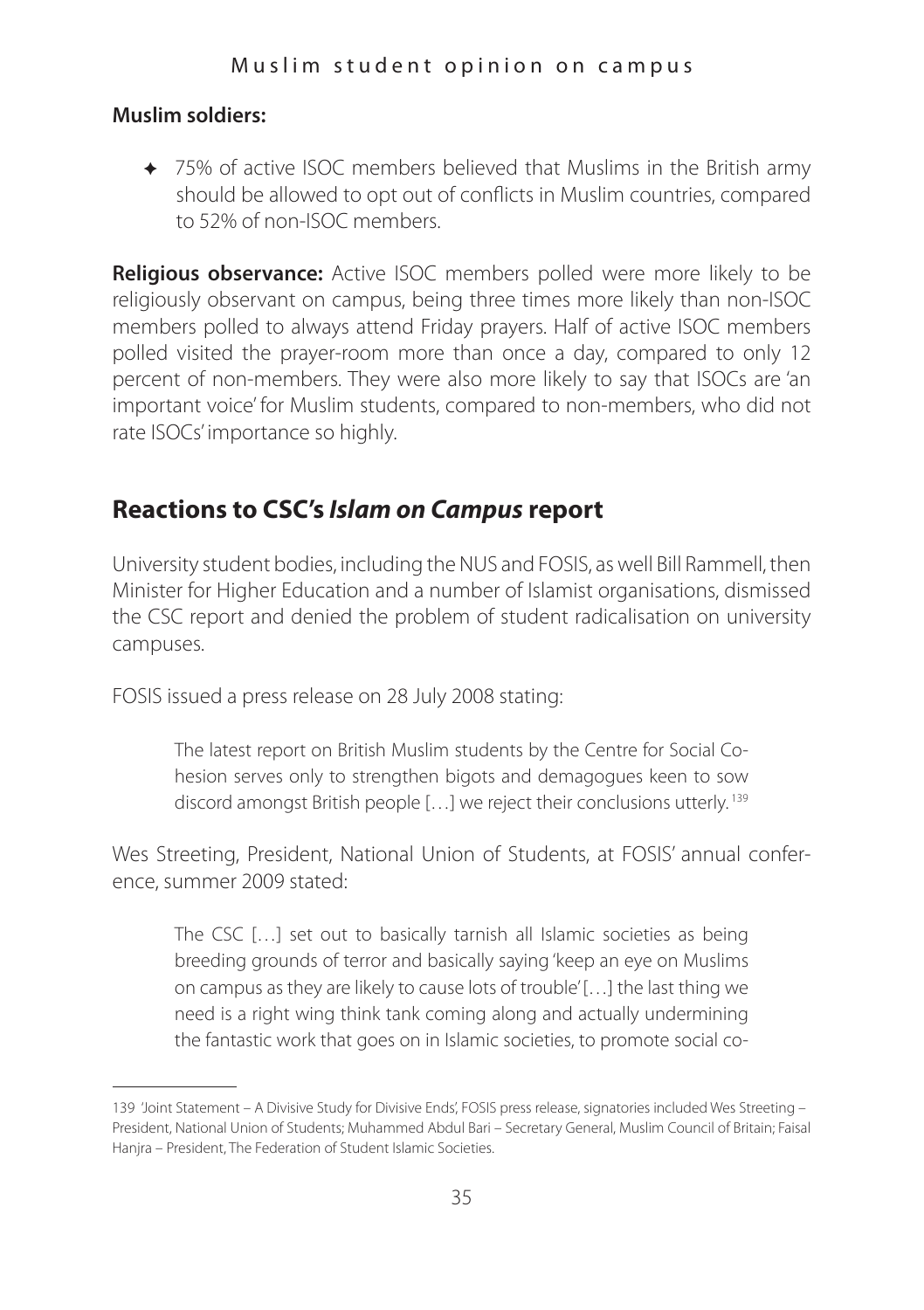hesion, to find places for religious expression and to champion the education and welfare of Muslim students on campus, so I set out to stand side by side, with FOSIS, in opposing that report […]140

On 7 August 2008, Bill Rammell, the then Minister for Higher Education, wrote:

I'm pleased at the speed with which groups such as the Federation of Student Islamic Societies, Universities UK, the National Union of Students and other political parties have dismissed the findings of the Centre for Social Cohesion report on campus extremism. Our challenge is to work together as a society to isolate and challenge the tiny minority of people who advocate or undertake terrorist acts.<sup>141</sup>

Qasim Rafiq, Abdulmutallab's successor as president of UCL ISOC in 2007-2008,142 issued a FOSIS press release in December 2009 criticising the BBC for citing *Islam on Campus* while reporting that members of the radical group Hizb ut-Tahrir had been invited to speak at Queen Mary. Rafiq also denied that Islamic extremism was prevalent on UK university campuses:

Following a BBC article on the recent decision by a Queen Mary student society to reschedule a planned event with Hizb-ut-Tahrir speakers, it is unfortunate that in the article, BBC have referred to Queen Mary University as a concern for Islamic extremism on the basis of the widely discredited Centre of Social Cohesion (CSC) "Islam on Campus" report.? […] There is no substantial evidence to suggest extremism is prevalent on any UK campus and the constant reference to this does nothing but sever community cohesion on campus.<sup>143</sup>

<sup>140</sup> Event attended and recorded by the Centre for Social Cohesion

<sup>141</sup> 'Fostering free debate', letter from Bill Rammell MP, *The Times Higher Education Supplement*, 7 August 2008 142 'Don't blame us, says student Islamic society', *Independent*, 25 January 2010.

<sup>143</sup> 'FOSIS disappointed by BBC article citing widely discredited report', FOSIS press release, 10 December

<sup>2009,</sup> available at http://fosis.org.uk/media/press-releases/644-fosis-disappointed-by-bbc-article-citing-widelydiscredited-report [accessed 25/1/2010]